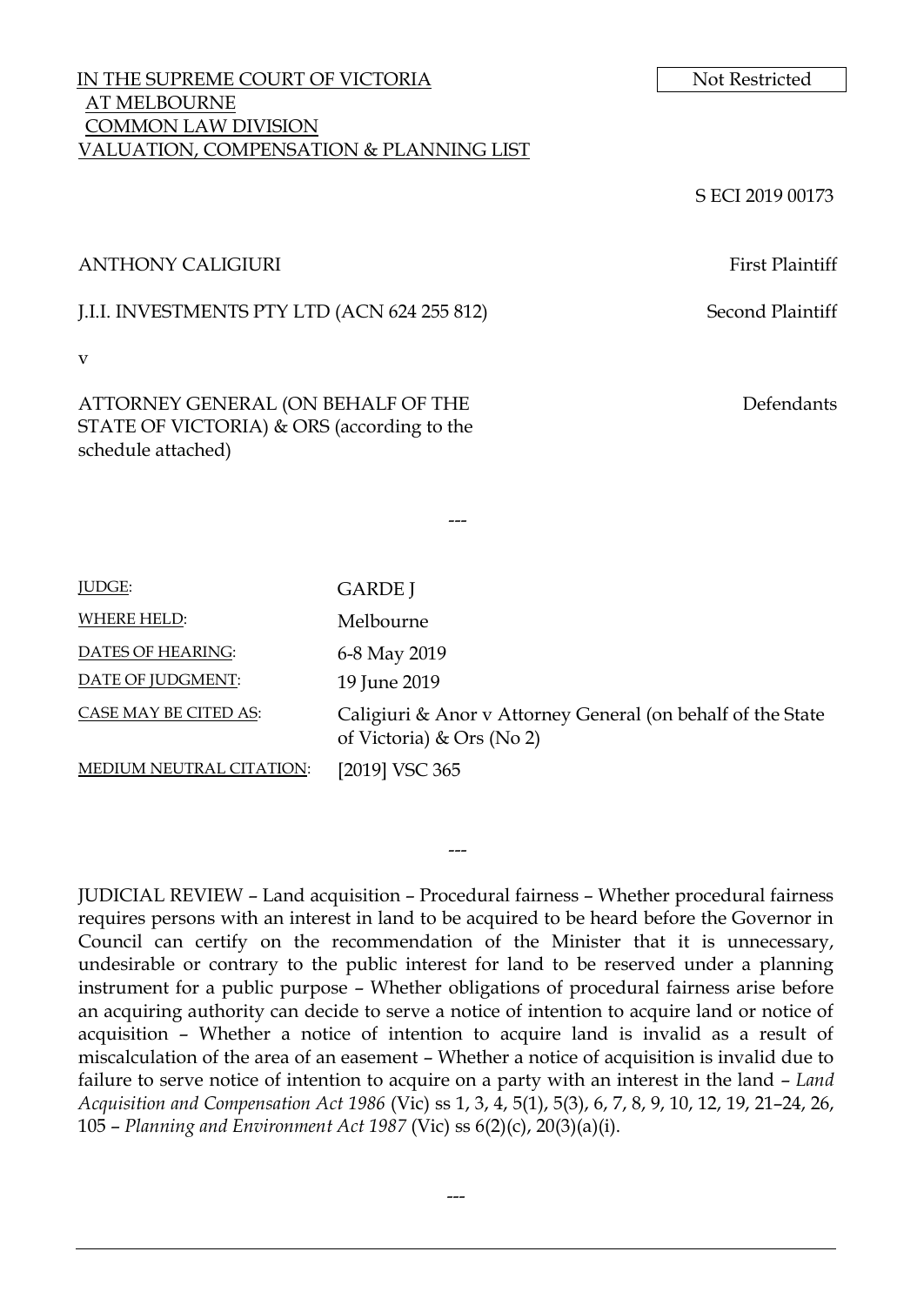# APPEARANCES: Counsel Solicitors

For the Plaintiffs Mr S Morris QC with Mr E Nekvapil and Ms A Staker

> Mr L Brown with Mr R Chaile

Mr S Goubran with Ms E Murphy

Macpherson Kelley

Victorian Government Solicitors Office

Russell Kennedy

For the First and Second Defendants

For the Third and Fourth Defendants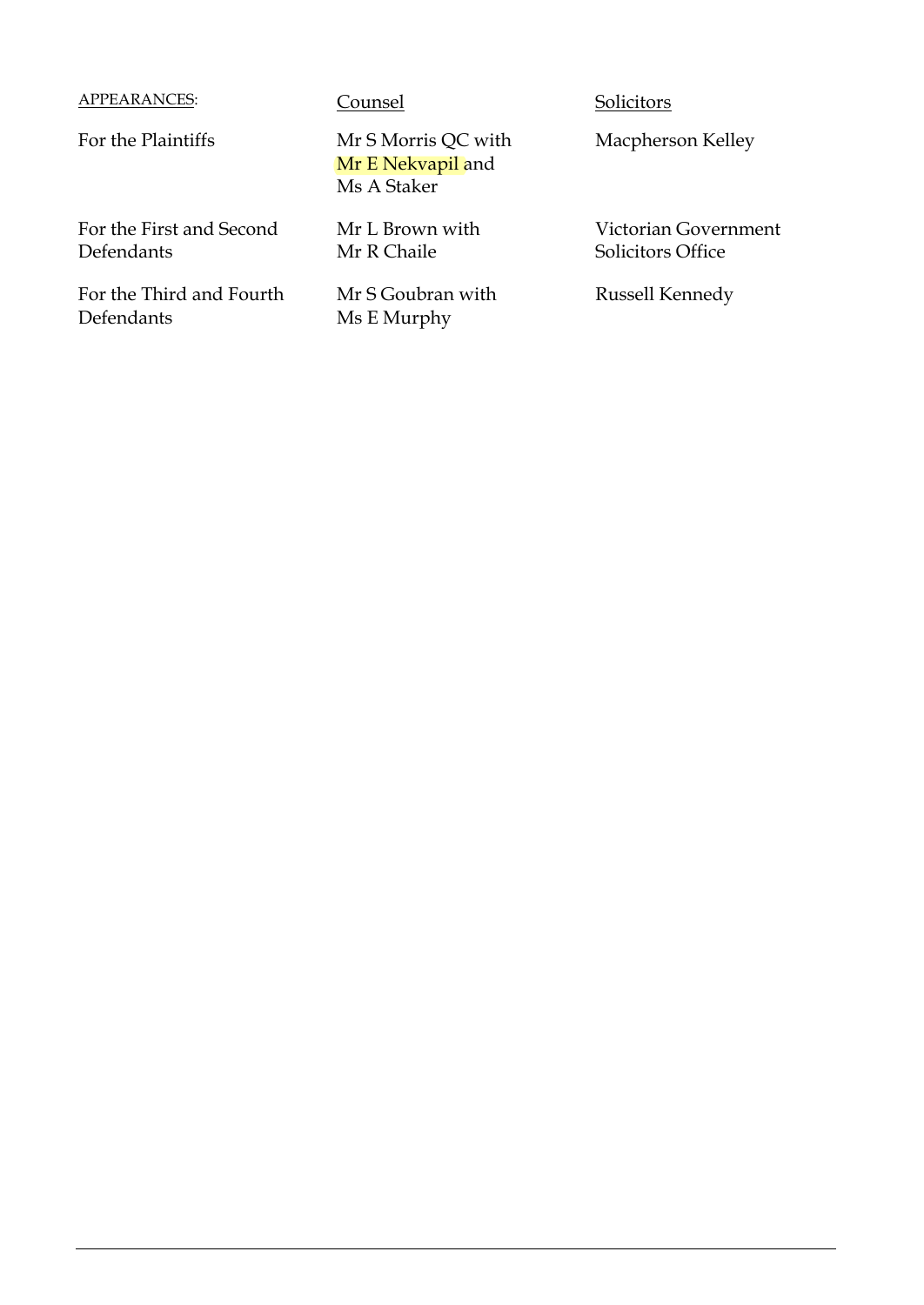# **TABLE OF CONTENTS**

| Step one - reservation and certification of land for compulsory acquisition 31          |  |
|-----------------------------------------------------------------------------------------|--|
|                                                                                         |  |
|                                                                                         |  |
|                                                                                         |  |
|                                                                                         |  |
|                                                                                         |  |
|                                                                                         |  |
| Right to be heard by Minister or the Governor in Council prior to the exercise of the   |  |
| powers of recommendation and certification in s 5(3) of the LAC Act39                   |  |
| Right to be heard in conflict and inconsistent with the provisions of the LAC Act 40    |  |
| The difficulty of identifying the members of the class who have a right to be heard  42 |  |
| The right to be heard where the decision concerns the public interest 43                |  |
| Implications of decisions on s 20(4) of the PE Act on the right to be heard  45         |  |
|                                                                                         |  |
|                                                                                         |  |
|                                                                                         |  |
|                                                                                         |  |
| Did the authorities provide the plaintiffs with the opportunity to be heard prior to    |  |
|                                                                                         |  |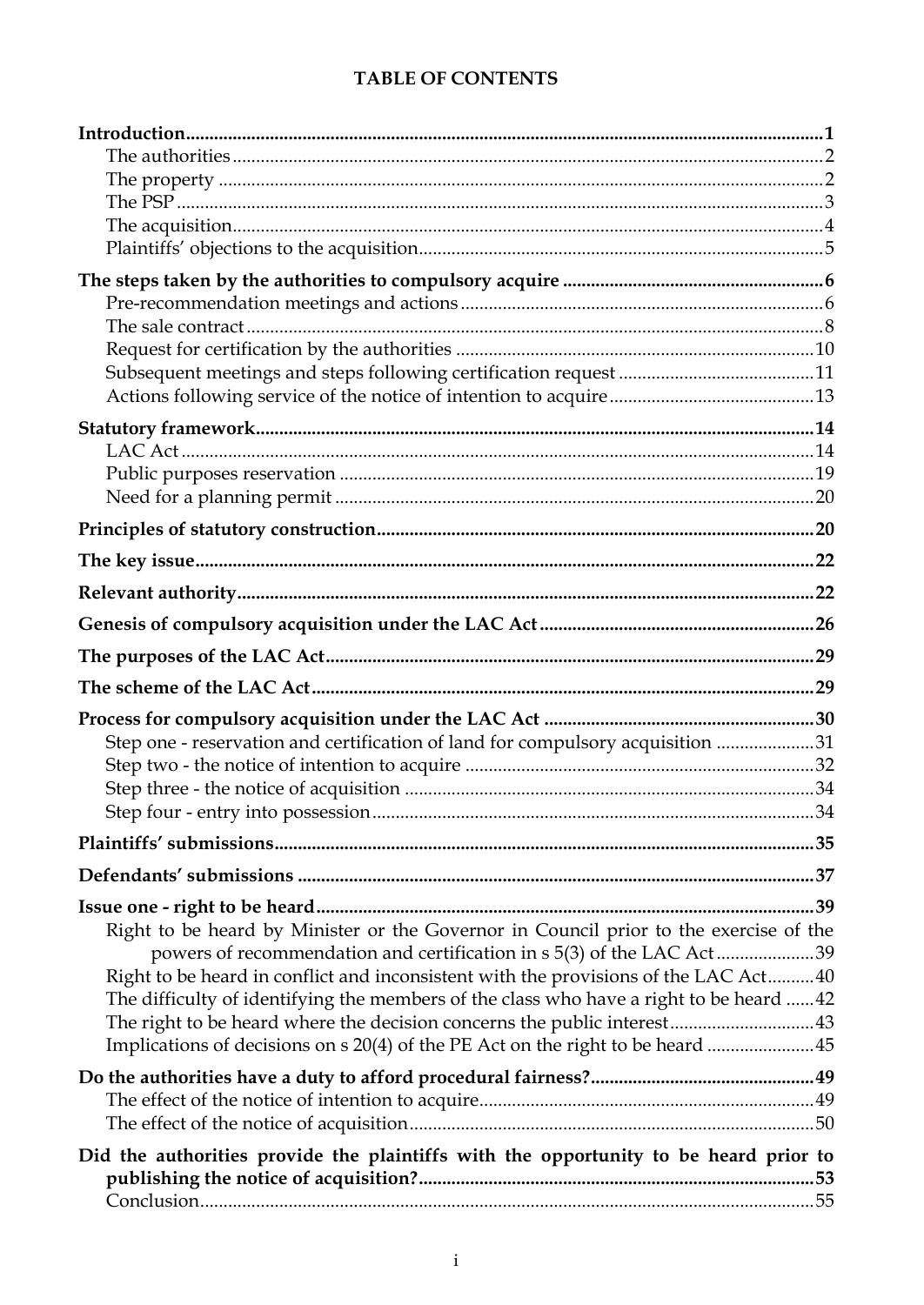| Issue three - failure to serve the notice of intention to acquire on JI56 |  |
|---------------------------------------------------------------------------|--|
|                                                                           |  |
|                                                                           |  |
|                                                                           |  |
|                                                                           |  |
|                                                                           |  |
|                                                                           |  |
|                                                                           |  |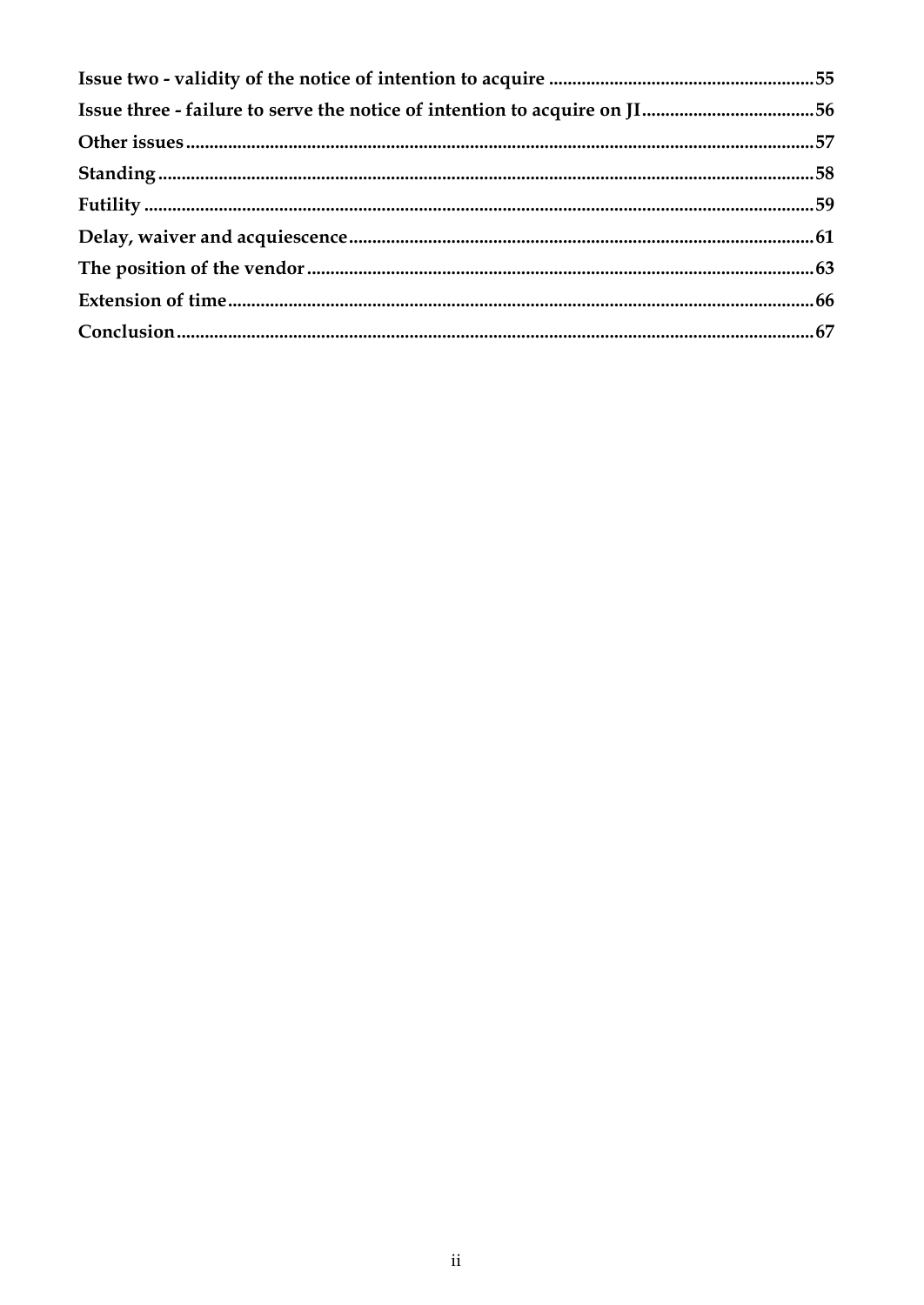#### **Introduction**

- 1 The plaintiffs, Anthony Caligiuri and J.I.I. Investments Pty Ltd (ACN 624 255 812) ('JI') seek judicial review and declaratory relief concerning four decisions ('the decisions') affecting land forming part of a farm at 170 and 174 Donovans Lane, Beveridge ('the property'). The third defendant, Melbourne Water ('MW') and the fourth defendant, Yarra Valley Water ('YVW') are water authorities ('the authorities'), and have served notices to compulsorily acquire 5.64 ha of land ('the acquisition area'), together with 3.89 ha of easements. They propose to construct water storage tanks and supply infrastructure ('water infrastructure') on and near a hill known as Bald Hill on the property as part of the Yan Yean to Bald Hill Pipeline Project ('the project'). JI is a developer and has purchased the property from the registered proprietor, Gregory Heffernan ('the vendor'). It intends to develop the property as a residential subdivision.
- 2 The decisions challenged by the plaintiffs are:
	- (a) the decision on 30 October 2018 of the Attorney General as the Minister of the Crown ('the Minister') administering the *Land Acquisition and Compensation Act 1986* (Vic) ('LAC Act') to recommend for certification by the Governor in Council, that reservation of the acquisition area for a public purpose under a planning instrument was unnecessary, undesirable or contrary to the public interest under s 5(3) ('the recommendation');
	- (b) the Order in Council on 30 October 2018 of the Governor in Council certifying that reservation of the acquisition area for a public purpose under a planning instrument was unnecessary, undesirable or contrary to the public interest under s 5(3) ('the certification');
	- (c) the decision on 26 November 2018 of the authorities to serve a notice of intention to acquire the acquisition area and easements under s 6; and
- SC:RD 1 JUDGMENT Caligiuri & Anor v Attorney General (on behalf of the State of Victoria) & Ors (d) the decision on 20 February 2019 of the authorities to publish a notice of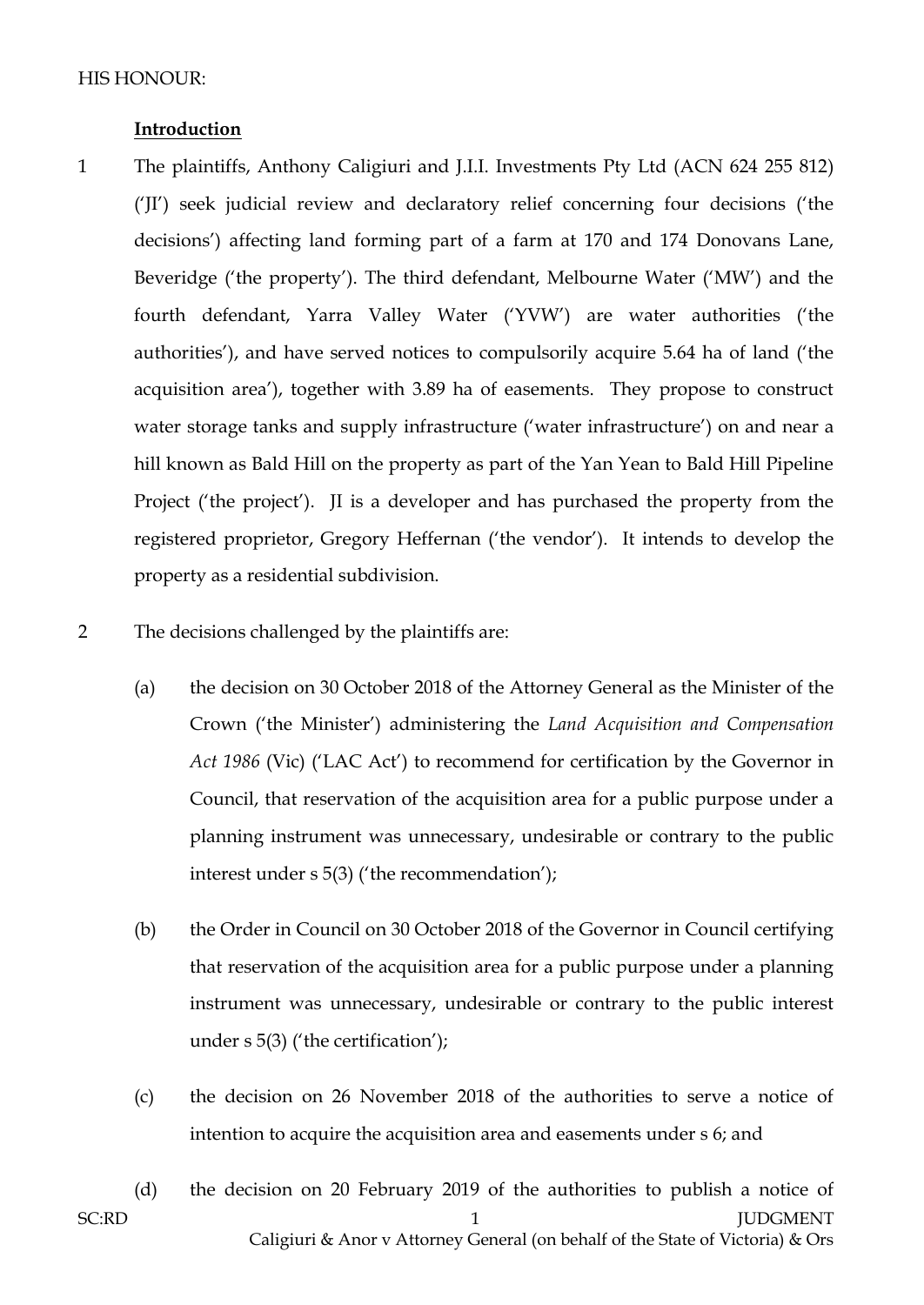acquisition in relation to the acquisition area and easements under s19.

3 The principal issue in the proceeding is whether the plaintiffs are entitled to be heard by the relevant decision maker before each of the challenged decisions can validly be made. Apart from two matters that I will address later, the plaintiffs do not seek to impugn the challenged decisions on other administrative law grounds.

## **The authorities**

- 4 MW is a wholesale supplier of water to retail water corporations including YVW, and is concerned with the overall transfer of bulk water around Victoria. YVW is concerned with the retail supply of water within its service area, and is supplied with bulk water by MW. MW and YVW are empowered to acquire land by compulsory process.<sup>1</sup>
- 5 The authorities seek to provide additional water infrastructure to cater for anticipated population growth in the northern and western growth corridors of Melbourne. The project involves the progressive construction of three drinking water storage tanks and one non-drinking water storage tank on Bald Hill to be serviced initially by YVW's distribution network and later by a 20 km pipeline from the Yan Yean Water Treatment Plant.

# **The property**

- 6 The property has a total land area of 107.8 ha and has access to Donovans Lane. It is situated in the northern growth corridor of Melbourne and is within a major growth area in Victoria. Following subdivision, JI seeks to achieve a subdivision of 900– 1,200 residential lots.
- 7 The property is within the municipal district of Mitchell Shire Council ('Council') and is subject to the Mitchell Planning Scheme ('planning scheme'). It is within the area of the Lockerbie Precinct Structure Plan ('PSP'). The PSP was approved in May

 $\overline{a}$ <sup>1</sup> *Water Act 1989* (Vic) s 130.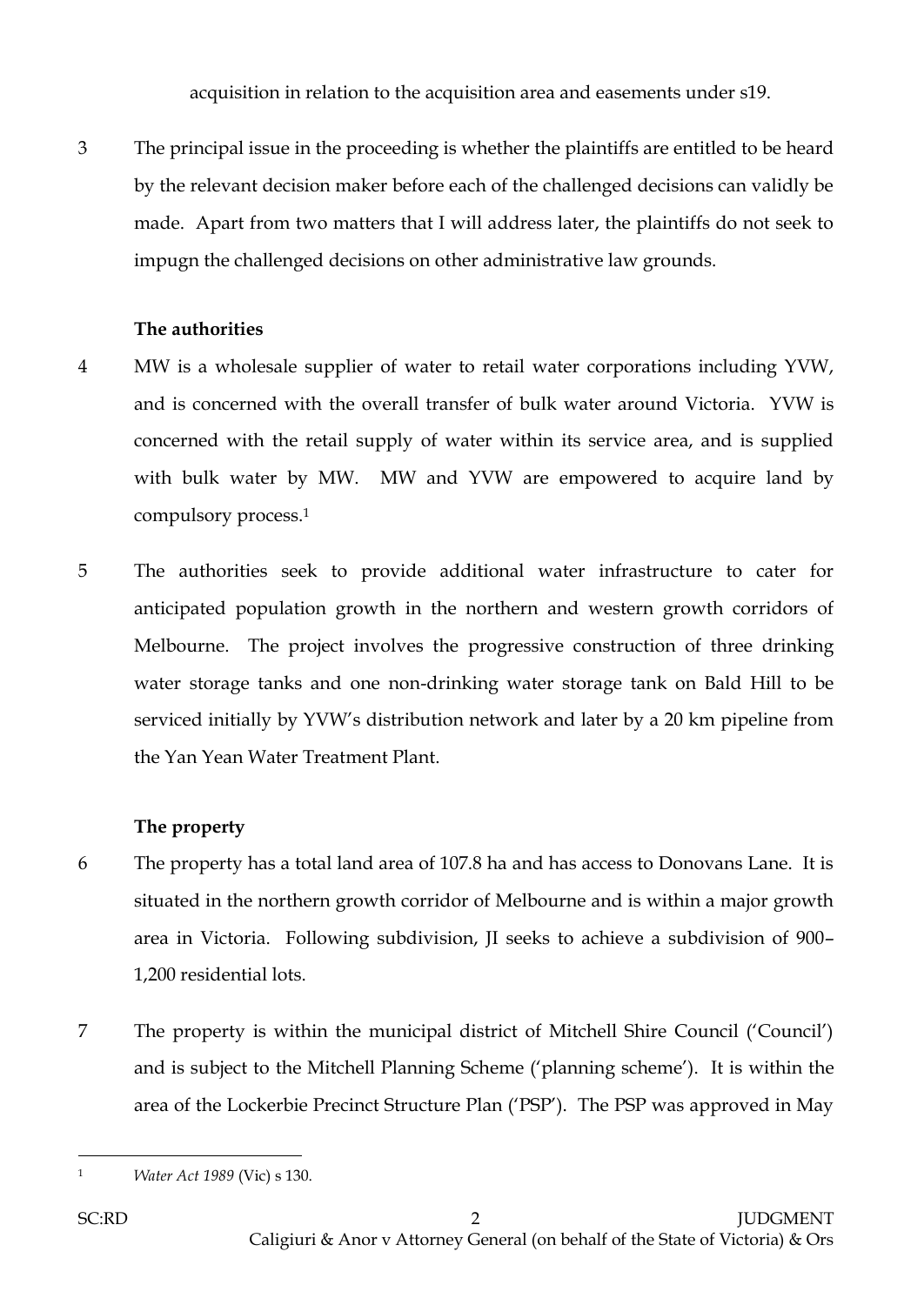2012 as a part of the planning scheme.

#### **The PSP**

- 8 The PSP is a strategic plan that guides the delivery of the future urban environment. It applies to 1,122 ha of land in three municipalities including the property, and sets out the conditions that must be met by future land use and development.
- 9 The PSP vision speaks of 'a modern, new conurbation that builds upon and enhances existing significant natural assets on the land including the topographic high point of Bald Hill, providing opportunities for high-amenity residential environments with attractive views'.<sup>2</sup> One objective of the PSP is to provide 'a variety of landscape character themes throughout the precinct with landscaping to be complementary to natural areas' including Bald Hill.<sup>3</sup> Another objective is to 'embrace the potential' of Bald Hill to form a 'green spine of open space that allows walking and cycling to the Principal Town Centre'.4 The Image, Character & Housing plan of the PSP refers to the Northern Precinct as 'dominated by Bald Hill'.<sup>5</sup>
- 10 Guidance within the PSP as to image and character states that street layout should generally be aligned 'to maximise connection and views to key destination points' such as Bald Hill, and that housing along Bald Hill should be 'site-responsive and demonstrate environmentally sensitive designs, taking account of the topography and environmental conditions'.6 As to biodiversity and natural systems, the PSP guidelines state that the public use and enjoyment of Bald Hill should be 'maximised' as it is an 'important visual, conservation, ecological and recreation resource'.<sup>7</sup>
- 11 The PSP states that the Lockerbie principal town centre will have 'a strong

<sup>2</sup> Victorian Planning Authority, *Lockerbie Precinct Structure Plan* (May 2012), 5.

<sup>3</sup> Ibid.

<sup>4</sup> Ibid.

<sup>5</sup> Ibid 10.

<sup>6</sup> Ibid 11.

<sup>7</sup> Ibid 15.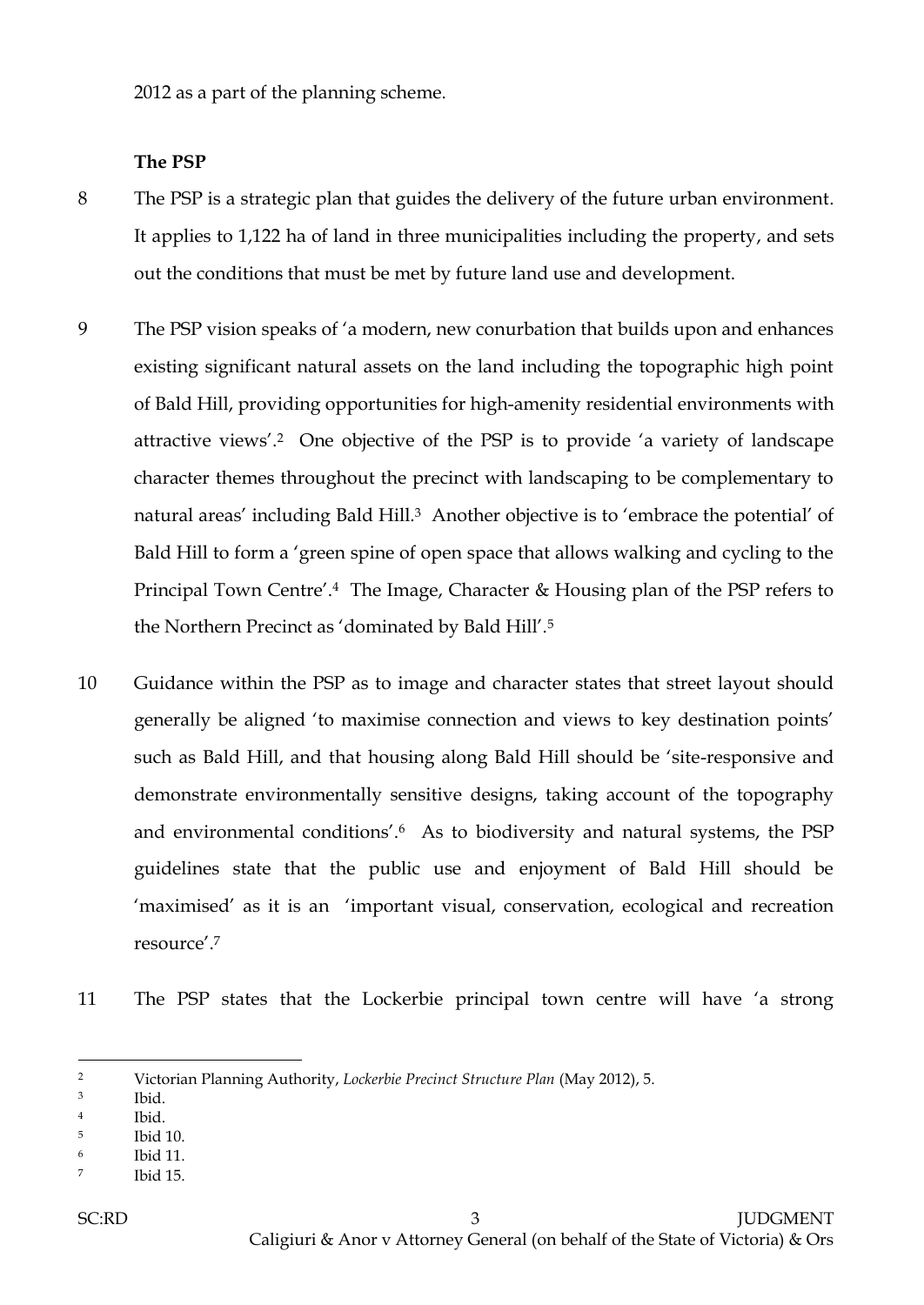connection to the natural environment and promote walking and cycling as an important mode of transport'. This is to be achieved by 'maximising view lines and road and footpath connections to existing natural areas' including Bald Hill.8 Under the objective 'Respecting the environment', the guiding principle of the PSP includes to 'incorporate natural or cultural landscape features' such as 'topographic features' into the design of the town centre as well as to 'integrate views to and from the existing landscape and into the design of the town centre'.9 The PSP goes on to describe 'visual and physical links to the amenity' of Bald Hill and of 'maximising views to Bald Hill' as organising elements.<sup>10</sup>

12 The PSP contains a plan showing an area on or near Bald Hill as 'proposed water tanks by Yarra Valley Water'.<sup>11</sup>

#### **The acquisition**

13 The effect of the notices served by the authorities is to acquire interests in the property for the purpose of constructing water storage tanks and water infrastructure on and near Bald Hill, as listed and shown below:

#### *MW*

- (a) all interests in Reserve No 1 (5.64 ha);
- (b) an easement for drainage and carriageway purposes (0.24 ha) shown as E-2 (to be shared with YVW);
- (c) an easement for water supply purposes (2.53 ha but incorrectly shown on the notice of intention to acquire as having an area of 0.67 ha) shown as E-3;

#### *YVW*

(d) an easement for water supply purposes (0.51 ha) shown as E-1;

<sup>8</sup> Ibid 18.

<sup>9</sup> Ibid 19.

<sup>10</sup> Ibid 20.

<sup>11</sup> Ibid 10.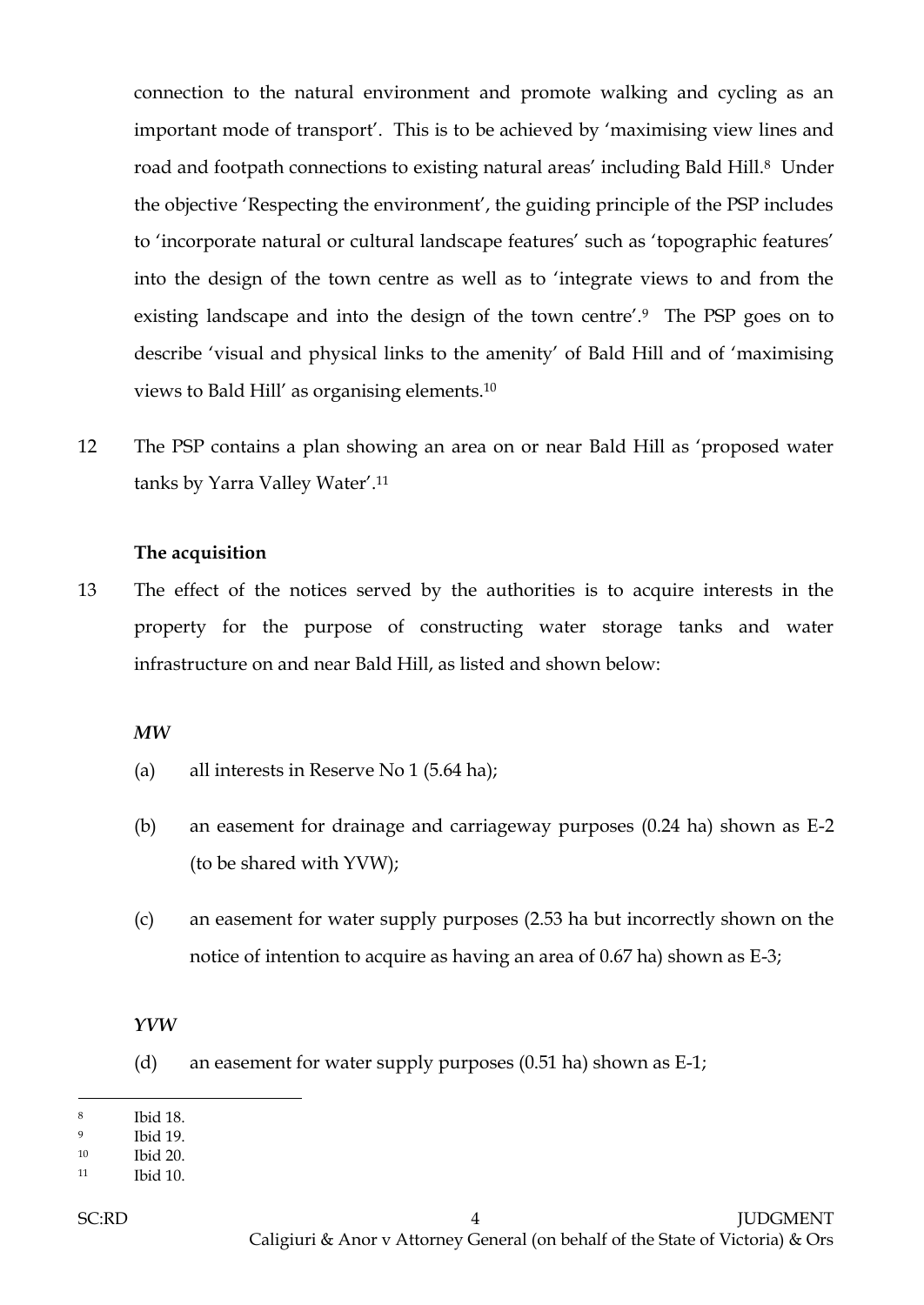- (e) an easement for water supply and carriageway purposes (0.24 ha) shown as E-2 (to be shared with MW); and
- (f) an easement for water supply purposes (0.56 ha) shown as E-4.



## **Plaintiffs' objections to the acquisition**

- 14 The plaintiffs objected to the acquisition and submitted that there were matters of substance that they wished to put to the decision makers as to where the water infrastructure should be sited and as to why the tanks should be located underground, but were not afforded the opportunity of doing so.
- 15 They submitted that the visibility of the water tanks was a matter directly affecting their financial interest in the subdivision of the property, and that the overall thrust of the PSP was that Bald Hill was one of the two principal landscape features that provide visual amenity to the precinct. They pointed to PSP recommendations that: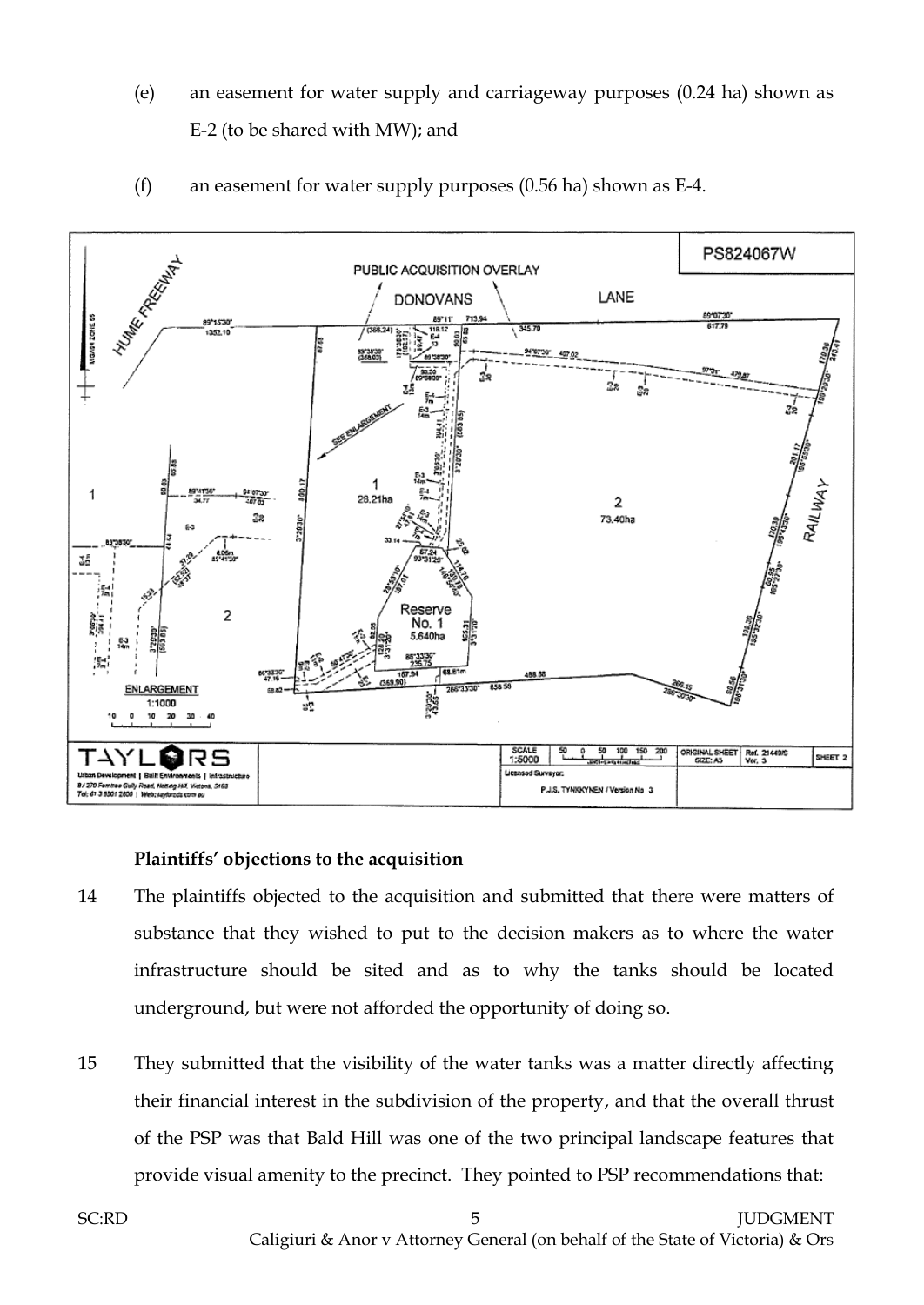- (a) the street layout should generally be aligned to maximise connection in views to key destination points such as Bald Hill;
- (b) housing along Bald Hill should be site-responsive and demonstrate environmentally sensitive designs, taking account of topography and environmental conditions;
- (c) biodiversity and natural systems should be preserved to maximise the public use and enjoyment of Bald Hill as an important visual conservation, ecological and recreation resource; and
- (d) open space should maximise views to Bald Hill.<sup>12</sup>
- 16 The plaintiffs contend that the construction of the water infrastructure close to the summit of Bald Hill would significantly damage the visual amenity of lots in the proposed subdivision and be detrimental to the objectives of the PSP.
- 17 The steps taken by the authorities prior to acquisition are largely evidenced in documents. There were some relatively minor differences between witnesses as to what was said at meetings.

# **The steps taken by the authorities to compulsory acquire**

# **Pre-recommendation meetings and actions**

- 18 In October 2017 the authorities actively began to progress the project. In December 2017, MW sent a bulletin to residents surrounding Bald Hill and the proposed pipeline, including the vendor, advising of the construction of the pipeline from the Yan Yean Water Treatment Plant to the proposed Bald Hill tank site with construction to commence in 2021.
- 19 On or around 12 December 2017, Rohan Escreet, a senior MW project manager and civil engineer, met with the vendor at his house to seek to buy land for the water

 $\overline{a}$ <sup>12</sup> *Precinct Structure Plan* (n 1) 11, 15, 20.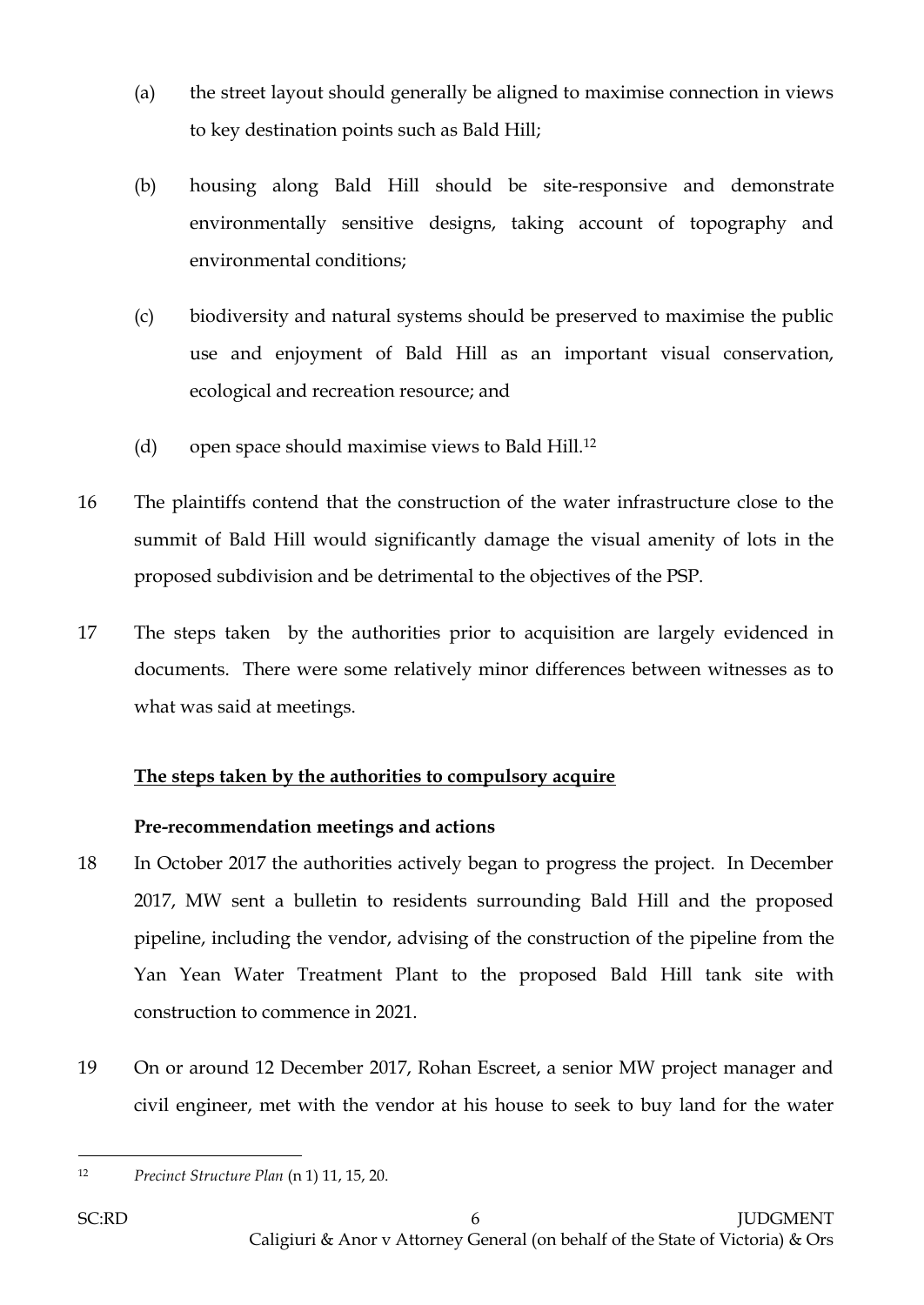infrastructure, and to discuss the project. Mr Escreet provided the vendor with copies of design plans prepared by Jacobs Engineers, and by surveyors ('the Jacobs' plans') showing the location of the Bald Hill tank site and the pipeline route.

- 20 On or about 5 February 2018, the vendor accepted an offer made by Mr Caligiuri to purchase the property ('the heads of agreement'). The heads of agreement provided for a 90 day due diligence period. If satisfied after due diligence, Mr Caligiuri could acquire the property on the basis of the conditions set out in the heads of agreement.
- 21 On 28 February 2018, Mr Caligiuri lodged a caveat to give notice of his interest in the property. The caveat claimed a freehold estate in the property arising from the heads of agreement.
- 22 Mr Caligiuri retained DPM Consulting Group, consulting engineers ('DPM Consulting') to conduct the due diligence for him. They prepared a preliminary development concept plan, and a summary land use budget for residential development. As at the completion of the due diligence, no step had been taken by the authorities to acquire the acquisition area. Mr Caligiuri understood that there was no certainty that the project would actually take place.
- 23 On or about 14 March 2018, John Mathios of DPM Consulting met with Mr Escreet and other MW officers. They discussed the location of roads and easements on the development concept plan, and the works proposed for Bald Hill. However, Mr Escreet and the other officers did not provide any more detail of the proposed works than was publicly available, as they were not satisfied that Mr Mathios was acting on behalf of the owner, or a future owner of the property.
- 24 On or about 19 April 2018, YVW provided DPM Consulting with preliminary servicing advice ('servicing advice') in relation to the property. The servicing advice stated that in 2019 the property was planned to be provided with drinking water from the future Bald Hill Reservoir, with non-drinking water available in 2028. It also stated that up to three drinking water storage tanks would be constructed on the eastern slope of Bald Hill - a 10 ML tank in 2019, and tanks of 10 ML and 20 ML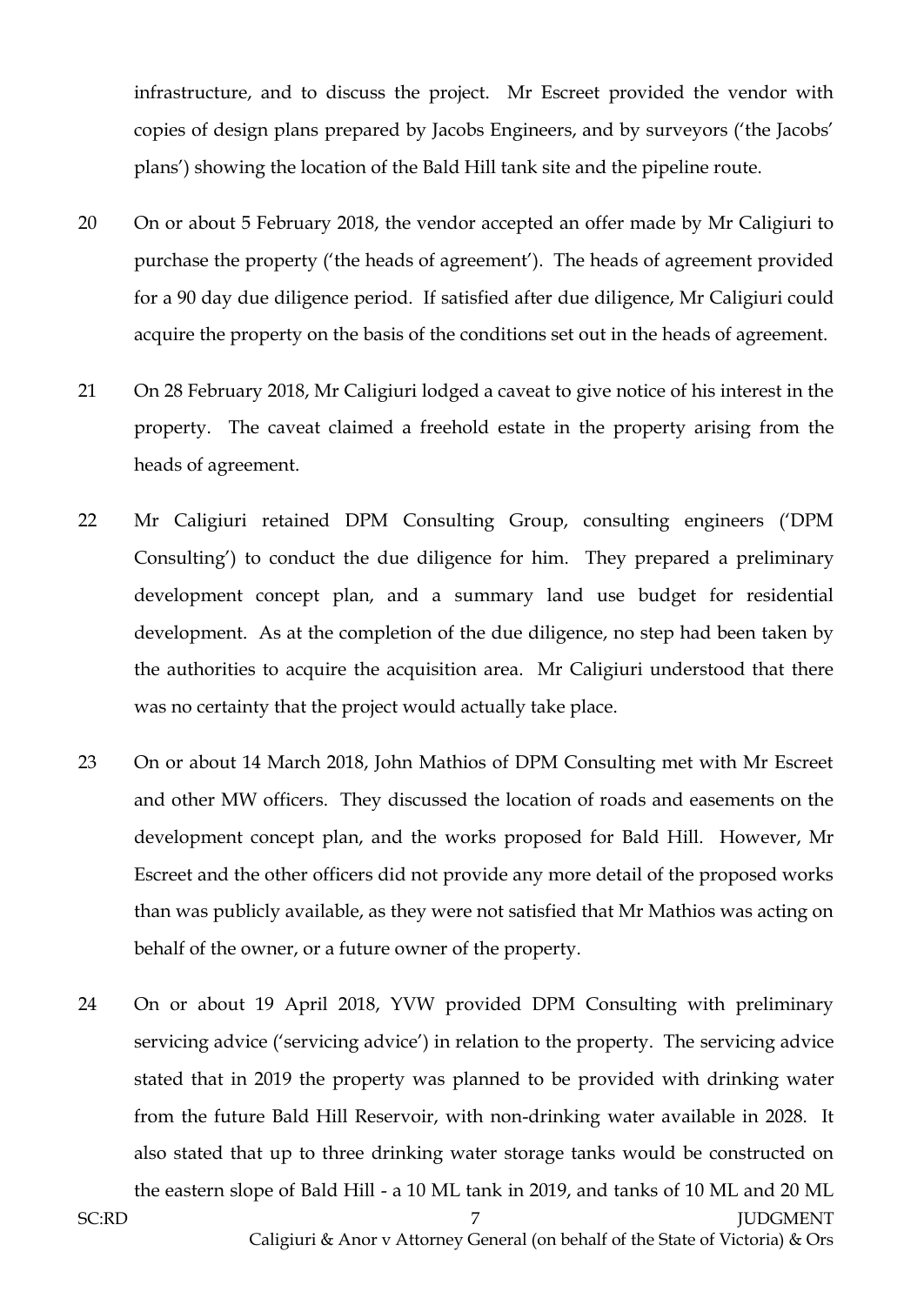capacity at a future time. An additional tank would be provided for non-drinking water. A pumping station would be required and would be located at Bald Hill or another location.

- 25 In about May 2018, MW offered to purchase land from the vendor. The vendor rejected the offer.
- 26 MW decided to expedite acquisition. Mr Escreet met with the vendor on about 14 August 2018, and stated MW's intention to proceed by way of compulsory acquisition of the acquisition area without public reservation.

#### **The sale contract**

- 27 On 22 August 2018, Mr Caligiuri and the vendor signed a contract of sale for the property being the land contained in Certificates of Title Volume 9072 Folios 040 and 041 ('the sale contract'). The Jacobs' plans were incorporated into the sale contract, together with the Bald Hill Reservoir – Concept Design plan provided by YVW.
- 28 The sale contract is a terms contract with settlement to occur no later than 6 February 2022. Mr Caligiuri nominated JI as the purchaser under the sale contract on 26 October 2018, but remains a guarantor of JI's performance of the sale contract.
- 29 Special condition 16 of the sale contract notes the intention of MW and YVW to acquire the acquisition area and the associated easements over the property for the project, although the alignment and configuration of each may change. It provides:

#### **FUTURE ACQUISITIONS**

- 16.1 The Purchaser buys the Land in the knowledge of each of the following matters (collectively 'the Future Acquisitions'), each of which have been taken into account in the determining the Price:-
- …

(b) The intention of Melbourne Water Corporation and/or Yarra Valley Water Corporation (collectively 'the Water Corporation') to acquire the following interests in the Land for the specified purposes (collectively 'the Water Infrastructure'):-

> (i) easements over the Land for access to Reserve No 1 and for tenure for both the Yan Yean delivery pipeline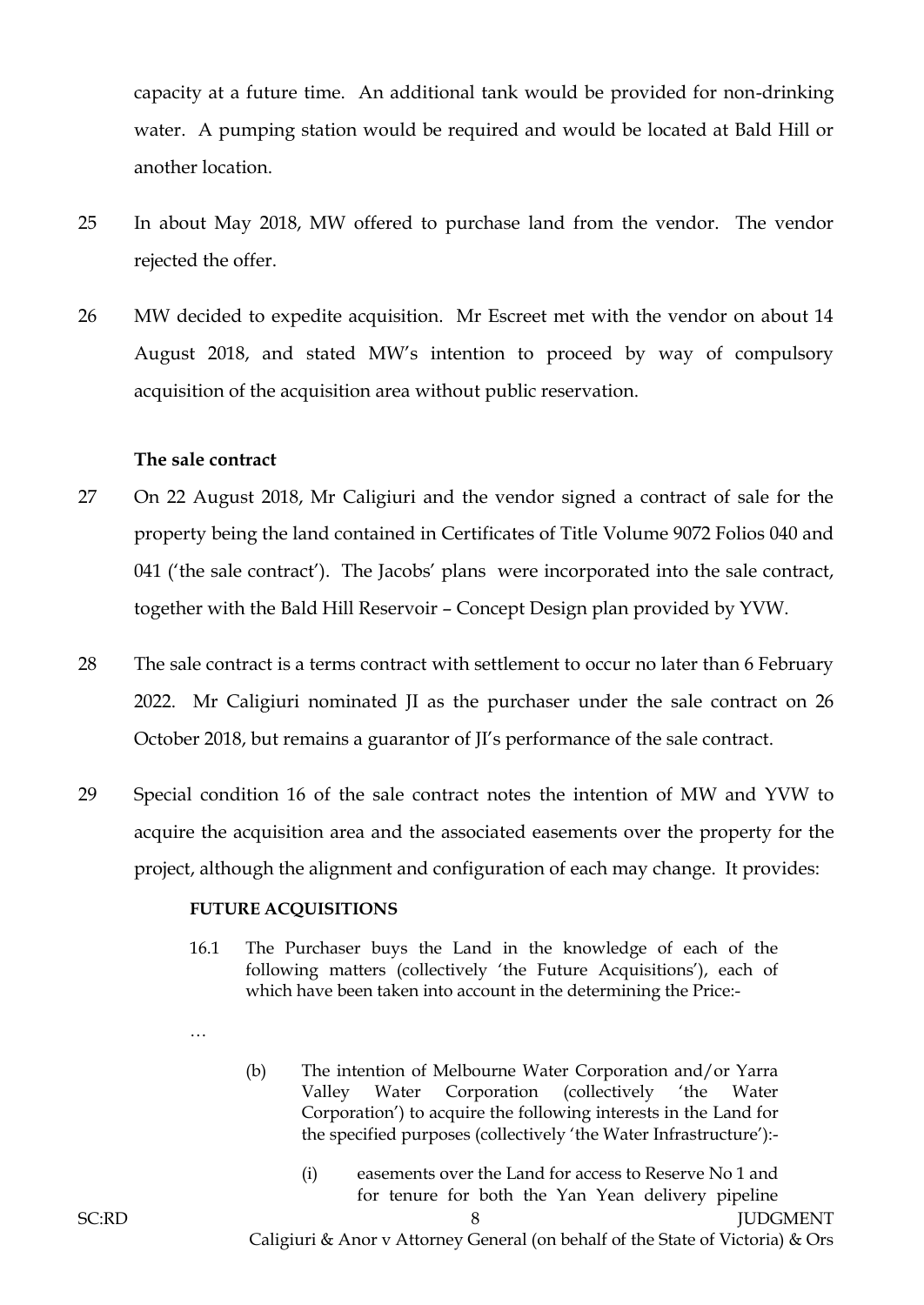and/or the Kal Kallo Pump Station pipeline to Reserve No 1 to be constructed in the future (collectively 'the Water Corporation Easements'); and

(ii) Reserve No 1 for the purpose of water tanks.

The proposed easements and the configuration of Reserve No 1 are shown on the Draft Yarra Valley Water Corporation Plans, a copy of which is attached at Annexure 1 of this Contract.

- 16.2 The Purchaser acknowledges that, as the Water Corporations are yet to serve formal notice of their intent nor has each complied with their respective obligations under the *Land Acquisition and Compensation Act 1986* prior to so doing, the alignment and/or configuration of the interests in the Land required for the Water Infrastructure may change.
- 16.2 [sic] Despite the Purchaser having an interest in the Land on the signing of this Contract, the Vendor will, subject to the terms of this Contract:-
	- (a) conduct the compensation claims (or, where applicable, the negotiations) arising from the Future Acquisitions (including the Vendor's claim for financial loss arising from the sale of the Land in this Contract) and be solely entitled to the compensation or payments, as the case may be, when determined and paid;
	- …
	- (c) act reasonably in the conduct of these negotiations/claims and keep the Purchaser fully informed as the sale negotiations or the claim for compensation unfolds;
	- …
	- (e) if requested by the Purchaser, the Vendor must report to the Purchaser the outcome of any meetings had with or at the direction of the Water Corporation; and
	- (f) act on the reasonable direction of the Purchaser, including accommodating any GAIC mitigation strategies desired by the Purchaser in relation to the land required for the Water Infrastructure and including the Purchaser in any meetings with the Water Corporation.
- 16.3 The Purchaser will not make a claim for compensation arising from the Future Acquisitions but will do all things at the Vendor's cost which area reasonably required to enable the Vendor to conduct each of the compensation claims or negotiations and to enable the interest, when acquired, to be registered on title to the Land.
- 16.4 The rights to conduct the compensation claims (or, where applicable, the negotiations) arising from the Future Acquisitions will not merge in the settlement of this Contract of Sale and, subject to the terms of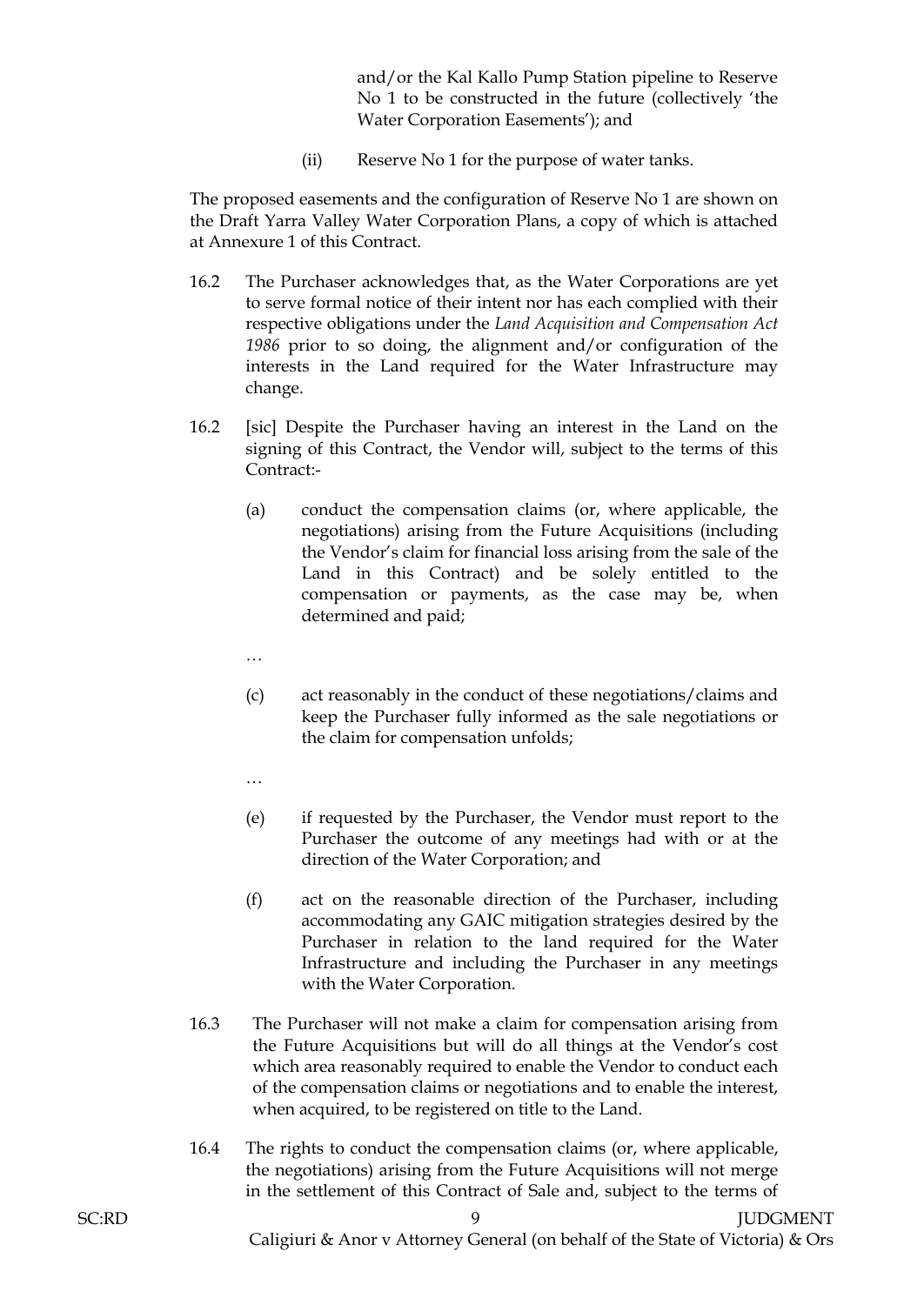this special condition 16, the Purchaser charges the Land in favour of the Vendor to protect all of its interests hereunder in respect of that part of the land located within the Public Acquisition Overlay for the outer metropolitan ring (OMR Land) and the interests in the land required for the Water infrastructure.

- 16.5 The parties agree that, following settlement of the Contract of Sale or a Staged Transfer, the Vendor may register a caveat to protect the charge contemplated above and the Purchaser consents to the registration of the caveat on the terms set out in Special Condition 16.4.
- …
- 16.8 The Vendor acknowledges that the Purchaser will treat, deal, negotiate or enter into agreements with the Water Corporations relating to the alignment of any easements to be acquired by it over the Land which may lead to the Water Corporations seeking to secure its access rights by acquisition of a road, whether that be by a water corporation or another authority, rather than a carriageway easement. Regardless of the outcome of these negotiations, the Vendor will conduct the compensation claims (or, where applicable, the negotiations) with the water corporation or the other authority and be entitled to the compensation or the payment, as the case may be.

## **Request for certification by the authorities**

- 30 In a letter dated 10 September 2018 signed by their respective managing directors, MW and YVW requested the Attorney General to recommend to the Governor in Council under s 5(3) of the LAC Act that the acquisition area be certified as land for which reservation for a public purpose under a planning scheme is unnecessary, undesirable or contrary to the public interest ('the certification request'). The reasons given for seeking the certification were that reservation was:
	- (1) Unnecessary, as the owner does not need the opportunity to contest the decision to acquire the required land, given that:
		- (a) the owner does not object to the sale of the required land;
		- (b) the land is zoned as Rural Conservation Zone and the proposed tank site is clearly marked in the [PSP];
		- (c) the owner has recently agreed to sell the balance of the land (which is not required by the [authorities]) to a developer; and
		- (d) the parties have been unable to reach an agreement for the sale of the land to the [authorities].
	- (2) Undesirable, given that: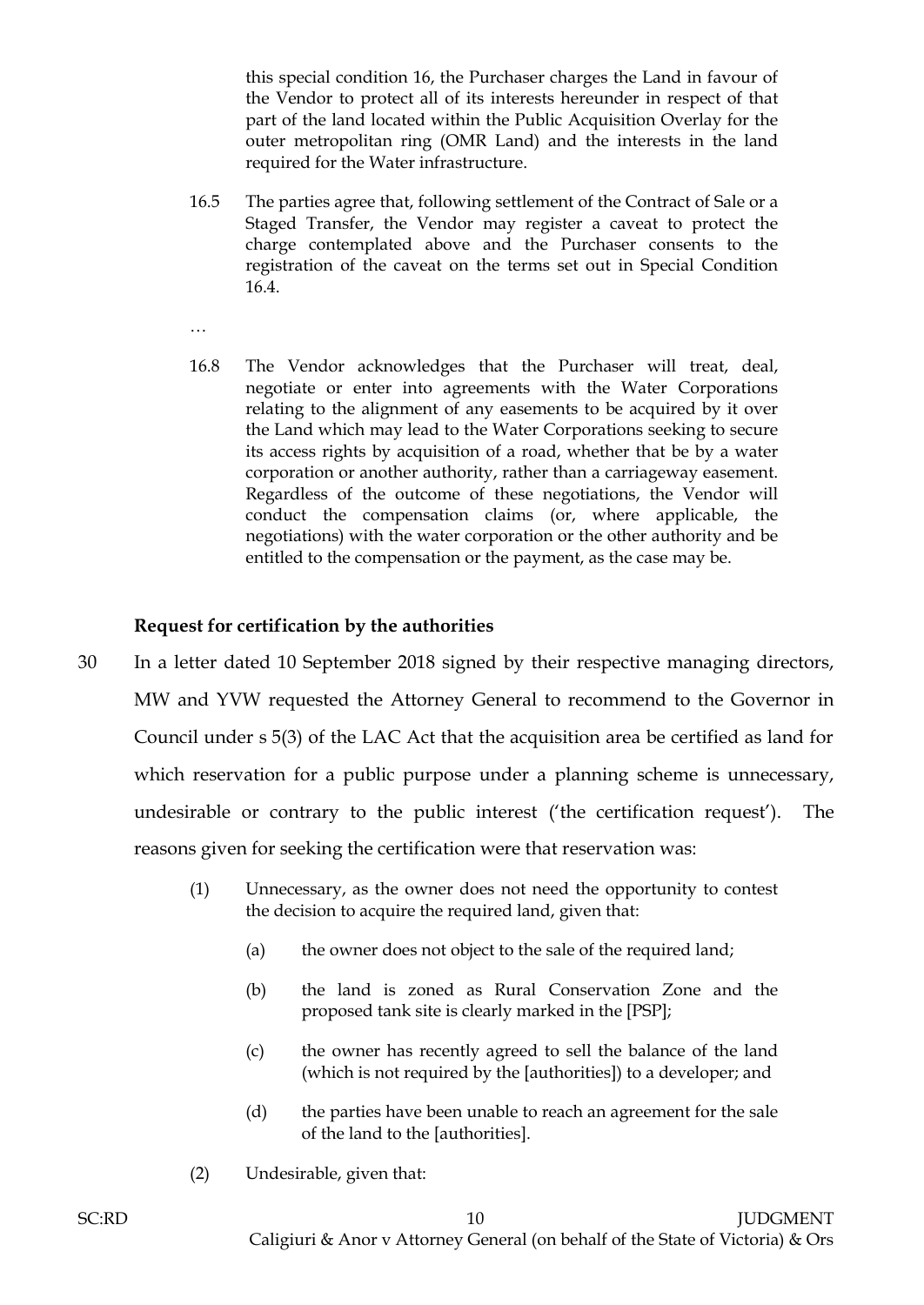- (a) the [authorities] require the land to be secured by November 2018;
- (b) the [authorities] must commence construction of the [water infrastructure] on the Land by March 2019 in order to meet the timelines for the [project], pursuant to which the [water infrastructure] must be operational by January 2020; and
- (c) reservation of land by or under a planning scheme typically takes nine to 18 months and would therefore delay the commencement of construction on the land beyond March 2019 and would prevent the completion of the [project] within the required timeframe; and
- (3) Contrary to the public interest, given that:
	- (a) the matters set out above at paragraph (1) above; and
	- (b) the benefits which will accrue to residents and the community in the northern and western suburbs of Greater Melbourne from the timely completion of the [project], to ensure that there is adequate water storage and supply in the area and urban development is supported in the planned growth area; and
	- (c) if the [water infrastructure] and the [project] are not completed by January 2020 this will hinder the growth and development of the surrounding area until such time as the [project] is completed.
- 31 The vendor is the owner referred to in the certification request as being unable to reach an agreement for the sale of the land to the authorities, but not objecting to acquisition while Mr Caligiuri is the developer. It is common ground that Mr Caligiuri was not informed that the certification request had been made.

## **Subsequent meetings and steps following certification request**

32 On 24 September 2018, Mr Caligiuri, and Eli Goldfinger, a co-director of JI, and representatives from DPM Consulting met with Paul Curtis and Cameron Wilson of YVW. Mr Caligiuri expressed his concern about the aesthetics of the water infrastructure, and highlighted the passages of the PSP which emphasised the significance of Bald Hill. Mr Curtis referred to the low water pressure experienced by existing development south of a proposed road known as Gunns Gully Road. In response to Mr Caligiuri's concern about the aesthetics of the water infrastructure, Mr Wilson said that the reservoir area would be coloured to blend into the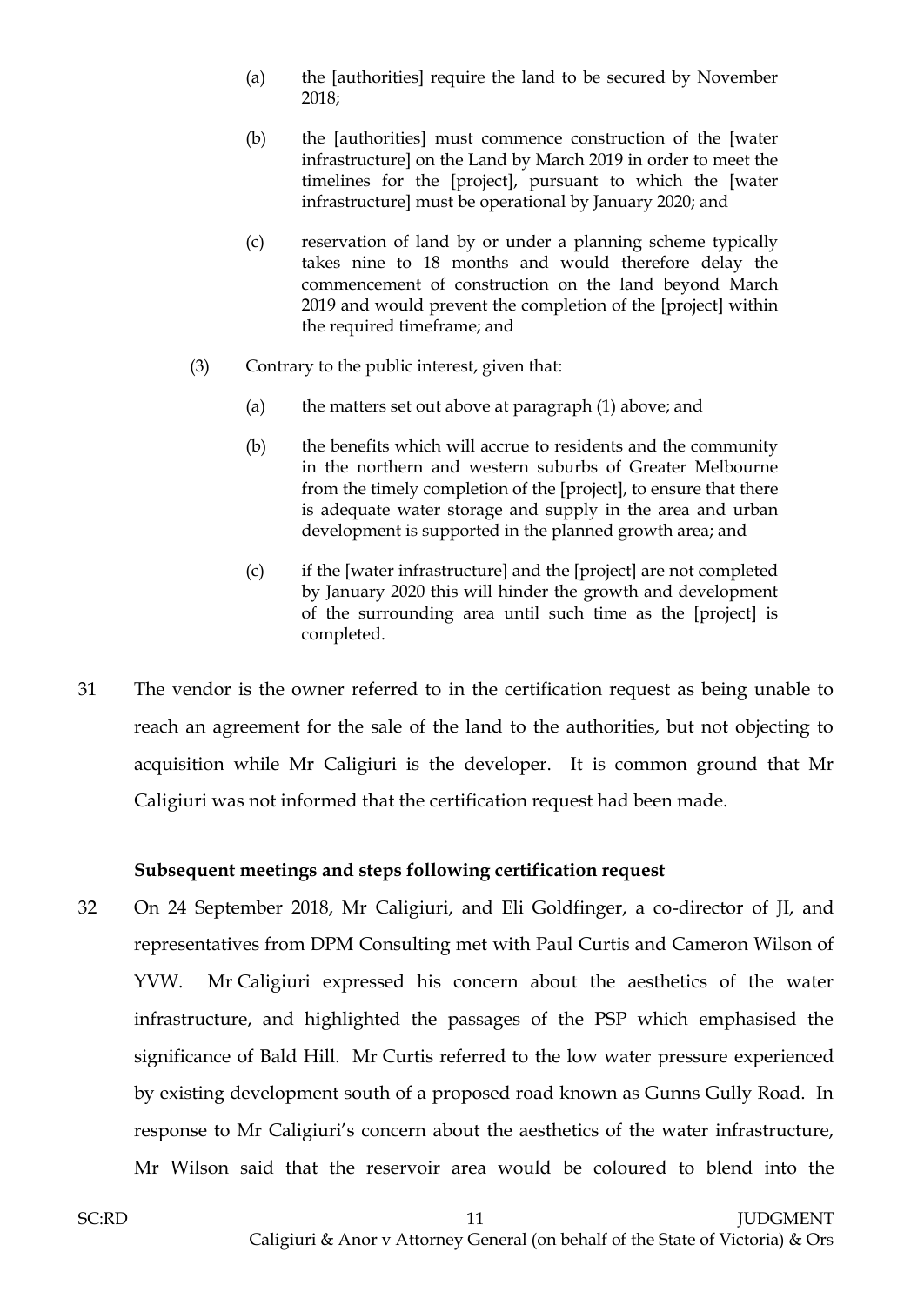environment and screened. He did not disclose that ministerial intervention had been sought or that the certification request had been made.

- 33 On 25 October 2018, a partner of the firm of solicitors acting for the vendor phoned Michael Fernon, solicitor for the plaintiffs, and advised that negotiations between the vendor and the authorities had broken down. She advised that the authorities were going to proceed to compulsory acquisition 'by way of Ministerial intervention'. She did not identify the nature of the proposed Ministerial intervention. Mr Fernon was not aware of the form of Ministerial intervention.
- 34 The following day, Mr Caligiuri nominated JI as the purchaser of the property under the sale contract. Mr Fernon wrote a letter of objection to the Minister for Planning on the assumption that the authorities were seeking an amendment to the planning scheme without notice to provide for a public acquisition overlay over the Bald Hill location. In fact, the authorities had made no such request. Mr Fernon also wrote to Mr Curtis of YVW stating JI's opposition to the construction of the water infrastructure and to any acquisition of land for that purpose. Mr Escreet became aware of JI's involvement in the purchase of the property when he received the letter. He had a telephone conversation with Mr Fernon on 29 October 2018, but again did not disclose that the certification request had been made.
- 35 On 30 October 2018, the Minister recommended, and the Governor in Council certified under s 5(3) of the LAC Act in substance, that the acquisition area was land for which reservation under a planning scheme was unnecessary, undesirable and contrary to the public interest. The recommendation and certification were published in the Victoria Government Gazette on 1 November 2018.
- 36 On or about 30 October 2018, Mr Escreet contacted Mr Fernon for a general discussion of JI's concerns and objections to the project. The meeting was held on about 3 December 2018. Mr Goldfinger and Mr Fernon attended on behalf of JI. Mr Escreet spoke of the initial phase of the project which involved the construction of the first tank. This tank was to be 10 m in height and 38 m in diameter. A total of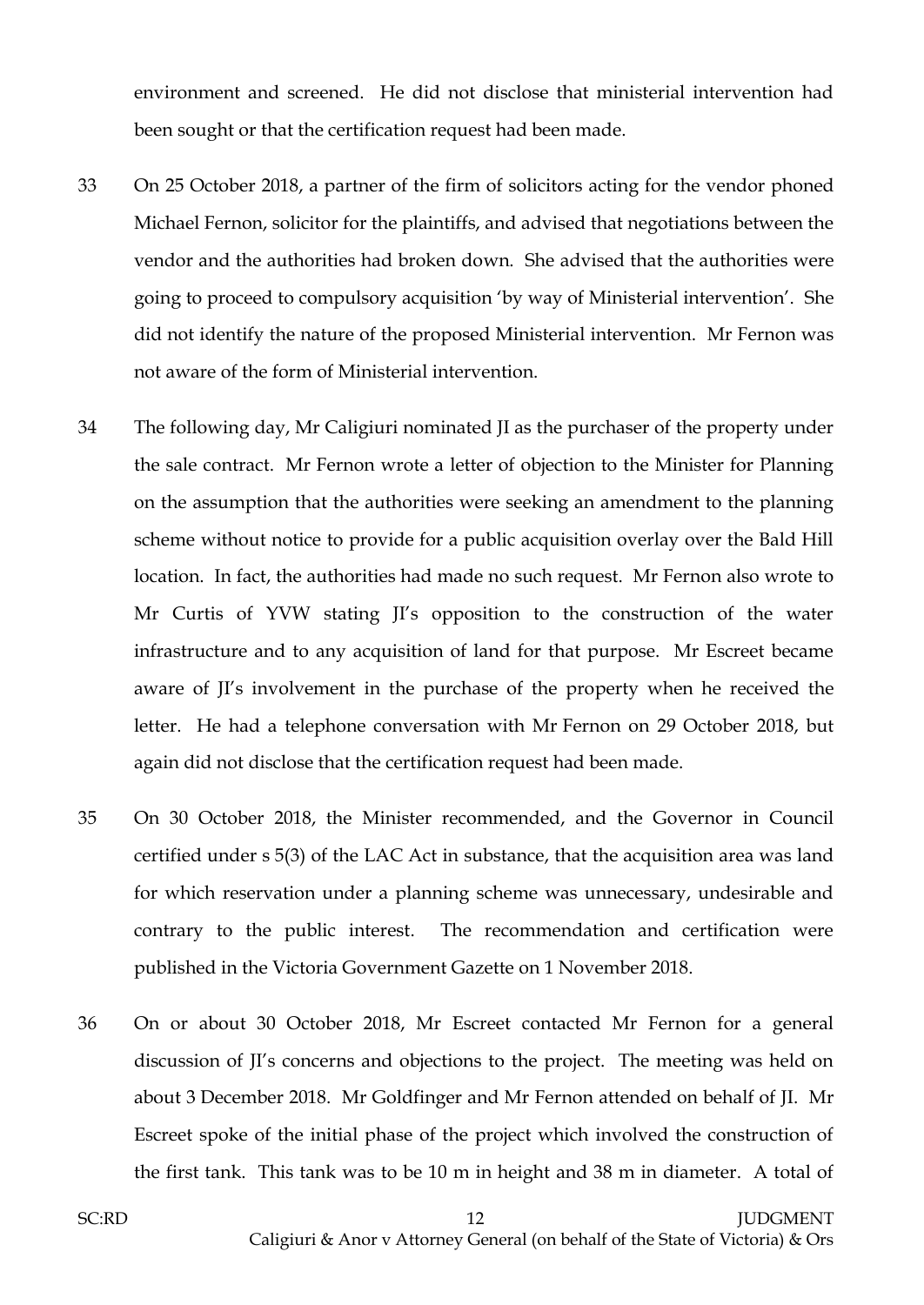four tanks were to be constructed over time. Mr Escreet said that the tanks would sit lower than the summit of Bald Hill for three of the four cardinal directions. Landscaping would be used to shield the tanks and reduce silhouetting.

37 On 23 November 2018, a notice of intention to acquire was served on the vendor, and on Mr Fernon on 26 November 2018. Mr Fernon immediately informed Mr Caligiuri and Mr Goldfinger of the receipt of the notice.

## **Actions following service of the notice of intention to acquire**

- 38 On 14 December 2018, Mr Caligiuri received perspectives showing draft visualisations of the proposed works including views of Bald Hill from different locations, and preliminary tank design drawings.
- 39 In a letter dated 19 December 2018 to Mr Fernon, the authorities' solicitors corrected the area of easement E-3 as stated in the notice of intention to acquire.
- 40 Under cover of an email dated 18 January 2019 to the authorities' solicitors, Mr Fernon provided a copy of the originating motion in the proceeding. He stated that JI was aggrieved that it had not had the opportunity to put its objections to the proposed water infrastructure to a planning panel.
- 41 The authorities' solicitors responded on 21 January 2019 to the effect that MW was not in a position to agree to an undertaking not to serve a notice of acquisition in relation to the acquisition area. They advised that MW was willing to meet with the plaintiffs on a 'without prejudice' basis should they wish to discuss their concerns in more detail.
- 42 In an email dated 22 January 2019, Mr Fernon responded that the plaintiffs were willing to participate in a 'without prejudice' meeting, but were only able to do so after 4 February 2019. A telephone discussion followed between respective solicitors on 5 February 2019.
- 43 I heard an application by the plaintiffs seeking an interlocutory injunction on 19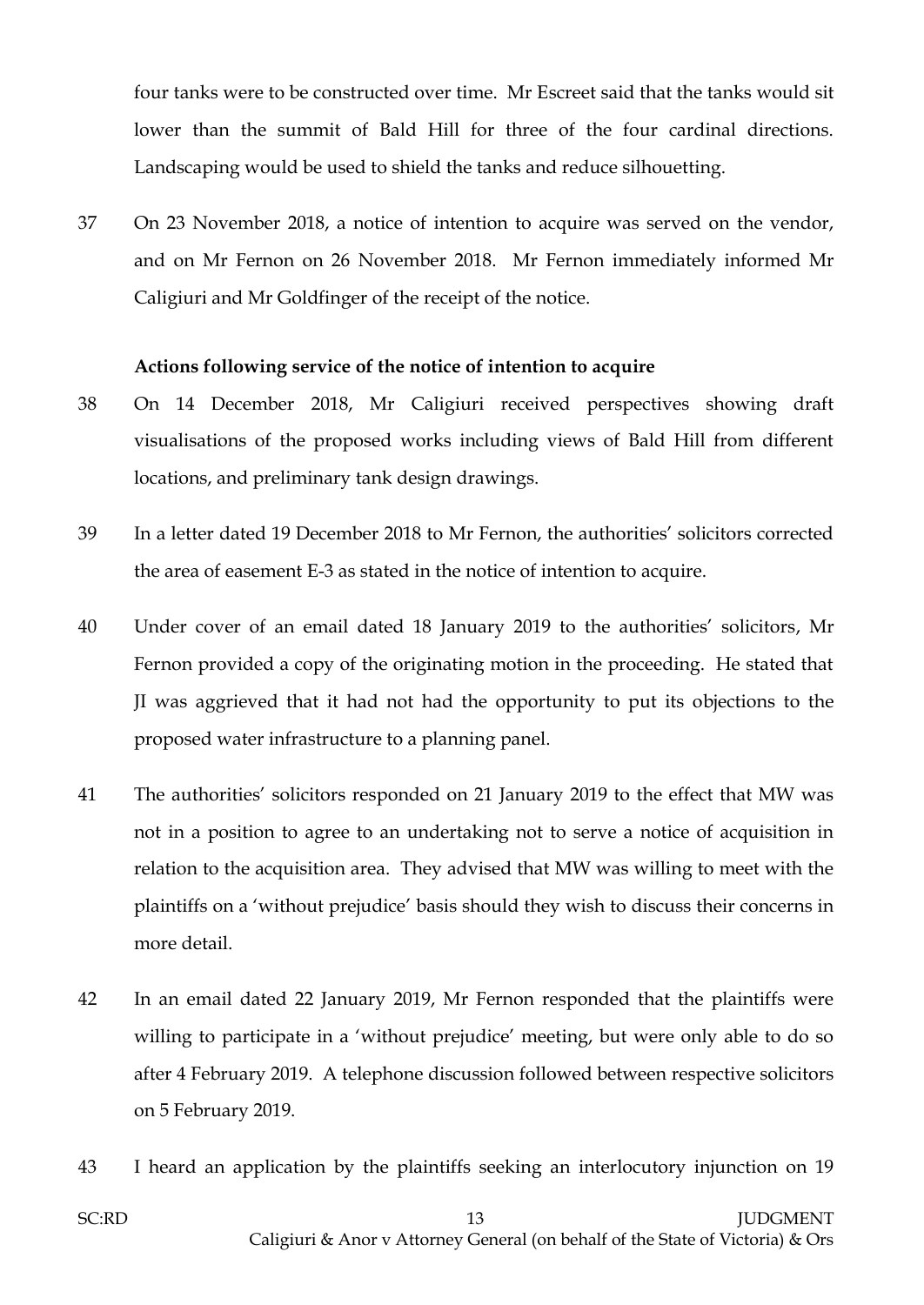February 2019. It was unsuccessful.

- 44 On 20 February 2019, the notice of acquisition was published in the Victoria Government Gazette, and served on Mr Fernon the following day. The notice of intention to acquire was served on JI's registered office on 7 March 2019.
- 45 On or about 12 March 2019, the Council certified plan subdivision PS824067W showing the acquisition area and easements acquired pursuant to the notice of acquisition. The authorities subsequently undertook not to lodge the plan of subdivision for registration until 19 July 2019.

## **Statutory framework**

#### **LAC Act**

- 46 Section 1 sets out the two main purposes of the LAC Act. They are:
	- (a) to establish a new procedure for the acquisition of land for public purposes; and
	- (b) to provide for the determination of the compensation payable in respect of land so acquired.
- 47 Section 3 of the LAC Act defines 'interest' in relation to land to mean:
	- (a) a legal or equitable estate or interest in the land; or
	- (b) an easement, right, charge, power or privilege in, under, over, affecting or in connexion with land.
- 48 The definition of 'interest' attracts the definition of 'land' in the *Interpretation of Legislation Act 1984* (Vic) ('the Interpretation Act'). Section 38 of the Interpretation Act provides that 'land' includes buildings and other structures permanently affixed to land, land covered with water, and any estate, interest, easement, servitude, privilege or right in or over land.
- 49 Section 3 of the LAC Act also defines a 'planning instrument' to mean a 'planning scheme' under the *Planning and Environment Act 1987* (Vic) ('the PE Act').
- 50 Sections 4 and 5 define when authorities are permitted to acquire land whether by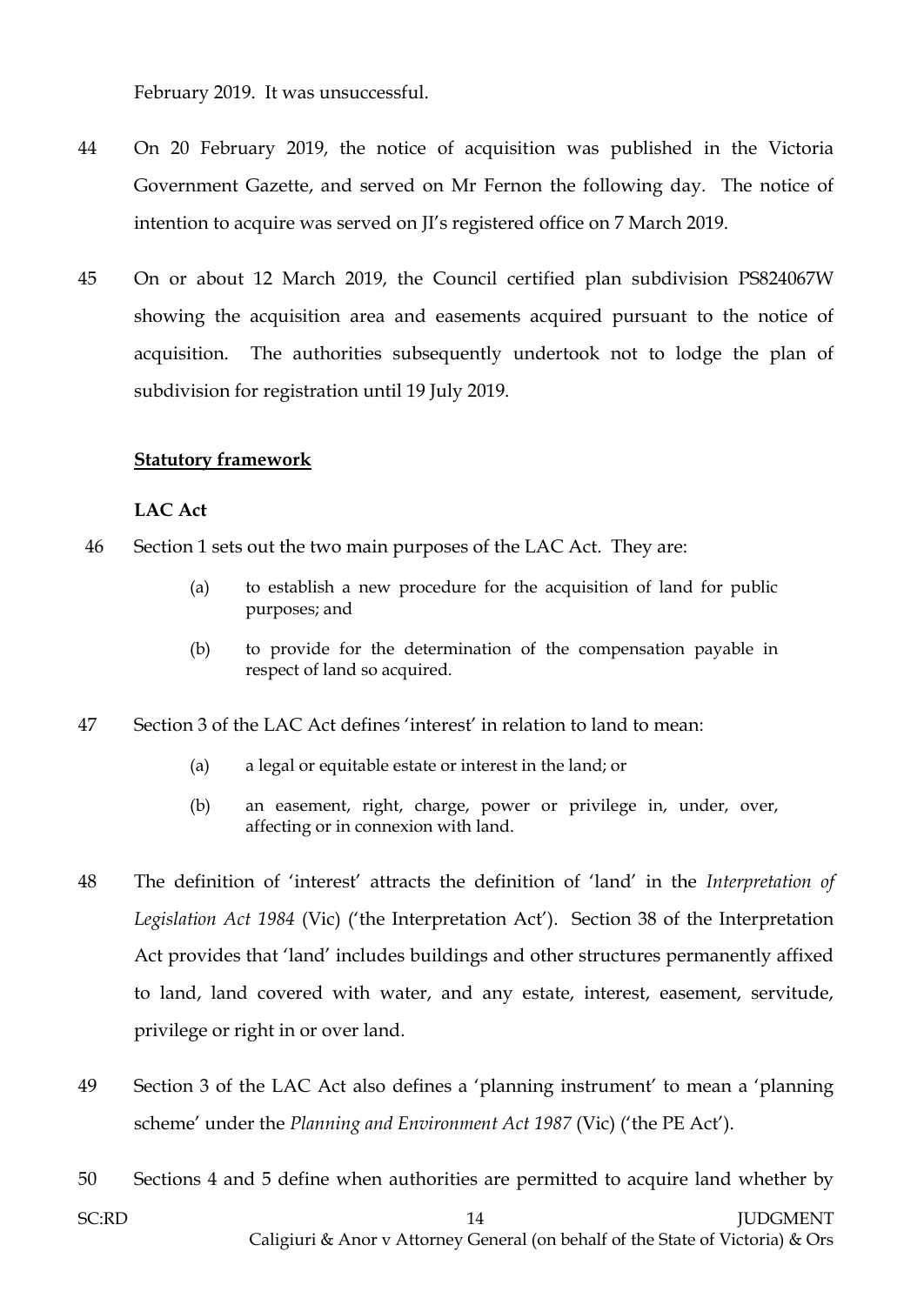compulsory process or agreement:

#### **4 Authority to acquire or purchase in accordance with Part**

An Authority which is empowered under a special Act to acquire an interest in land by compulsory process must not acquire that interest by compulsory process or by agreement except in accordance with this Part.

#### **5 Reservation or certification of land required before acquisition**

- (1) The Authority must not commence to acquire any interest in land under the provisions of the special Act unless the land has been first reserved by or under a planning instrument for a public purpose.
- (2) Subsection (1) does not apply in respect of prescribed land or land in a prescribed class of land.
- (3) Subsection (1) does not apply in respect of land which has been certified by the Governor in Council on the recommendation of the Minister, as land for which reservation is unnecessary, undesirable or contrary to the public interest.
- (4) Subsection (1) does not apply to an interest in land if the Authority is not required to serve a notice of intention to acquire that interest because of section  $7(1)(a)$  or (b).
- (4A) Subsection (1) does not apply to any land in an area in respect of which a declaration under section 172(2) of the *Planning and Environment Act 1987* is in force.
- (4B) Subsection (1) does not apply to any land which is special project land under section 201I(3) of the *Planning and Environment Act 1987*.
- (4C) Subsection (1) does not apply to any land specified in an application order under the *Project Development and Construction Management Act 1994* where the Transport Infrastructure Development Agent established under section 40 of the *Transport Integration Act 2010* is the facilitating agency.
- (4D) Subsection (1) does not apply to any land that is to be acquired under a work-in-kind agreement within the meaning of Part 9B of the *Planning and Environment Act 1987*.
- (5) A certification by the Governor in Council under subsection (3) lapses after three months from the date of its making unless within this period the Authority has served a notice of intention to acquire an interest in the land to which the certification applies in accordance with section 6.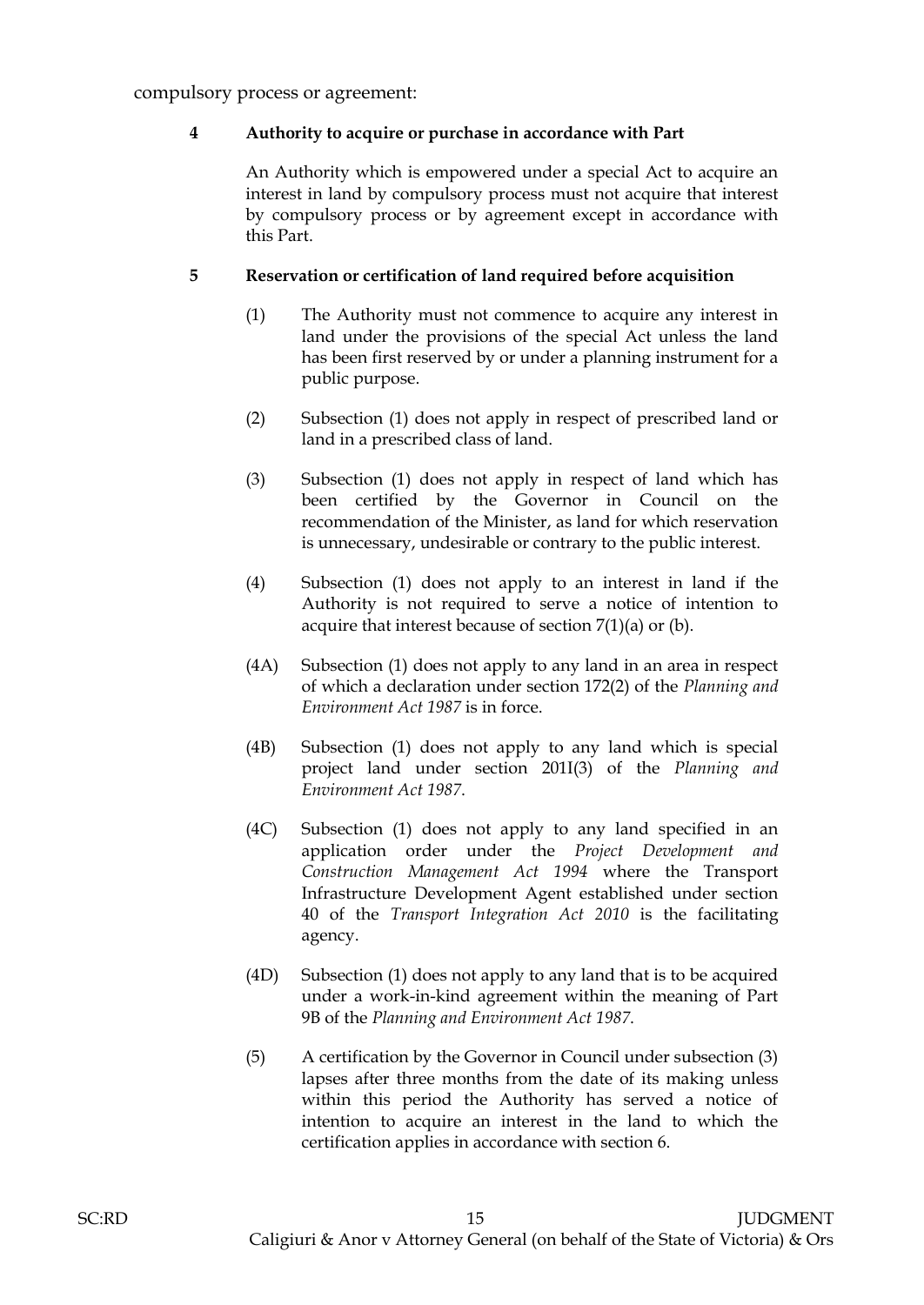51 Section 6 of the LAC Act requires an authority intending to acquire an interest in

land to serve a notice of intention to acquire:

[I]f the Authority intends to acquire an interest in land for the purposes of the special Act, the Authority must serve upon each person who has an interest in the land, or is empowered by this Act to sell and convey or grant and release or lease such an interest, or such of those persons as, after diligent inquiry, become known to the Authority, a notice of intention to acquire the first-mentioned interest.

- 52 Section 7 of the LAC Act sets out the circumstances in which a notice of intention to acquire is not required:
	- (1) The Authority is not required to serve a notice of intention to acquire under section 6 if—
		- (a) the interest or the land in which the interest subsists has been publicly advertised for sale and the Authority believes in good faith that the interest is still available for sale at the time the Authority proposes to acquire the interest; or
		- (b) the Authority serves on the person interested in the land—
			- (i) a statement in writing that it does not intend to acquire the interest by compulsory process; and
			- (ii) a statement in the prescribed form setting out the principal rights and obligations of that person under this Act; or
		- (c) the Minister certifies that to require the service of a notice of intention to acquire would be unnecessary, undesirable or contrary to the public interest.
	- …
	- (4) The Minister must cause a copy of a certificate under subsection  $(1)(c)$ to be tabled in the Legislative Assembly and the Legislative Council within three sitting days after the certificate is signed by the Minister.
	- (5) If the Authority acquires or intends to acquire an interest in land which is the subject of a certificate under subsection  $(1)(c)$  the Authority must, no later than the date of service of the notice of acquisition in respect of that interest or the date on which an agreement to acquire the interest is made (as the case may be), serve a copy of the certificate upon each person who has an interest in the land, or such of those persons as, after diligent inquiry, become known to the Authority.
- 53 The form of notice of intention to acquire and the information to be provided in a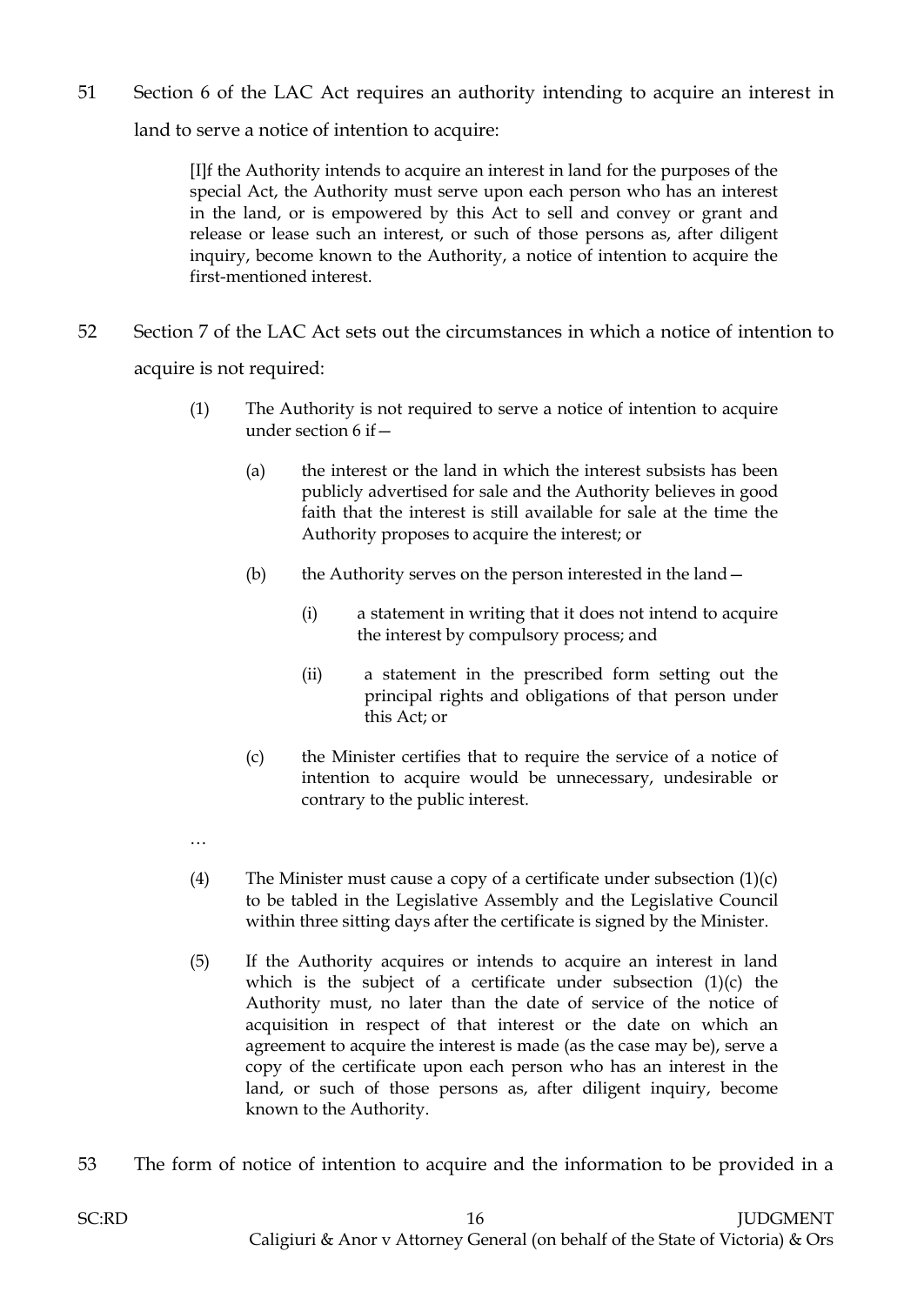#### notice is set out in s 8 of the LAC Act:

- (1) A notice of intention to acquire an interest in land must—
	- (a) be in the prescribed form; and
	- (b) contain title particulars and a description (including, if appropriate, a sketch) sufficient to identify the interest to be acquired and the location of the land; and
	- (c) give details of the purpose for which the interest is to be acquired; and
	- (d) specify the reasons why the land is thought to be suitable for that purpose; and
	- (e) state whether or not—
		- (i) the land is reserved for a public purpose under a planning instrument; or
		- (ii) any interest proposed to be acquired is an interest in land which has been prescribed under section 5(2) or which is land in a class of land prescribed under section 5(2); or
		- (iii) the land has been certified by the Governor in Council under section 5(3); and
	- (f) if appropriate, state the approximate date upon which the Authority wishes to take possession of the land; and
	- (g) request the person interested in the land to advise the Authority of—
		- (i) any other persons who, to the knowledge of that person, may have an interest in the land described in the notice; and
		- (ii) any unexpired planning permit or building permit existing in respect of the land which has not been acted upon either wholly or in part and of which that person is aware; and
		- (iii) any sales, transactions, licences or approvals relating to the land or any interest in the land which that person was proposing to make or obtain immediately prior to the date of service of the notice of intention to acquire or which any other person was so proposing to make or obtain and of which the first-mentioned person is aware; and
		- (iv) any other information which that person may have which would be relevant to the assessment of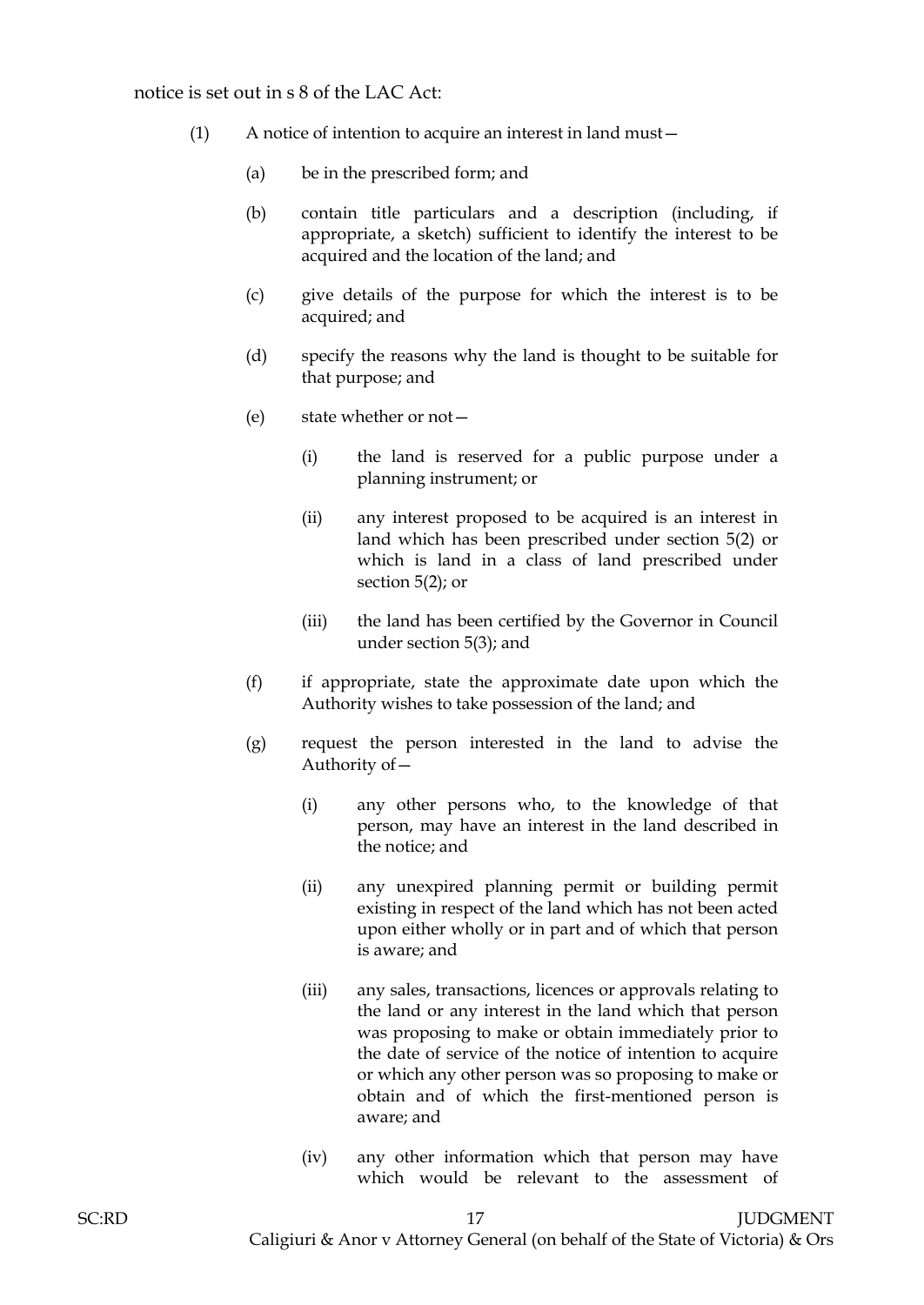compensation in respect of the acquisition of interests in the land.

- (2) A notice of intention to acquire must be accompanied by a statement in the prescribed form setting out the principal rights and obligations under this Act of persons interested in the land proposed to be acquired.
- 54 Section 12 of the LAC Act sets out the restrictions which apply to land in respect of which a notice of intention to acquire has been served:
	- (1) If a notice of intention to acquire has been served upon a person under section 6, that person must not, while the notice is in force, without the consent of the Authority—
		- (a) enter into any sale, transaction or arrangement, or obtain or grant any licence or approval with respect to the land; or
		- (b) make any improvements of a durable nature to the land.
	- (2) Upon receipt of any document relating to any dealings with an interest in land in respect of which a notice of intention to acquire has been served, the Registrar of Titles must notify the Authority of this fact.
	- (3) Nothing in this section prevents—
		- (a) any person from discharging the land from any mortgage affecting the land; or
		- (b) a mortgagee from exercising a power of foreclosure or sale in respect of the land.
- 55 Section 19 provides for the service of notices of acquisition:

Subject to this Act, the Authority may acquire an interest in land for the purposes of the special Act by causing a notice declaring that interest to be acquired to be published in the Government Gazette.

56 The minimum period in which acquisition can occur after service of a notice of intention to acquire is set out in s 20:

> Subject to section 106(1), the Authority must not acquire any interest in land in respect of which a notice of intention to acquire has been served before the expiration of two months after the service of that notice.

57 Section 21 deals with the form of a notice of acquisition requiring it to be in the prescribed form, and contain a description sufficient to identify the interest in land acquired and the land in which the interest subsists.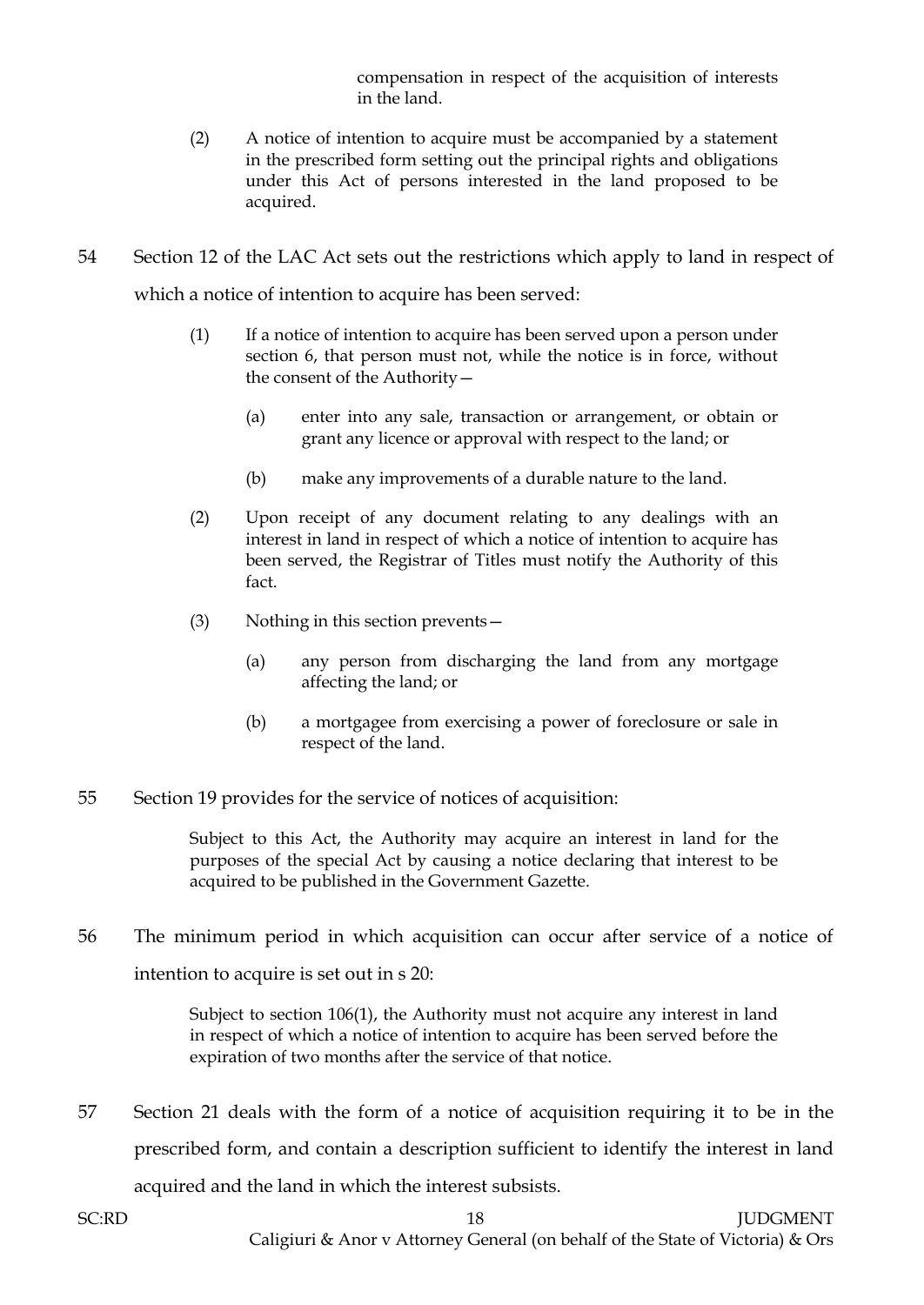- 58 Section 24(1) is a provision extinguishing almost any interest in land which might diminish the interest acquired. It provides:
	- (1) Subject to this section, upon publication in the Government Gazette of a notice of acquisition—
		- (a) the interest in land described in the notice vests in the Authority without transfer or conveyance freed and discharged from all trusts, restrictions, dedications, reservations, obligations, mortgages, encumbrances, contracts, licences, charges and rates of any kind; and
		- (b) any interest that a person has in that land is divested or diminished to the extent necessary to give effect to this subsection.
- 59 Section 105 is concerned with the validity of a notice where there is a misdescription in the notice:

The validity of any notice or statement under this Act is not affected by any misdescription in it of the land or of any interest in the land if sufficient information appears on the face of the notice or statement to identify the land or interest intended to be affected.

# **Public purposes reservation**

- 60 Section  $6(2)(c)$  of the PE Act provides that a planning scheme may 'designate land as being reserved for public purposes'. Although the location of proposed water tanks on Bald Hill is shown on a map in the PSP, the planning scheme does not designate the acquisition area as reserved for public purposes.
- 61 To designate the acquisition area as reserved for public purposes, the planning scheme requires amendment to show the acquisition area on the map showing the areas of land subject to the public acquisition overlay. This may be undertaken under Part 3 of the PE Act. Under  $s \ 20(3)(a)(i)$  of the PE Act, the Minister for Planning cannot exempt a planning authority from the requirement to give notice to the owner of land in relation to an amendment to the planning scheme which provides for the reservation of land for public purposes. Under s 21(1) of the PE Act, a person may make a submission to the planning authority about an amendment of which notice is given. The planning authority is required to consider the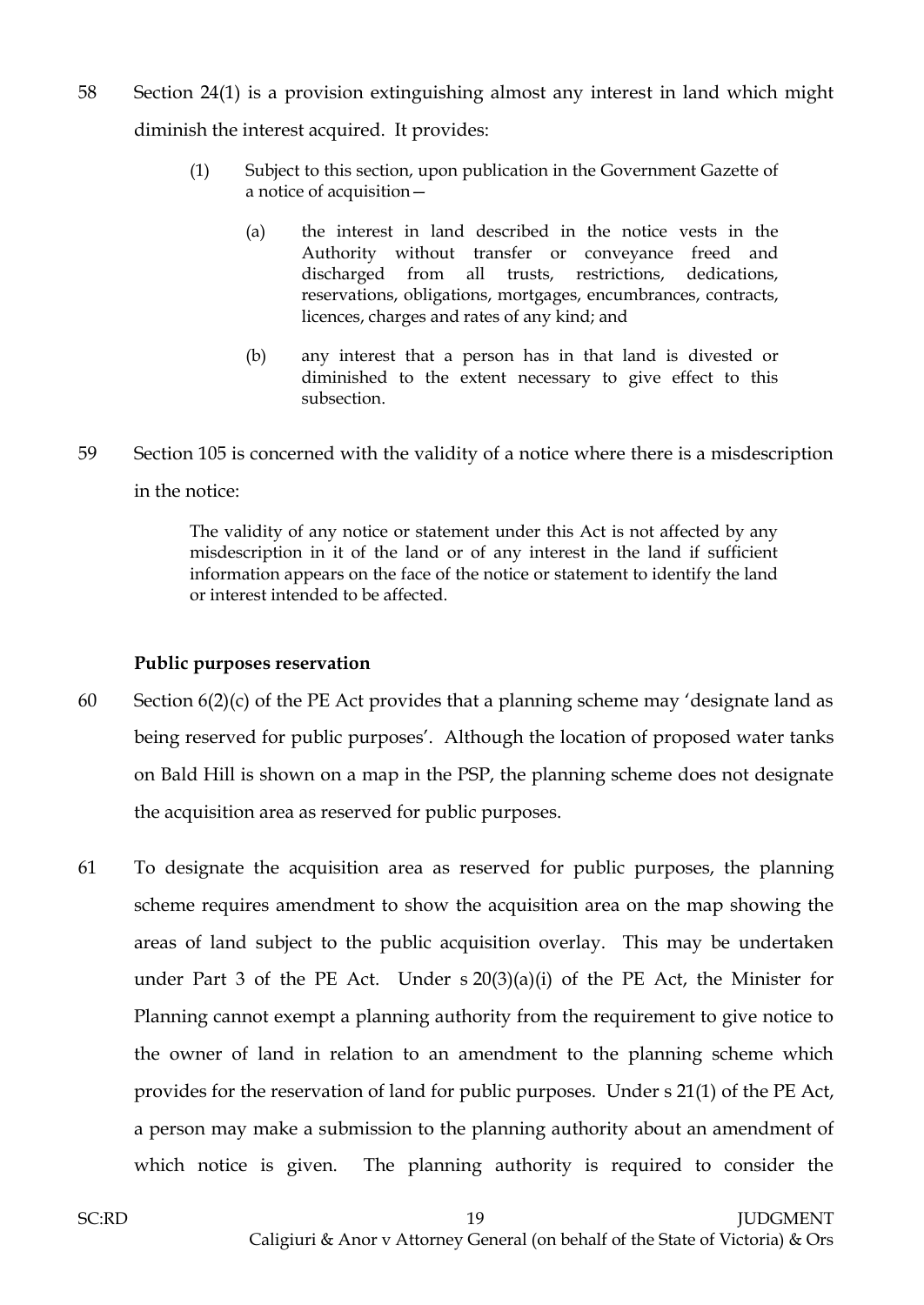submission.

#### **Need for a planning permit**

- 62 The planning scheme does not designate the acquisition area as subject to a public acquisition overlay and therefore reserved for public purposes.
- 63 Following the certification under s 5(3) of the LAC Act, the authorities did not require a planning scheme amendment to show the acquisition area as under a public acquisition overlay, as the reservation of the acquisition area for public purposes was no longer needed. However, they still require a permit for the use and development of the property for the water infrastructure.13 Water infrastructure falls under the land use term of 'utility installation' in the planning scheme.<sup>14</sup> As a utility installation is a section 2 use in the Rural Conservation Zone, the authorities require a permit for the use and development of the property for the water infrastructure.
- 64 During the trial, the authorities confirmed that they intended to seek a planning permit for the use and development of the property from the Council. When they do, the plaintiffs will have the right to object to the grant of a permit for the proposed water infrastructure or to seek conditions on the use and development if a permit is granted. They will have the right to seek review of the decision of the Council including any conditions that are imposed in the Victorian Civil and Administrative Tribunal ('the Tribunal'). The review is a merits review. The Tribunal is required to by statute to act fairly, and is bound by the rules of natural justice.15 A party to a Tribunal proceeding may appeal to the Supreme Court of Victoria on a question of law by leave of the Court.<sup>16</sup>

#### **Principles of statutory construction**

65 The principles of statutory construction are well established. In *Project Blue Sky Inc v* 

 $\overline{a}$ <sup>13</sup> *Mitchell Planning Scheme* cl 35.06-1.

<sup>14</sup> Ibid cl 73.03.

<sup>15</sup> *Victorian Civil and Administrative Tribunal Act 1998* (Vic) ss 97, 98(1)(a).

<sup>16</sup> Ibid s 148.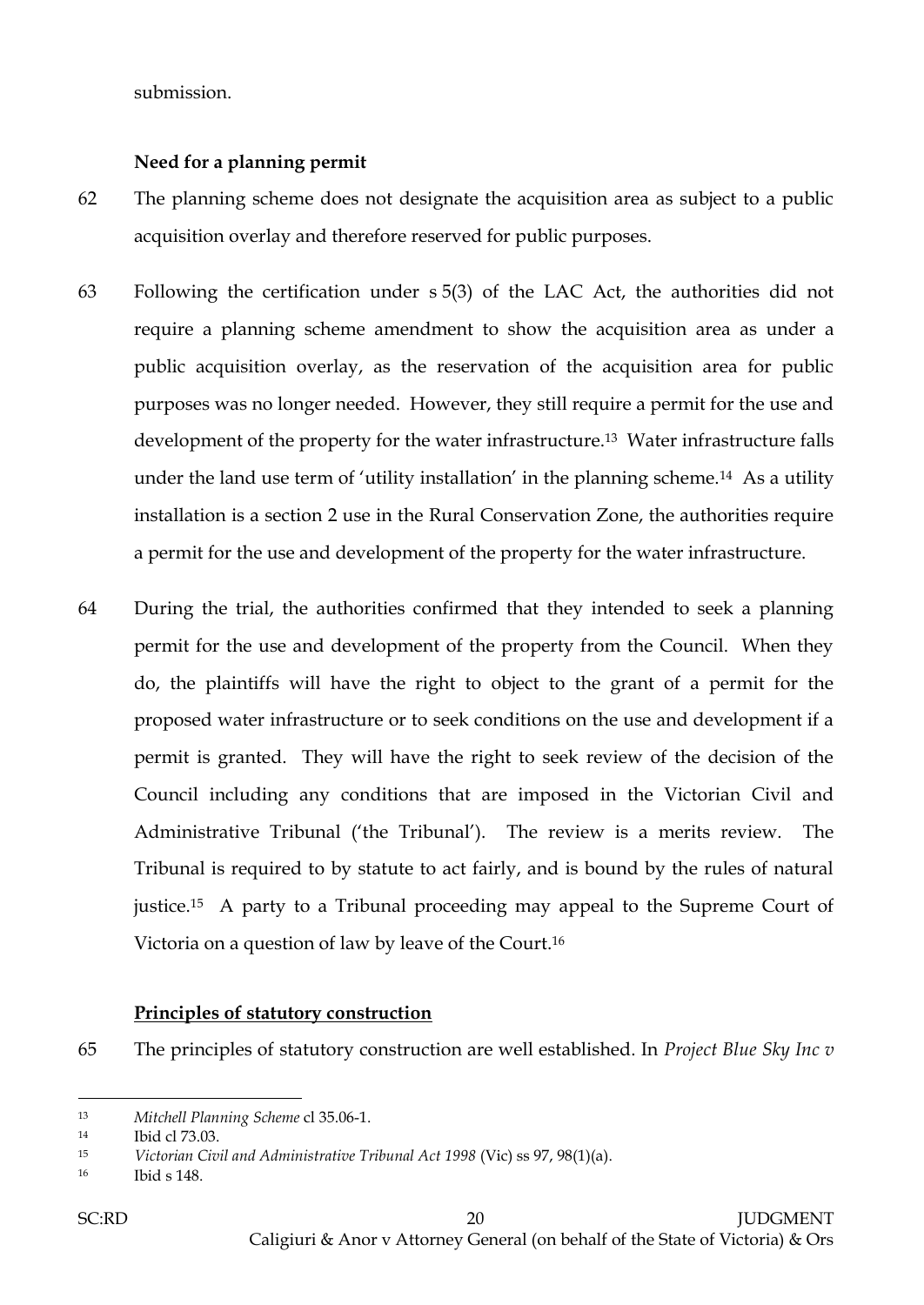*Australian Broadcasting Authority*, McHugh, Gummow, Kirby and Hayne JJ said:

[T]he duty of a court is to give the words of a statutory provision the meaning that the legislature is taken to have intended them to have. Ordinarily, that meaning (the legal meaning) will correspond with the grammatical meaning of the provision. But not always. The context of the words, the consequences of a literal or grammatical construction, the purpose of the statute or the canons of construction may require the words of a legislative provision to be read in a way that does not correspond with the literal or grammatical meaning.<sup>17</sup>

## 66 The plurality of the High Court emphasised the importance of context in *SZTAL v*

*Minister for Immigration and Border Protection*:

The starting point for the ascertainment of the meaning of a statutory provision is the text of the statute whilst, at the same time, regard is had to its context and purpose. Context should be regarded at this first stage and not at some later stage and it should be regarded in its widest sense. This is not to deny the importance of the natural and ordinary meaning of a word, namely how it is ordinarily understood in discourse, to the process of construction. Considerations of context and purpose simply recognise that, understood in its statutory, historical or other context, some other meaning of a word may be suggested, and so too, if its ordinary meaning is not consistent with the statutory purpose, that meaning must be rejected.<sup>18</sup>

67 In *CIC Insurance Ltd v Bankstown Football Club Ltd*, the majority of the High Court

said:

[T]he modern approach to statutory interpretation (a) insists that the context be considered in the first instance, not merely at some later stage when ambiguity might be thought to arise, and (b) uses 'context' in its widest sense to include such things as the existing state of the law and the mischief which, by legitimate means such as those just mentioned, one may discern the statute was intended to remedy. Instances of general words in a statute being so constrained by their context are numerous.<sup>19</sup>

68 These principles are consistent with s 35 of the Interpretation Act, which requires that when interpreting a provision of an Act, a construction that would promote the purpose or object underlying the Act is to be preferred to a construction that would not promote that purpose or object.

<sup>17</sup> [\(1998\) 194 CLR 355,](http://www.austlii.edu.au/cgi-bin/LawCite?cit=%281998%29%20194%20CLR%20355) 384 [78] (McHugh, Gummow, Kirby and Hayne JJ) (citations omitted).

<sup>18</sup> (2017) [262 CLR 362, 368 \[14\]](http://www.austlii.edu.au/cgi-bin/LawCite?cit=%282017%29%2091%20ALJR%20936) (Kiefel CJ, Nettle and Gordon JJ) (citations omitted).

<sup>19</sup> (1997) 187 CLR 384, 408 (Brennan CJ, Dawson, Toohey and Gummow JJ) (citations omitted).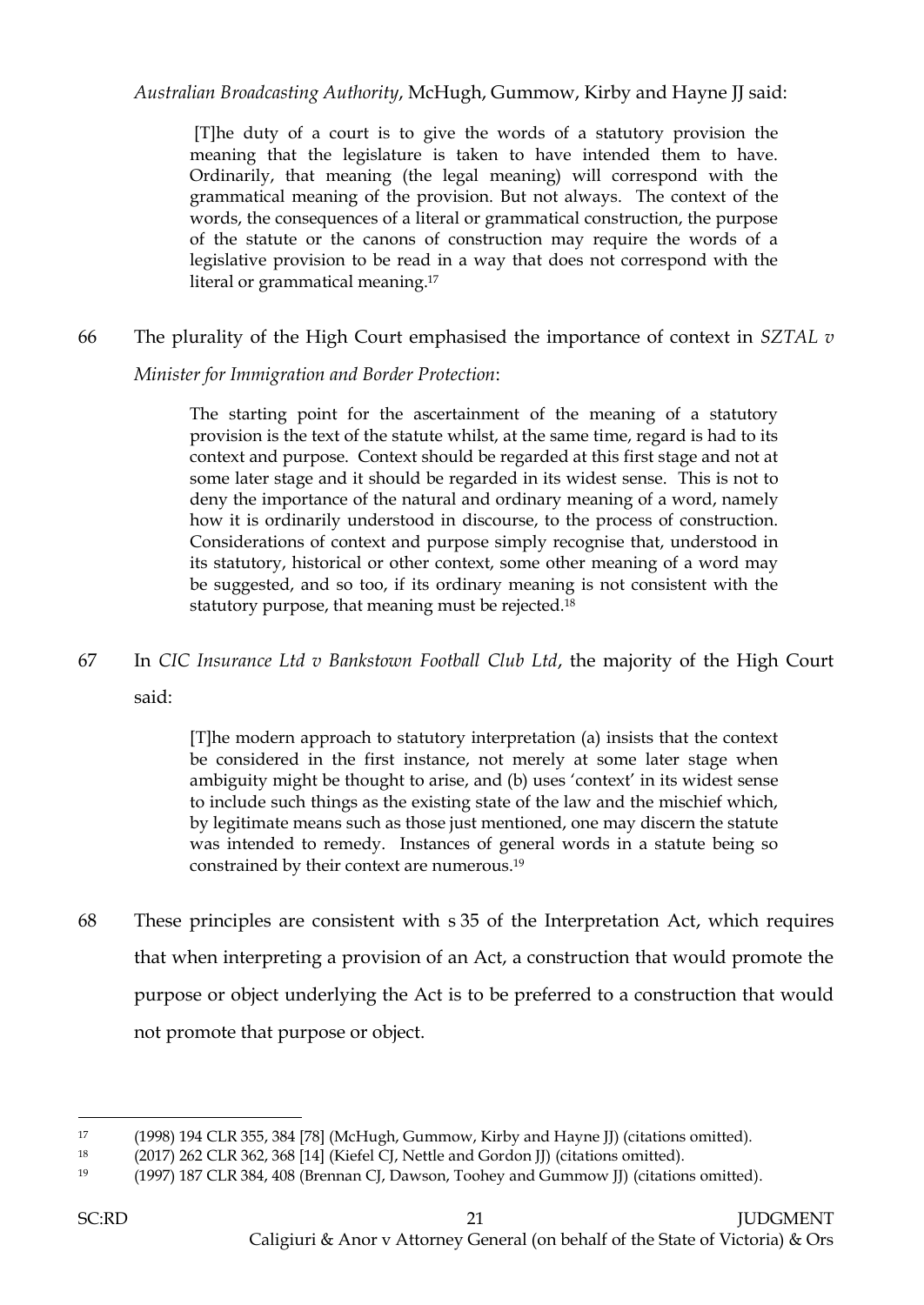## **The key issue**

- 69 The key issue in this proceeding is whether the plaintiffs are entitled to be heard by the relevant decision maker prior to the making of each of the challenged decisions viz:
	- (a) the Minister's power of recommendation in s 5(3) of the LAC Act;
	- (b) the Governor in Council's power of certification in s 5(3) of the LAC Act;
	- (c) the decision of the authorities to serve a notice of intention to acquire under s 6 of the LAC Act; and
	- (d) the decision of the authorities to publish a notice of acquisition under s 19 of the LAC Act.
- 70 The plaintiffs first contend that they were entitled to a hearing prior to the exercise by the Minister or Governor in Council of the powers contained in s 5(3). The Minister and the authorities contend that they were not. The plaintiffs then contend they were entitled to a hearing by the authorities prior to their decision to serve the notice of intention to acquire, or the notice of acquisition. The authorities contend that they were not.
- 71 I now turn to review relevant case law concerning procedural fairness, and the right to a hearing.

## **Relevant authority**

72 The foundational authority for any consideration of procedural fairness is *Kioa v West*, where Mason J said:

> The law has now developed to a point where it may be accepted that there is a common law duty to act fairly, in the sense of according procedural fairness, in the making of administrative decisions which affect rights, interests and legitimate expectations, subject only to the clear manifestation of a contrary intention … But the duty does not attach to every decision of an administrative character. Many such decisions do not affect the rights, interests and expectations of the individual citizen in a direct and immediate way. Thus a decision to impose a rate or a decision to impose a general charge for services rendered to ratepayers, each of which indirectly affects the rights, interests or expectations of citizens generally does not attract this duty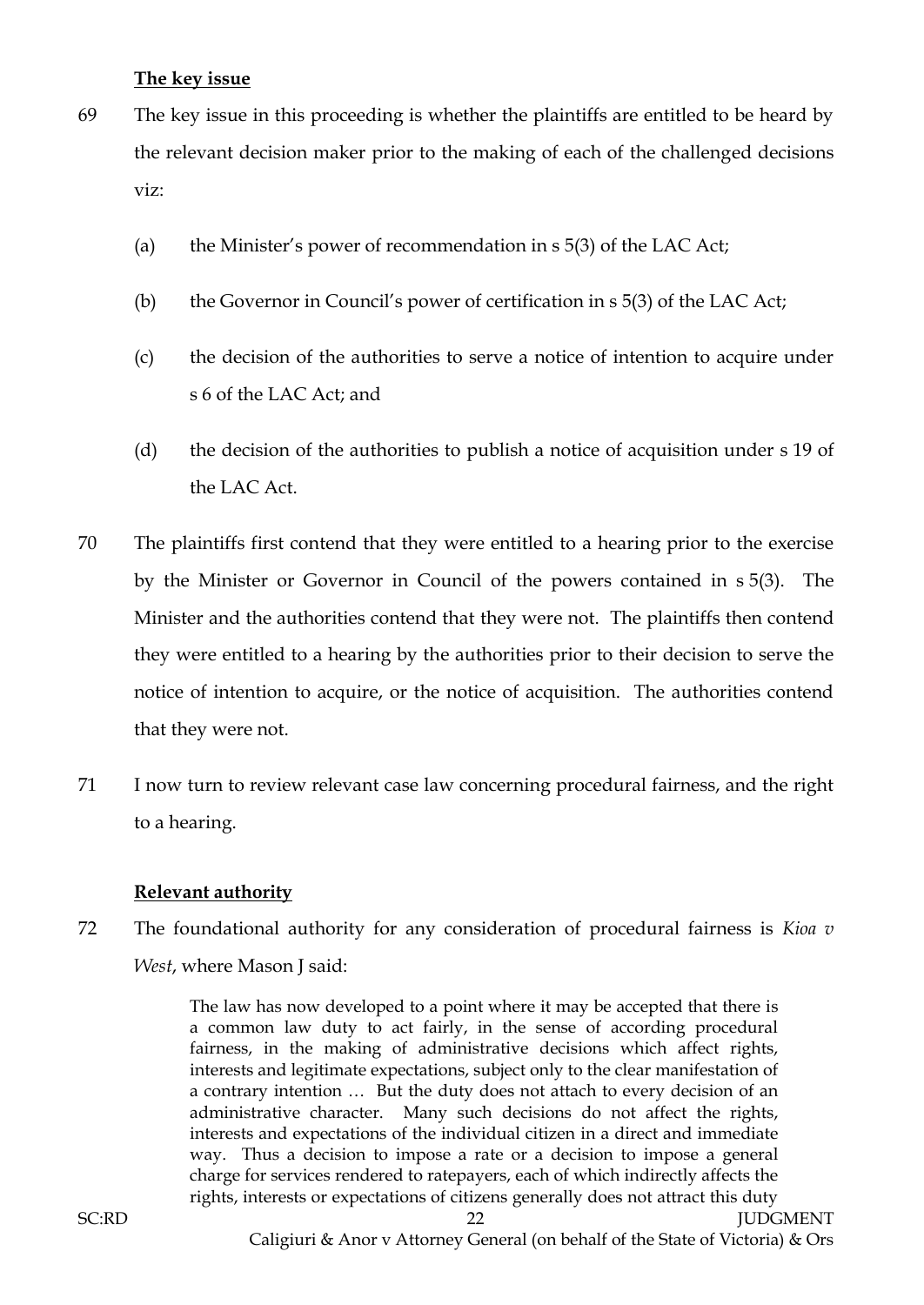to act fairly.<sup>20</sup>

- 73 This passage establishes the salient principle that administrative decisions which affect rights, interests and expectations in a direct and immediate way are subject to procedural fairness, subject to the clear manifestation of a contrary statutory intent. They are distinguished from decisions which indirectly affect the rights, interests or expectations of citizens generally.
- 74 In the same decision, Brennan J said:

There is no free-standing common law right to be accorded natural justice by the repository of a statutory power. There is no right to be accorded natural justice which exists independently of statute and which, in the event of a contravention, can be invoked to invalidate executive action taken in due exercise of a statutory power.

…

There is no jurisdiction to declare a purported exercise of statutory power invalid for failure to comply with procedural requirements other than those expressly or impliedly prescribed by statute.

…

To ascertain what must be done to comply with the principles of natural justice in a particular case, the starting point is the statute creating the power. By construing the statute, one ascertains not only whether the power is conditioned on observance of the principles of natural justice but also whether there are any special procedural steps which, being prescribed by statute, extend or restrict what the principles of natural justice would otherwise require.<sup>21</sup>

- 75 As this passage illustrates, by construing the statute creating the power, it can be ascertained whether any special procedural steps prescribed by statute extend or restrict what procedural fairness may otherwise require**.** This principle is significant as the LAC Act contains a number of procedural provisions directing what is to be done when land is acquired by authorities.
- 76 In *Annetts v McCann*, Mason CJ, Deane and McHugh JJ said:

It can now be taken as settled that, when a statute confers power upon a

 $\overline{a}$ <sup>20</sup> (1985) 159 CLR 550, 584 (citations omitted).

<sup>21</sup> Ibid 610–11, 614 (Brennan J).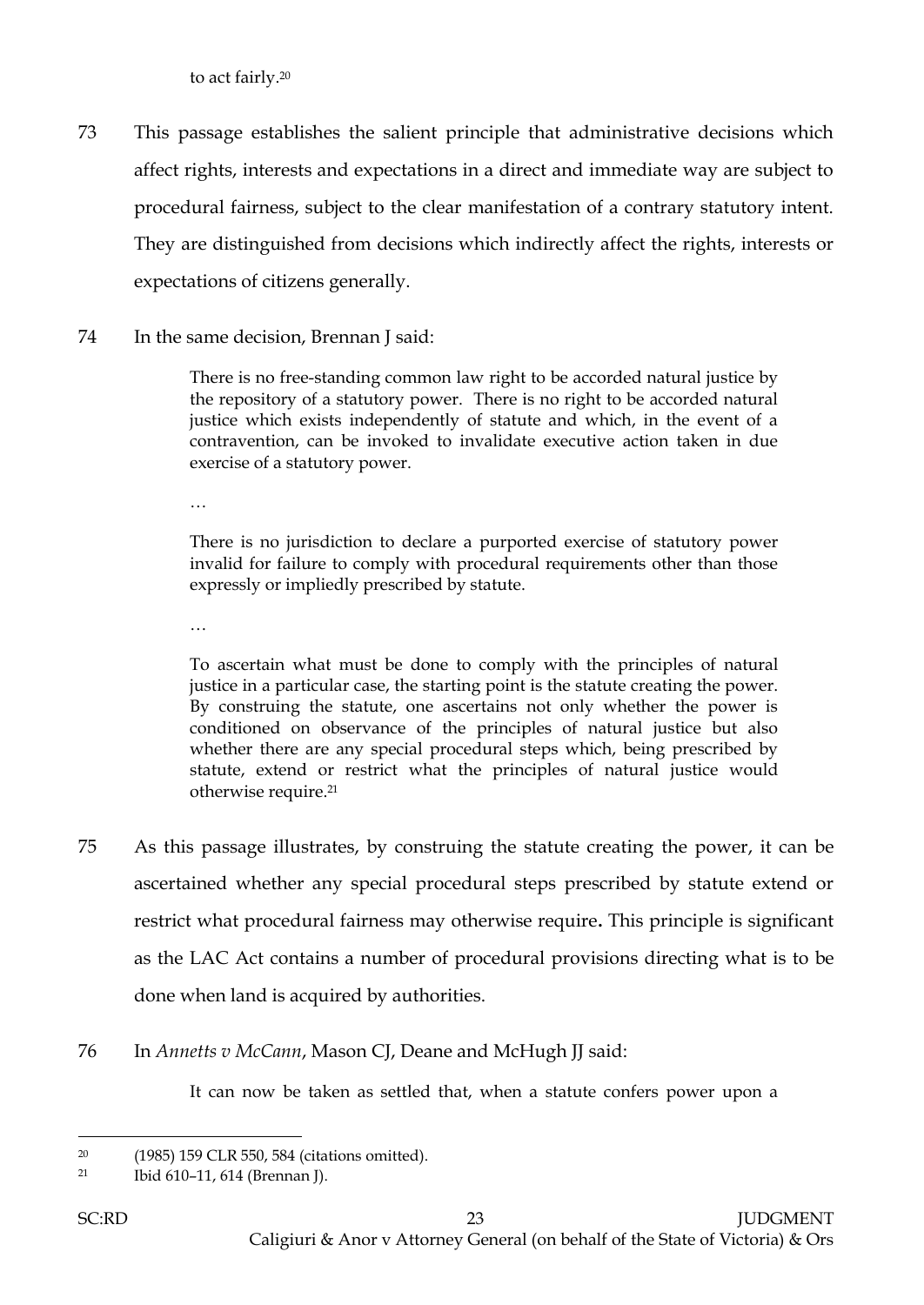public official to destroy, defeat or prejudice a person's rights, interests or legitimate expectations, the rules of natural justice regulate the exercise of that power unless they are excluded by plain words of necessary intendment.

…

In determining whether this Act has excluded the rules of natural justice, [it] need[s] to be kept in mind … that many interests are now protected by the rules of natural justice which less than 30 years ago would not have fallen within the scope of that doctrine's protection. 22

- 77 This passage is apposite also. Whereas thirty years ago the need for procedural fairness before compulsory acquisition decisions were made by acquiring authorities might not have been thought of, the High Court has clearly articulated that procedural fairness must be afforded in the exercise of statutory power where a person's rights, interests or expectations are directly affected unless expressly or impliedly excluded by the provisions of the statute. There is no doubt whatever that the compulsory acquisition of land directly affects rights and interests.
- 78 In *SZBEL v Minister for Immigration and Multicultural and Indigenous Affairs*, the High Court said:

It has long been established that the statutory framework within which a decision-maker exercises statutory power is of critical importance when considering what procedural fairness requires. It is also clear that the particular content to be given to the requirement to accord procedural fairness will depend upon the facts and circumstances of the particular case.<sup>23</sup>

79 More recently, the plurality in *Plaintiff M61/2010E v Commonwealth* held that:

It was said, in *Annetts v McCann*, that it can now be taken as settled that when a statute confers power to destroy, defeat or prejudice a person's rights, interests or legitimate expectations, principles of natural justice generally regulate the exercise of that power … It is unnecessary to consider whether identifying the root of the obligation remains an open question or whether the competing views would lead to any different result. It is well established, as held in *Annetts*, that the principles of procedural fairness may be excluded only by 'plain words of necessary intendment'. 24

80 This is the position here. It is the statutory framework of the LAC Act that is of

<sup>22</sup> (1990) 170 CLR 596, 598–9 (citations omitted).

<sup>23</sup> (2006) 228 CLR 152, 160–1 [26].

<sup>24</sup> (2010) 243 CLR 319, 352 (French CJ, Gummow, Hayne, Heydon, Crennan, Kiefel and Bell JJ).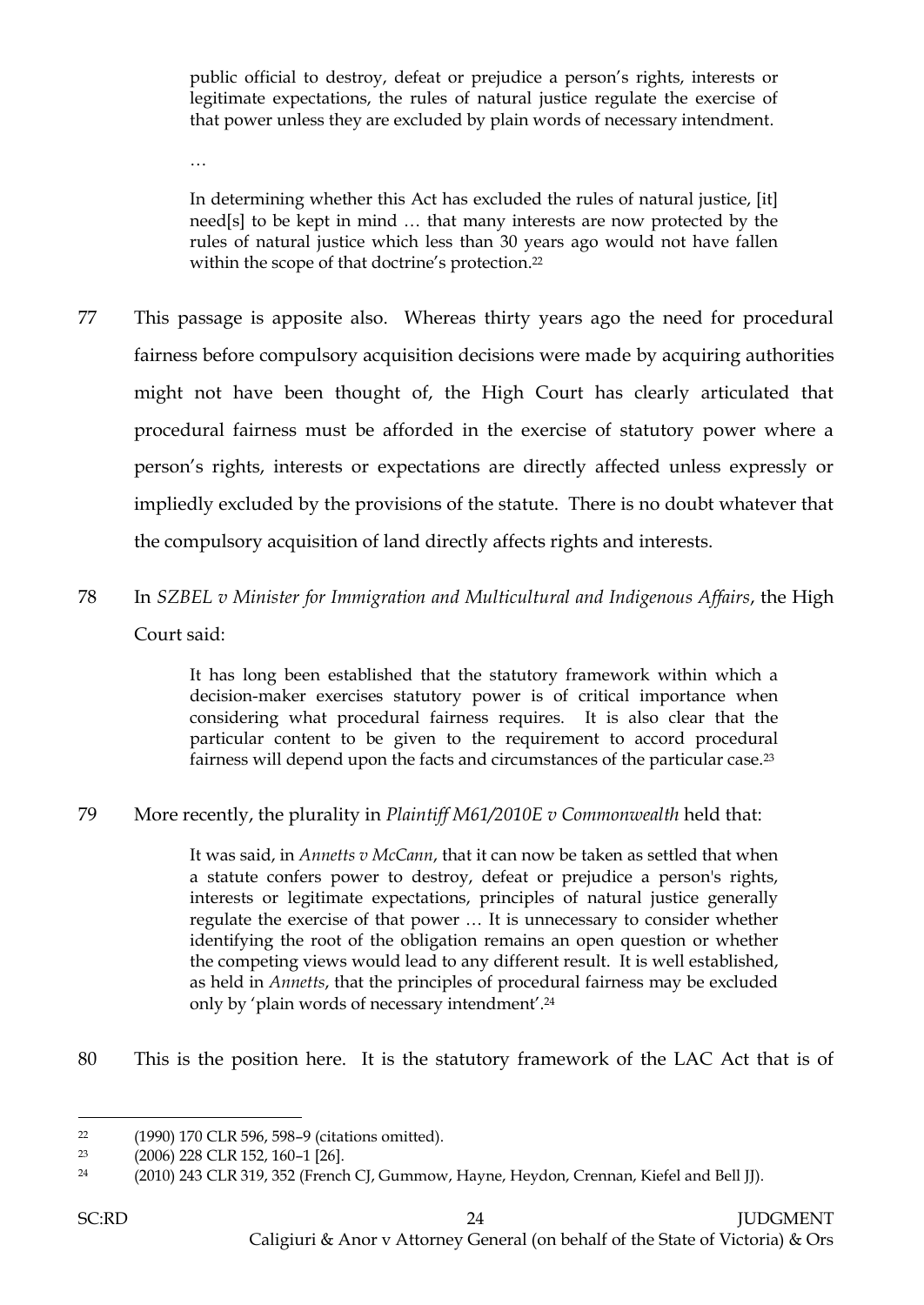paramount importance when considering whether procedural fairness requires a right to a hearing before the challenged decisions can be made. If a right to a hearing is implied, the content of the right must be determined according to the statutory intent and in the facts and circumstances of the particular case. <sup>25</sup>

- 81 Moreover, in *FAI Insurances Ltd v Winneke,* the High Court held that the requirements of natural justice do apply to discretionary decisions made by the Governor in Council affecting rights.26 The fact that the Governor in Council was the repository of the discretion did not warrant the implication that the discretion was free of natural justice obligations and therefore entirely at large.27 However, the hearing need not be afforded personally by the Governor in Council, or by the Minister. It could be afforded by the relevant department head or other appropriate officer who in fact made the decision.<sup>28</sup>
- 82 In their submissions, all parties relied extensively on *South Australia v Slipper* ('*Slipper*'), where the Full Federal Court gave consideration to the requirements of procedural fairness in the context of the *Lands Acquisition Act 1989* (Cth) (*'*Lands Acquisition Act').29 The federal land acquisition statute has some similarities to, but also differences from the LAC Act. The summary of the law relating to procedural fairness articulated by Finn J and agreed by the other members of the Court is a useful synopsis of the principles to be applied:

Stated in short form those principles are:

- (i) when a statute confers a power on a public official the exercise of which affects a person's rights, interests or expectations, the rules of procedural fairness regulate the exercise of that power unless those rules are excluded by express terms or by necessary implication;
- (ii) a legislative intention to exclude the rules will not be assumed or spelled out from indirect references, uncertain inferences or

 $\overline{a}$ <sup>25</sup> *South Australia v Slipper* (2004) 136 FCR 259 (Finn, Branson and Finkelstein JJ).

<sup>26</sup> (1982) 151 CLR 342.

<sup>&</sup>lt;sup>27</sup> Ibid 349 (Gibbs CJ); 368 (Mason J and Stephen J agreeing); 376-7 (Aickin J); 399-400 (Wilson J); 416 (Brennan J); (Murphy J dissenting).

<sup>28</sup> Ibid 350 (Gibbs CJ); 356 (Stephen J).

<sup>29</sup> (2004) 136 FCR 259 ('*Slipper*').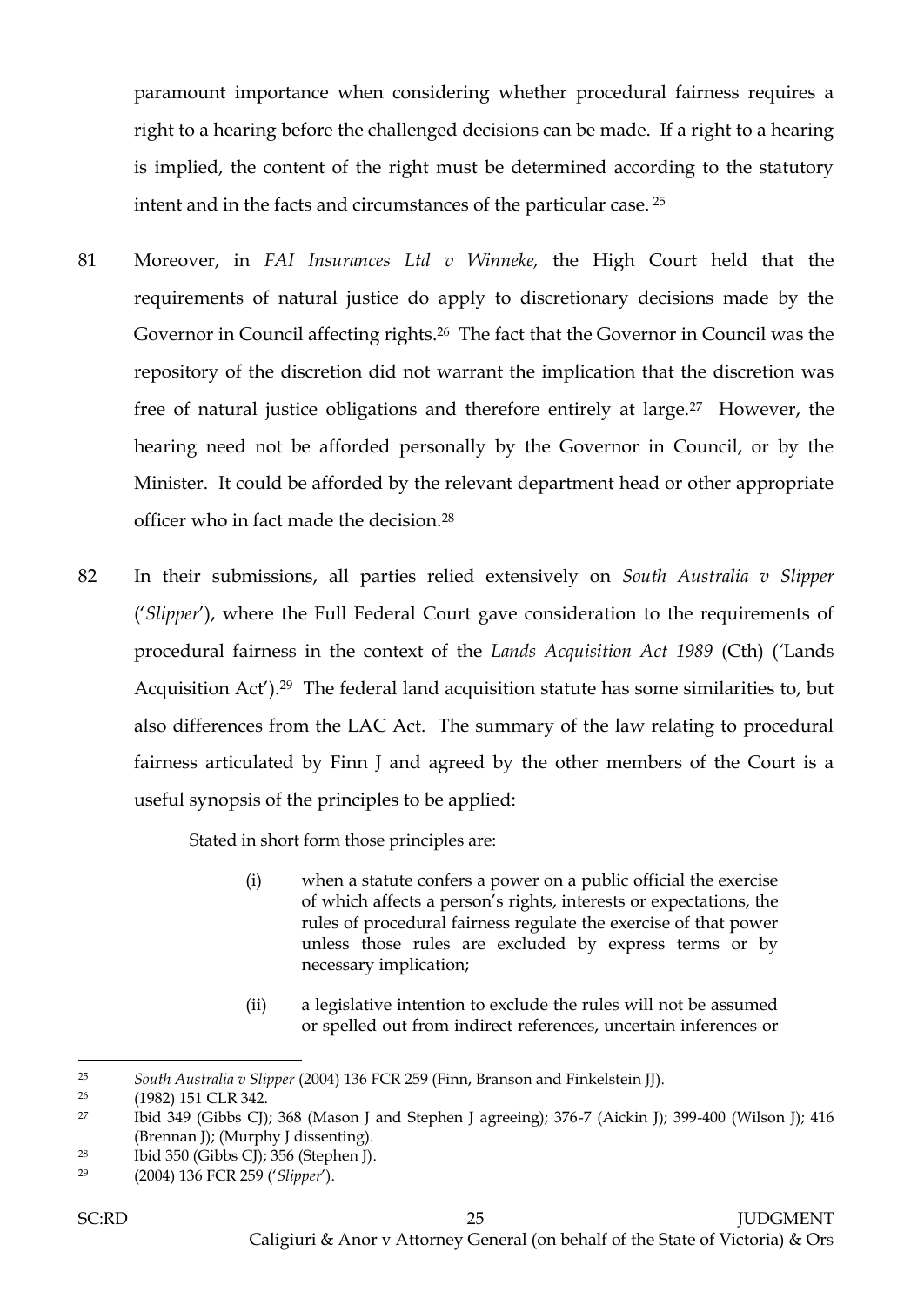equivocal considerations;

- (iii) an intention to exclude should not be inferred merely from the presence in the statute of rights which are commensurate with some of the rules of procedural fairness; and
- (iv) while the rules may be excluded because the power in question is of its nature one to be exercised in circumstances of urgency or emergency; 'urgency cannot generally be allowed to exclude the right to natural justice'*;* although it may in the circumstances reduce its content. 30
- 83 In the present case, there is no real dispute between the parties as to the applicable principles. They diverge as to whether and how they have application to the operative provisions of the LAC Act. While there is no express exclusion, the Minister and the authorities contend that the right to be heard is excluded by necessary implication.

# **Genesis of compulsory acquisition under the LAC Act**

- 84 The prerogative powers of the Crown include the right to take land. This is known as 'eminent domain' and is described by Rich J in *Minister of State for the Army v Dalziel* as 'the right to take to itself any property within its territory, or any interest therein, on such terms and for such purposes as it thinks proper, eminent domain being thus the proprietary aspect of sovereignty'.<sup>31</sup> In the United States, the right of eminent domain has been described as an incident of sovereignty.<sup>32</sup>
- 85 The prerogative power of the Crown to take land is restricted by s 51(xxxi) of the Constitution in the case of the Commonwealth, and by statute, in the case of both Commonwealth and States. Section 51(xxxi) of the Constitution requires an acquisition by the Commonwealth to be on just terms for any purpose for which the Parliament has power to make laws.<sup>33</sup>
- 86 By 1983, acquisition of land by authorities in Victoria was governed by statute.<sup>34</sup> In a

<sup>30</sup> Ibid 279–80 [93] (citations omitted).

<sup>31</sup> (1944) 68 CLR 261, 284.

<sup>32</sup> *United States v Jones*, 109 US 513, 518 (1883).

<sup>33</sup> *Commonwealth of Australia Constitution Act* s 51(xxxi).

<sup>34</sup> See *Lands Compensation Act 1958* (Vic).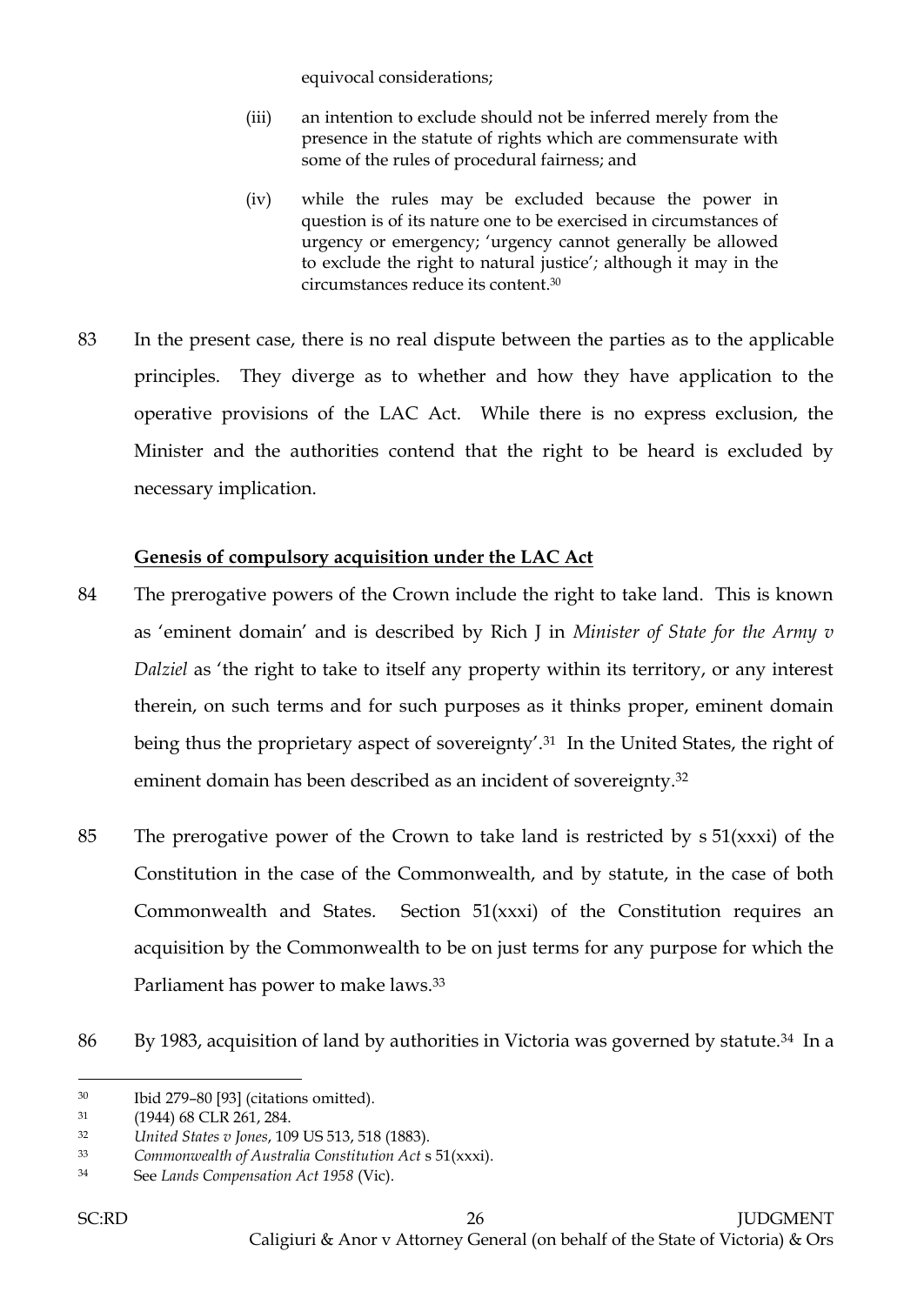report to Government, Mr Stuart Morris summarised the position in these terms:

In most legislation governing the compulsory acquisition of land, an Authority must perform certain preliminary steps before it can serve a Notice to Treat. The steps required differ markedly between different statutory authorities and, by and large, were conceived before town planning became commonplace. Some Acts require the relevant Minister to certify to the Governor-in-Council that the acquisition is necessary or desirable and specify the purposes for which the lands are required … Other Acts make the approval of the Governor-in-Council a condition precedent to acquisition … The Local Government Act 1958 has its own detailed procedure, which includes a requirement of ministerial confirmation (s 514(3)). The Town and Country Planning Act 1961 requires prior ministerial approval (s 40). Some of the Acts referred to have an additional requirement that the Authority advertise the acquisition or proposed acquisition … Some other Acts prescribe no preliminary steps; all the Authority need do is to decide to serve a Notice to Treat ...<sup>35</sup>

- 87 As can be seen, prior to 1983 it was common, before an authority could proceed with acquisition, to require the relevant Minister to certify to the Governor in Council, or for the Governor in Council to approve of the acquisition and to specify the public purposes for which the land was required. The need for certification or approval as a threshold step prior to acquisition was an important safeguard protective of landowners. Private land could not be compulsorily acquired without approval from the highest executive body in Victoria or in some other cases prior ministerial approval.
- 88 When it was enacted in 1986, the LAC Act provided additional safeguards. It established the general principle that acquisition was to proceed only after land was designated as land reserved for public purposes in a planning instrument. Certification remained essential in a limited class of cases where acquisition without reservation for public purposes was still possible.
- 89 The Morris report described the advantages of reservation of land in planning schemes prior to compulsory acquisition:

The use of this machinery – by requiring that land be reserved in a planning

<sup>35</sup> Stuart Morris, *Land Acquisition and Compensation: Proposal for New Land Acquisition and Compensation Legislation – Report to the Minister for Planning* (Report, January 1983), 20 [415] (citations omitted) (emphasis in original) ('the Morris report').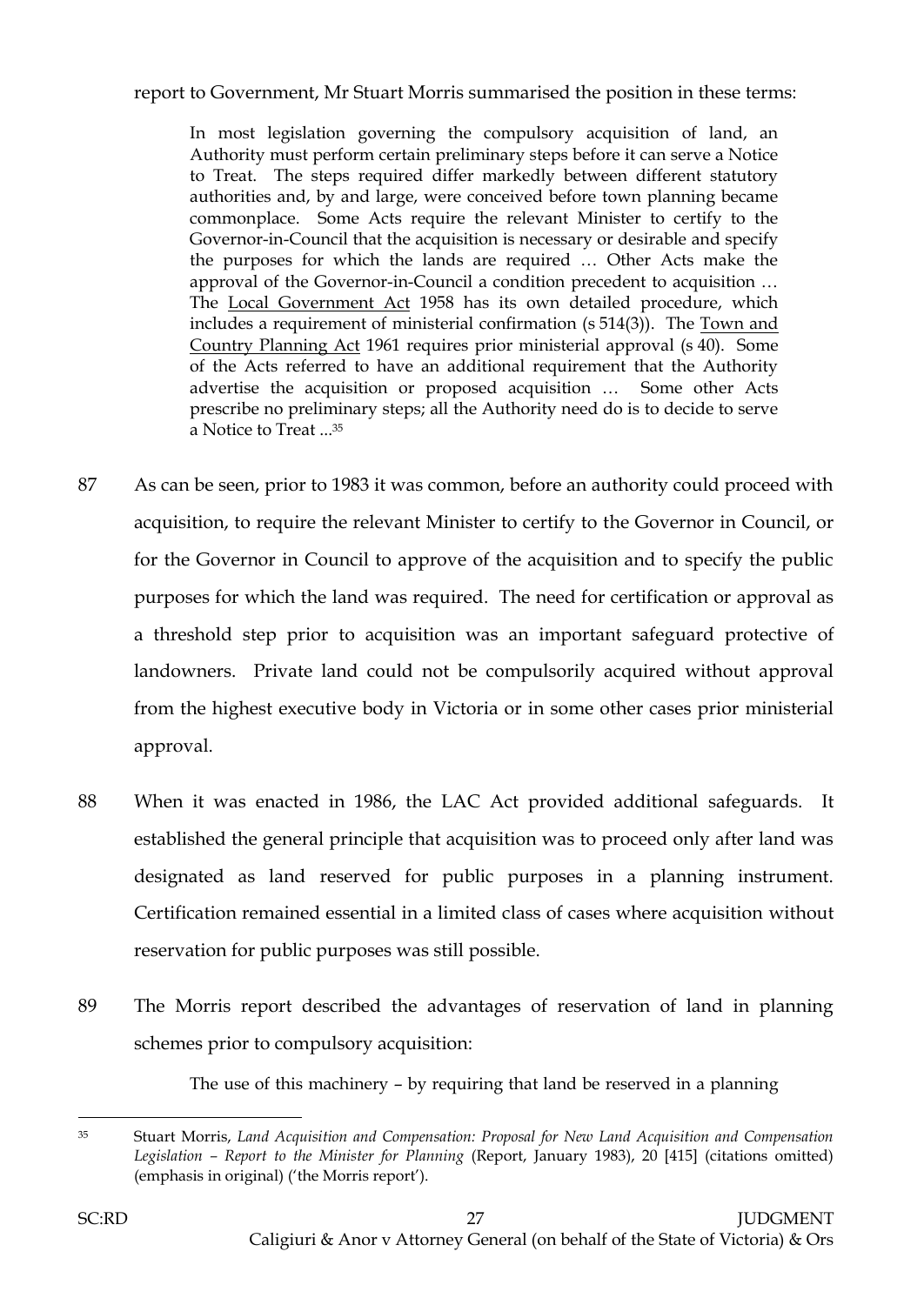scheme or I.D.O. before it can be compulsorily acquired – has much to commend it. In the first place it provides the landowner with an opportunity to contest the decision to acquire his land. Second it brings into play the compensation provisions in the Town and Country Planning Act 1961, which give a landowner relief before his land is ultimately acquired. This can significantly reduce the injustices caused by blight. Third this requirement would strengthen the planning process by ensuring greater co-ordination between specific purpose authorities and those responsible for overall land use planning. And finally the adoption of this requirement could serve to eliminate many preliminary legal steps to the compulsory acquisition process. There would be no need to obtain the consent of the Governor-in-Council or Minister if land was already reserved in a planning scheme or I.D.O. In such a case the Governor-in-Council would already have considered the question of principle – that is, whether the compulsory process should be used – and the only remaining issue would be one of timing. This is properly a matter for the particular Authority or Minister concerned.<sup>36</sup>

90 The Morris report also saw the need to authorise acquisition in exceptional cases where reservation was not considered to be applicable. It described the need in these terms:

There will be cases where the standard method will be inapplicable. There may be no comprehensive planning scheme or I.D.O. There may be urgency. There may have been some other comprehensive inquiry, such as a parliamentary committee or advisory board. Consequently there needs to be provision for cases where a prior town planning reservation should not be required. It is recommended that notwithstanding the prohibition on the compulsory acquisition of land not reserved in a planning scheme or I.D.O., an Authority be able to compulsorily acquire land if the Minister responsible for the Land Acquisition Act certifies that the prior reservation of the land is not necessary or desirable. The Minister would, no doubt, readily certify if there was no comprehensive planning scheme or I.D.O. or if the acquisition was urgent. He would usually certify if an easement was being acquired. He would probably certify if there had been some other form of comprehensive public inquiry. However certification should not be automatic. As a general principle only reserved land would be compulsorily acquired.<sup>37</sup>

91 The reference to easements in the Morris report was subsequently reflected in reg 6 of the *Land Acquisition and Compensation Regulations 2010* (Vic). Acquisition of land over which an easement is to be acquired does not require reservation if the acquisition of the easement will not reduce the value of the unencumbered freehold interest in the allotment by more than 10%. This exception applies to the easements

<sup>36</sup> Ibid 21 [418] (emphasis in original).

<sup>37</sup> Ibid 22 [419] (emphasis in original).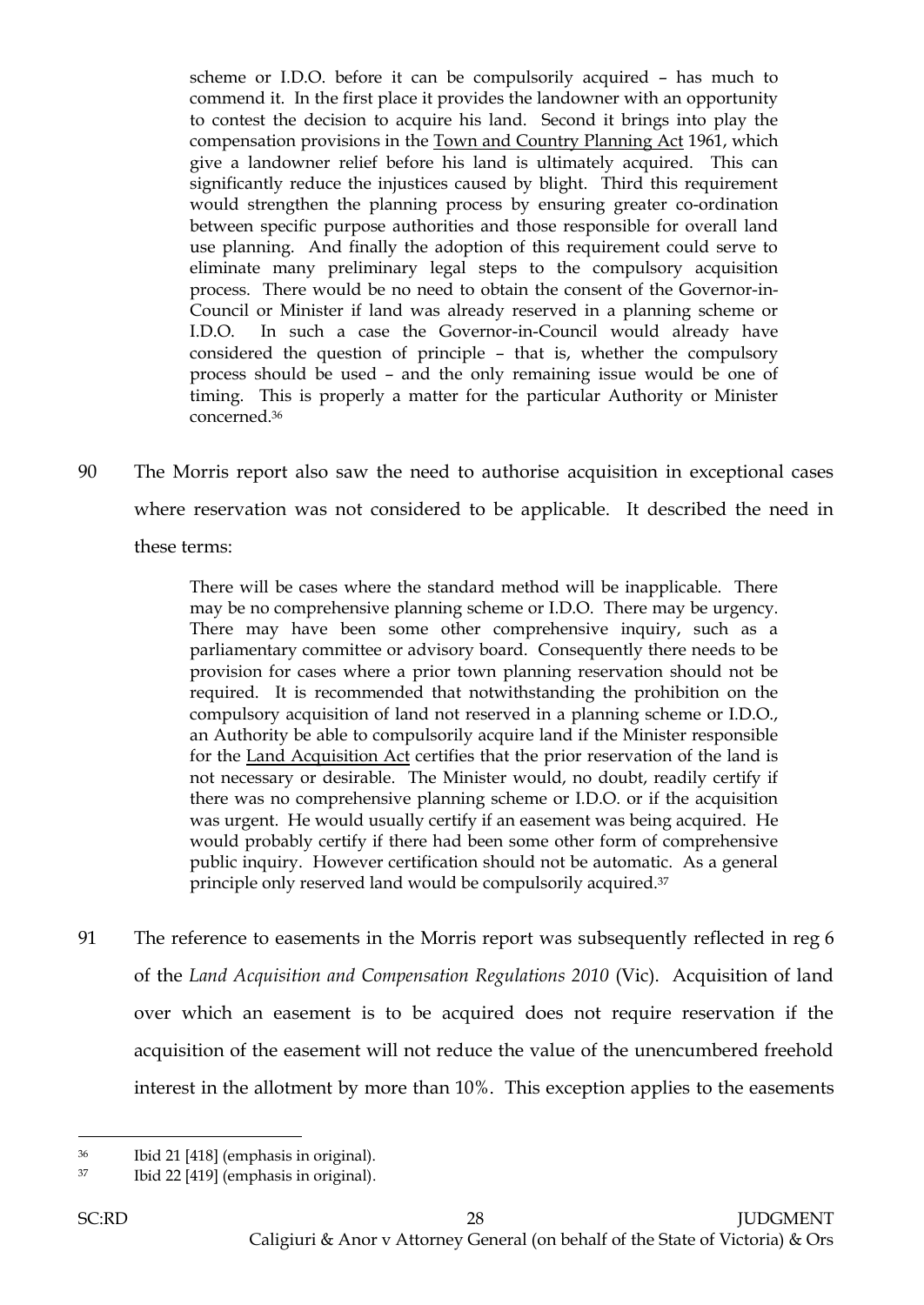under acquisition in the present case.

## **The purposes of the LAC Act**

- 92 In the second reading speech, the main objects of the Land Acquisition and Compensation Bill were said to be:
	- 1. to establish uniform practices to be adopted by acquiring authorities in the course of compulsory or negotiated acquisition of land;
	- 2. to reform, consolidate and codify the law relating to compensation for interests in land;
	- 3. to establish a system of land acquisition which is equitable to all land owners and which does not impose such burdens on Government so as to prevent proper planning and public sector activity;
	- 4. to ensure certainty in the practices of land acquisition;
	- 5. to encourage a cooperative rather than a confrontational relationship between Government and landowner; and
	- 6. to establish a speedy system of resolution of disputed claims concerning acquisition of interests in land.<sup>38</sup>
- 93 Objects 1, 3, 4 and 5 are most relevant. They confirm that Parliament intended to establish uniform practices to be adopted by authorities in land acquisition. The new system of land acquisition was to be equitable to all land owners, but not such as to prevent proper planning or public sector activity. A balance was to be struck between the interests of Government and landowners. A co-operative rather than confrontational relationship was sought between Government and landowners.

## **The scheme of the LAC Act**

94 The LAC Act established a new procedure in Victoria for the acquisition of land for public purposes.39 Part 2 of the LAC Act deals with the acquisition process and procedure. Most of the other parts of the LAC Act deal with the nature and measure of compensation to be paid following compulsory acquisition. Acquisition of land

<sup>38</sup> Victoria, *Parliamentary Debates*, Legislative Assembly, 8 May 1986, 2013–2014 (Frank Wilkes, Minister for Housing); Victoria, *Parliamentary Debates*, Legislative Council, 11 November 1986, 882 (Jim Kennan, Minister for Planning and Environment).

 $39$  LAC Act s 1(a).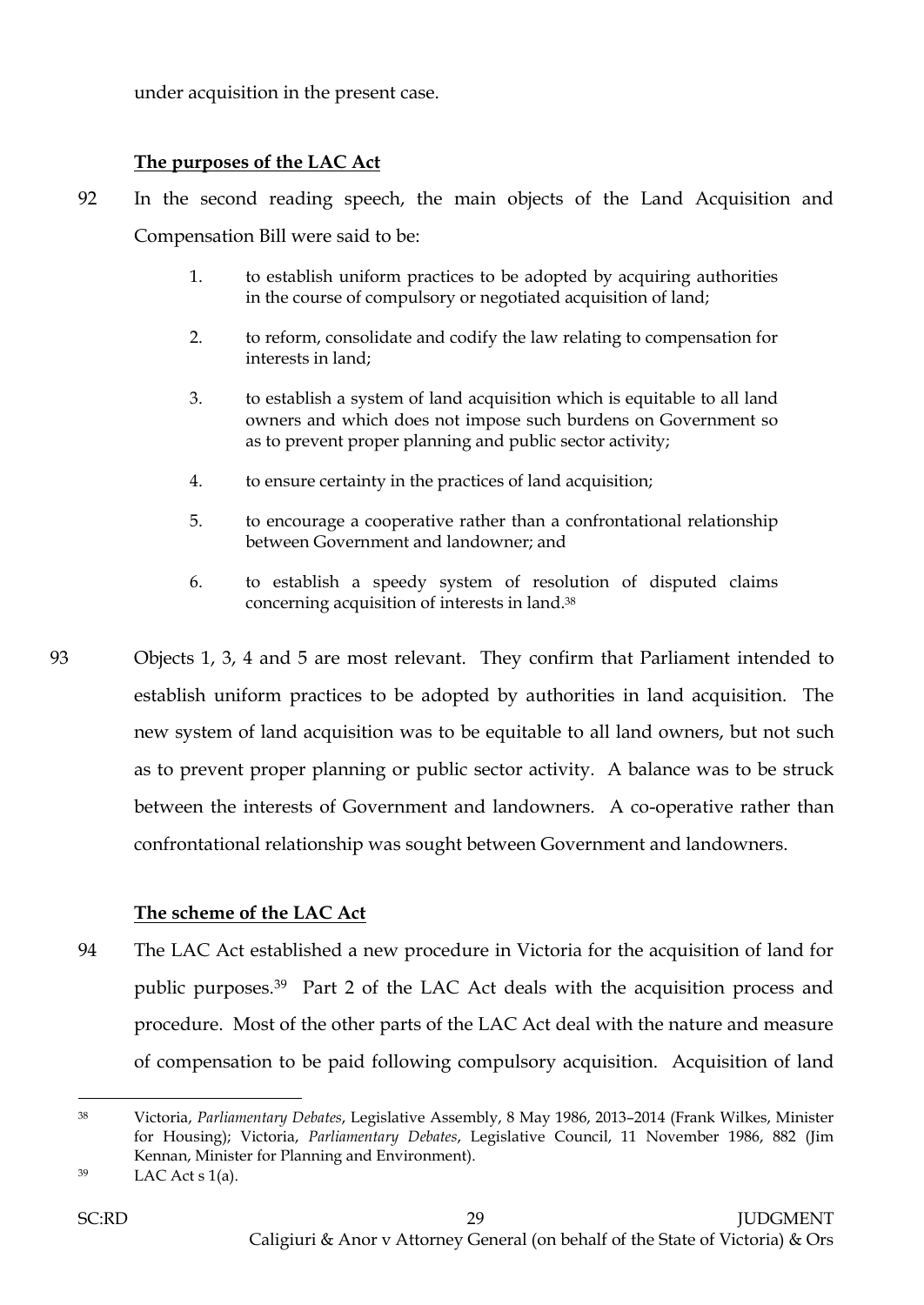for public purposes is subject to the requirements and procedures specified in the LAC Act. Subject to various exceptions, a notice of intention to acquire and a notice of acquisition must be given to affected landowners within time constraints.

95 An acquisition under the LAC Act brings an identifiable piece of physical land under the dominion and control of an authority for public purposes.40 To acquire the land effectively, the authority must get in the multiple interests which may exist in a parcel of land. The wide range of interests in land that may need to be acquired is demonstrated by s 24(1), which provides for the interest in land acquired by the authority to be freed and discharged from all 'trusts, restrictions, dedications, reservations, obligations, mortgages, encumbrances, contracts, licences, charges and rates of any kind'.

# **Process for compulsory acquisition under the LAC Act**

- 96 In identifying the scheme of the LAC Act, it is beneficial to review the acquisition procedure in pt 2. Fundamentally, the provisions of pt 2 outline four steps that must be completed if compulsory acquisition is to occur. They are:
	- (a) the land must be reserved or certified for compulsory acquisition;
	- (b) a notice of intention to acquire must be served on persons with an interest in the land, on particular authorities and on the Registrar of Titles;
	- (c) a notice of acquisition must be served on persons with an interest in the land, published in the Victoria Government Gazette and in a newspaper circulating locally; and
	- (d) the authority must enter into possession of the acquired land.
- 97 Each step must be completed in accordance with the applicable provisions of the LAC Act. I now turn to review each step in more detail.

 $\overline{a}$ <sup>40</sup> *Urban Renewal Authority Victoria v Obeid* (2013) 193 LGERA 220, 224 [13].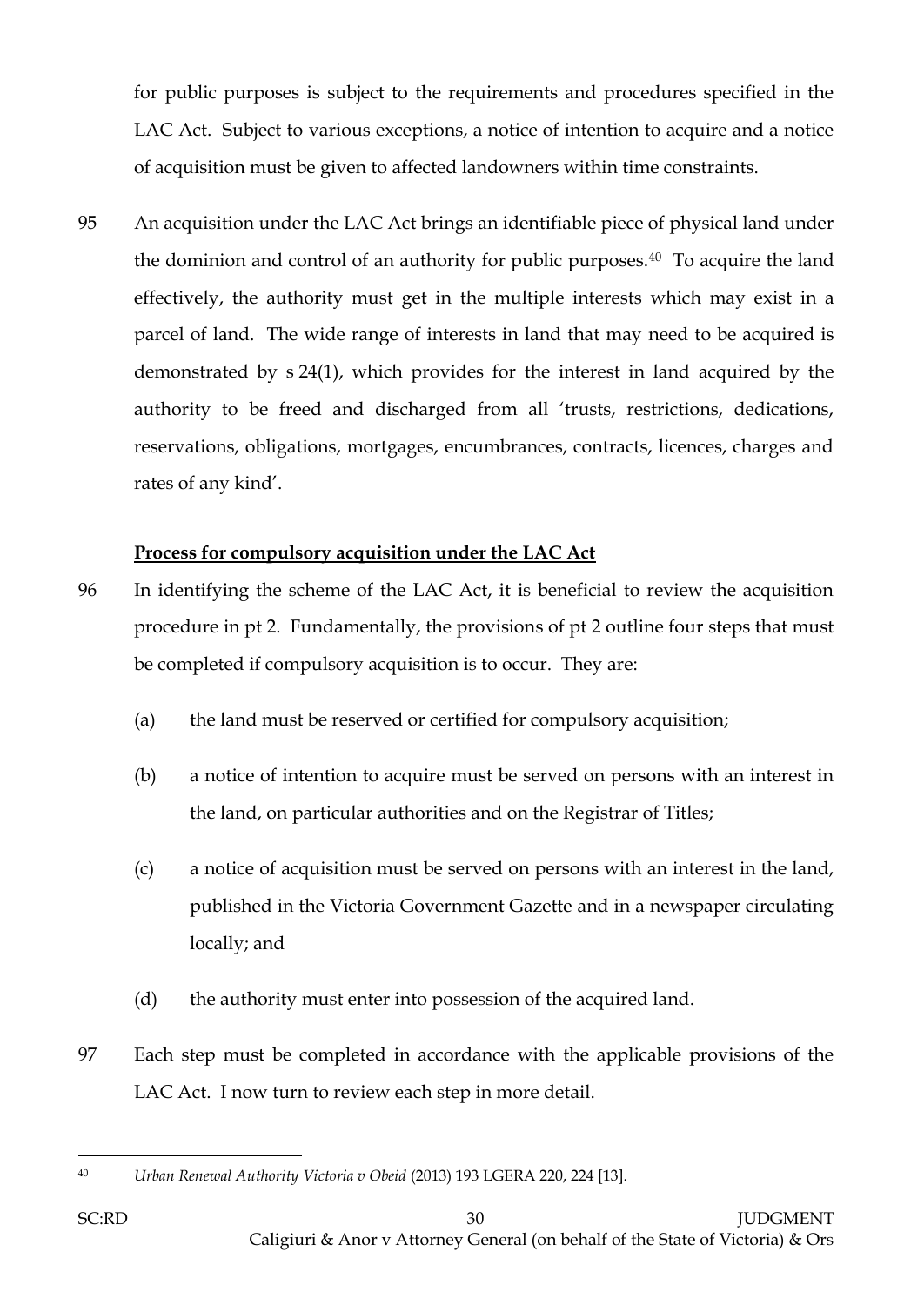#### **Step one - reservation and certification of land for compulsory acquisition**

- 98 Section 4 of the LAC Act provides that authorities empowered to acquire land by compulsory process or agreement must act in accordance with pt 2.
- 99 Section 5(1) of the LAC Act states in substance that acquisition of land by authorities must not commence unless the land is first reserved for public purposes by or under a planning instrument.<sup>41</sup>
- 100 Section 5(1) is, however, subject to a number of exceptions. They are set out in s 5(2)–(4D) of the LAC Act. They include land within a prescribed class; and land which has been certified by the Governor in Council on the recommendation of the Minister as land for which reservation is unnecessary, undesirable or contrary to the public interest.42 Section 5(5) provides that a certification by the Governor in Council under s 5(3) lapses after three months from the date of certification unless the authority has served a notice of intention to acquire an interest in the land.
- 101 The exception in s 5(4) involves two classes of cases. The first arises under s 7(1)(a) and is where land has been publicly advertised for sale, and the authority believes in good faith that the interest is still available for sale. The second arises under s 7(1)(b) and is where the authority elects to proceed by way of private, rather than compulsory acquisition, and serves a statement in the prescribed form setting out the principal rights and obligations of the person under the LAC Act.<sup>43</sup>
- 102 A number of additional exceptions to s 5(1) have been introduced by statutory amendment since 1986. All arise in specified circumstances under the PE Act, or in relation to development projects.<sup>44</sup> No party submitted that any significant insight as to the construction of s 5(3) is to be gleaned from the exceptions.
- 103 Section 5(3) provides an important safeguard to landowners and property rights. Unless a specific exception applies, unreserved land can only be acquired by an

<sup>41</sup> See Victoria, *Parliamentary Debates*, Legislative Assembly (n 38), 15.

<sup>42</sup> LAC Act ss 5(2), 5(3).

<sup>43</sup> Ibid ss  $5(4)$ ,  $7(1)(a)$ ,  $(b)$ .

<sup>44</sup> Ibid ss  $5(4A)$ ,  $(4B)$ ,  $(4C)$ ,  $(4D)$ .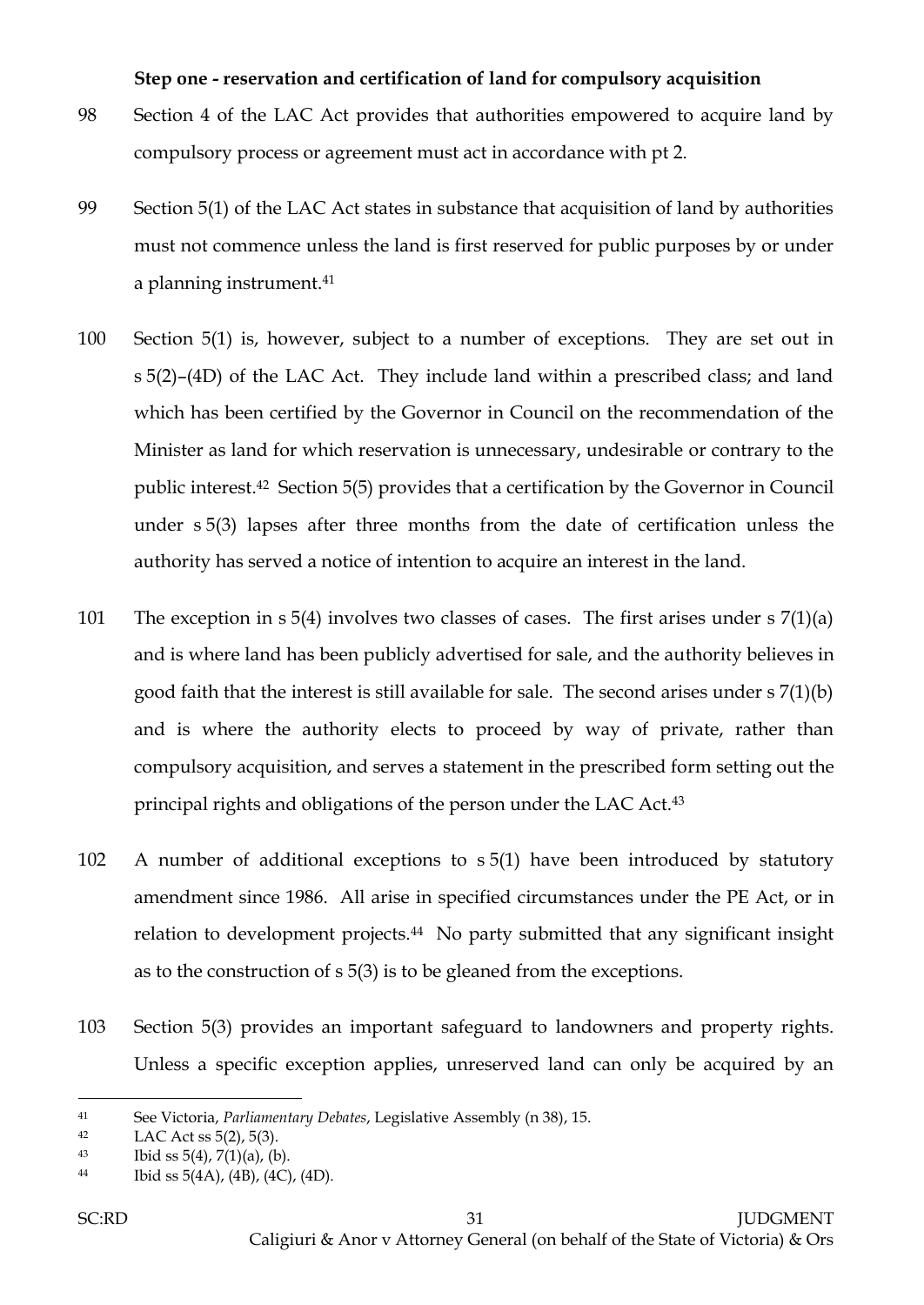acquiring authority if a certificate has been given by the Governor in Council on Ministerial recommendation. This is expressed in s 5(3) in the form of a dispensing power to the effect that if certification in the terms of the statutory language has been obtained, s 5(1) does not apply.

- 104 A further safeguard is built into s 5(3). It is the Minister administering the LAC Act who must make the recommendation to the Governor in Council under s 5(3). This Minister is unlikely to be the Minister responsible for the acquiring authority, but a Minister one step removed from this responsibility.45 Since 1986, the Attorney General has been the responsible Minister administering the LAC Act. This might not always be the preferred ministerial arrangement, but I was informed that the practice has continued since 1986.
- 105 Finally, it is significant that that the words of the statutory test contained in s 5(3) refer to the public interest, as this suggests that decision making under this provision is in the policy or political realm. The words are found again in  $s \, 7(1)(c)$  of the LAC Act which dispenses with the requirement for an authority to serve a notice of intention to acquire under s 6 if the Minister certifies that to require the service of a notice of intention to acquire would be 'unnecessary, undesirable or contrary to the public interest'. A certificate under s 7(1)(c) must be tabled in the Legislative Assembly and the Legislative Council within three sitting days after the certificate is signed by the Minister.<sup>46</sup> This provides an opportunity for prompt Parliamentary scrutiny of the Minister's certificate.

## **Step two - the notice of intention to acquire**

106 The notice of intention to acquire has an important role, and was an innovation of the LAC Act. In the second reading speech for the Bill, the Minister for Planning and Environment said:

<sup>&</sup>lt;sup>45</sup> Numerous provisions of the LAC Act refer to the respective separate functions and powers of the 'Minister' and of the 'Minister administering the special Act'.

<sup>46</sup> LAC Act s 7(4).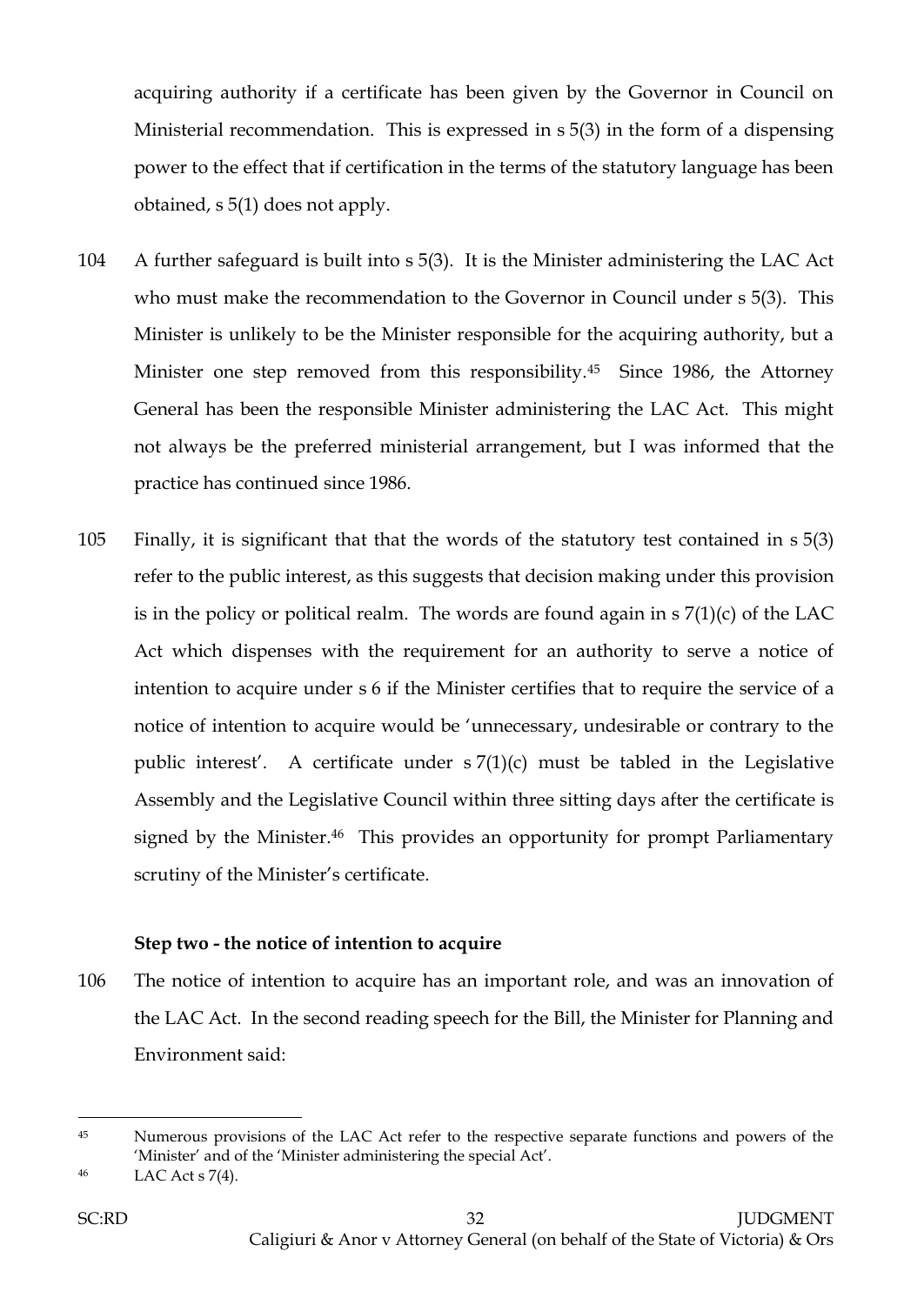The effect of the notice of intention to acquire is to serve as a warning to those who deal with the land that the authority is proposing to acquire that land or an interest in the land and also to restrict the dealings with the interest or land which is the subject of the notice.<sup>47</sup>

- 107 Where land is eligible for acquisition by an authority, a notice of intention to acquire must be served except in certain circumstances where it is not required.48 A notice of intention to acquire must be served by the authority on each person who has an interest in the land, or is empowered under the LAC Act to sell, convey, grant or release such an interest.<sup>49</sup>
- 108 The LAC Act imposes a duty of 'diligent inquiry' on the authority to ascertain the identity of persons who may have an interest in the land to be acquired, and to be entitled to receive a notice of intention to acquire.<sup>50</sup> Determination of the persons who are entitled to receive a notice of intention to acquire is often a troublesome task for an authority. Apart from searches at the Office of Titles, there is the need to make inquiries as to the existence of unregistered interests in land, or of persons who claim an interest in the land, or are residents on the land. A wide range of unregistered or security interests may also exist.
- 109 The form of a notice of intention to acquire is directed by s 8, as well as by regulations. Among other things, it must state whether or not land has been certified by the Governor in Council under s 5(3) of the LAC Act.
- 110 Section  $8(1)(g)(i)$  provides that a notice of intention to acquire must request the recipient to advise the authority of any other persons who, to the knowledge of that person, may have an interest in the land. By this means, the authority is assisted to identify other persons who may have an interest in the land, and be entitled to receive a notice of intention to acquire. A notice of intention to acquire must be served on interested authorities and on the Registrar of Titles.<sup>51</sup>

<sup>47</sup> Victoria, *Parliamentary Debates*, Legislative Council (n 38).

<sup>48</sup> LAC Act s 7.

<sup>49</sup> Ibid s 6.

<sup>50</sup> Ibid.

<sup>51</sup> Ibid ss 9, 10.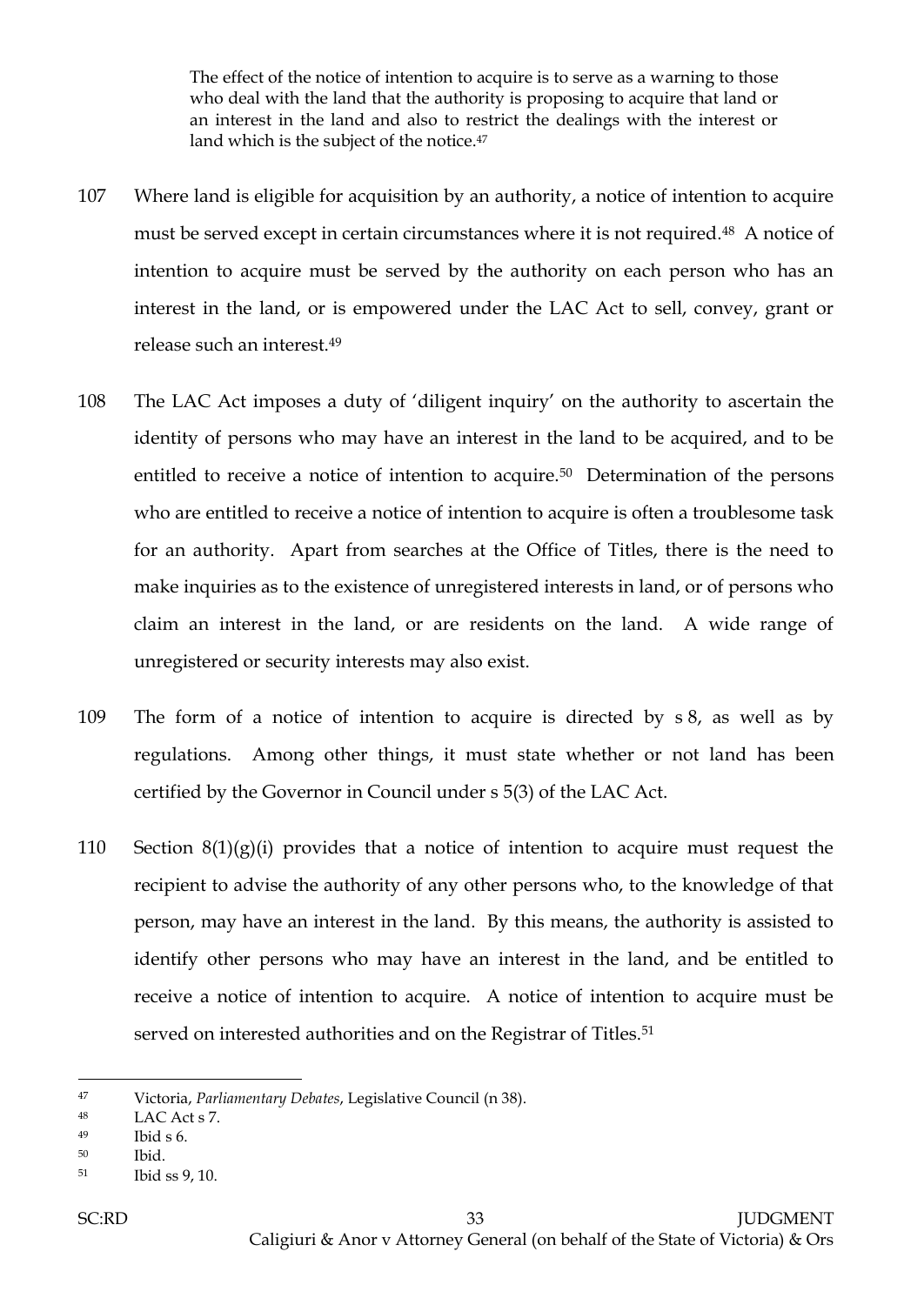111 Service of a notice of intention to acquire affects the rights of a person who has an interest in land. Without the consent of the authority, a person who has been served with a notice of intention to acquire may not enter into any sale, transaction or arrangement, or obtain or grant any licence or approval with respect to the land, or make any improvements of a durable nature to the land.<sup>52</sup>

#### **Step three - the notice of acquisition**

- 112 Unless the acquisition is by agreement, an authority desiring to acquire land must cause a notice of acquisition declaring the interest to be acquired to be published in the Victoria Government Gazette.53 The notice of acquisition must be in the prescribed form and must be served on all persons on whom a notice of intention to acquire was served. It must be served on all persons who the authority is aware had an interest in the land and on persons who, after diligent inquiry by the authority, become known to it as a person who has an interest in the land.<sup>54</sup>
- 113 A notice of acquisition must be published in a newspaper circulating generally in the area in which the land is situated.<sup>55</sup>
- 114 Section 24(1) is an important provision which frees, discharges, divests or diminishes interests which qualify or diminish the interests acquired. This assists the acquisition process and ensures that the acquiring authority obtains the whole of the interest acquired.

#### **Step four - entry into possession**

115 The final step in the acquisition process is for the authority to enter into possession of the acquired land.56 Where part or all of the acquired land is used by a person as a principal place of residence or business, the authority must not enter into possession of the acquired land, before the expiry of three months after the date of acquisition

<sup>52</sup> Ibid s 12.

<sup>53</sup> Ibid s 19.

<sup>54</sup> Ibid s 22.

<sup>55</sup> Ibid s 23.

<sup>56</sup> Ibid s 26.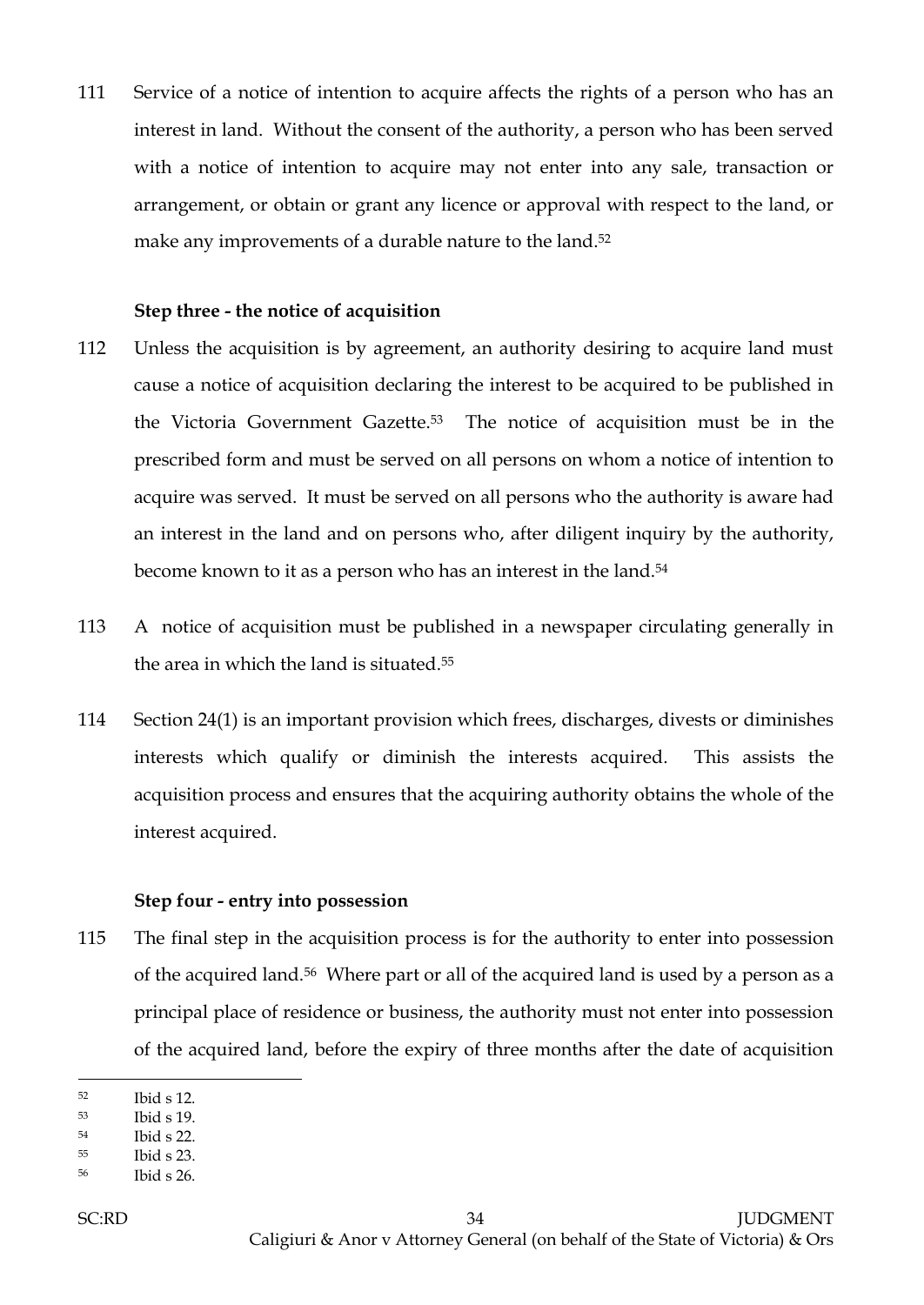and unless the authority has given seven days' notice in writing of its intention to do so to the person in occupation of the land.<sup>57</sup>

116 Again, the Governor in Council may certify that having regard to the urgency of the case or other exceptional circumstances and the public interest, it is not practicable for the authority to delay entry into possession of the land until after the expiration of the required period.<sup>58</sup>

## **Plaintiffs' submissions**

- 117 The plaintiffs made a number of submissions in support of their contention that a right to be heard was to be implied additionally to the statutory requirements found in the LAC Act. In substance, they were:
	- (a) They contended that there was no clear and unmistakable clarity in the LAC Act that procedural fairness was excluded altogether, placing considerable reliance on the decision of the Full Federal Court in *Slipper*. <sup>59</sup> The Lands Acquisition Act provided for decisions leading to compulsory acquisition to be subject to merits review. Finn J said that it was one thing to exclude merits review, but another to exclude procedural fairness as such.<sup>60</sup>
	- (b) Although in *Slipper*, the right to procedural fairness was after the Minister's certificate was given and prior to the acquisition, the plaintiffs submitted that the position under s 5(3) of the LAC Act was different. 61
	- (c) Section 24 of the Lands Acquisition Act referred to circumstances where 'there is an urgent necessity for the acquisition and it would be contrary to the public interest for the acquisition to be delayed'. The power in s 5(3) of the LAC Act was broader than its federal counterpart, requiring the reservation to

<sup>57</sup> Ibid s 26(2).

 $^{58}$  Ibid s 26(4)(a).

<sup>59</sup> *Slipper* (n 29).

<sup>60</sup> Ibid 284 [110].

<sup>61</sup> Ibid 279 [92].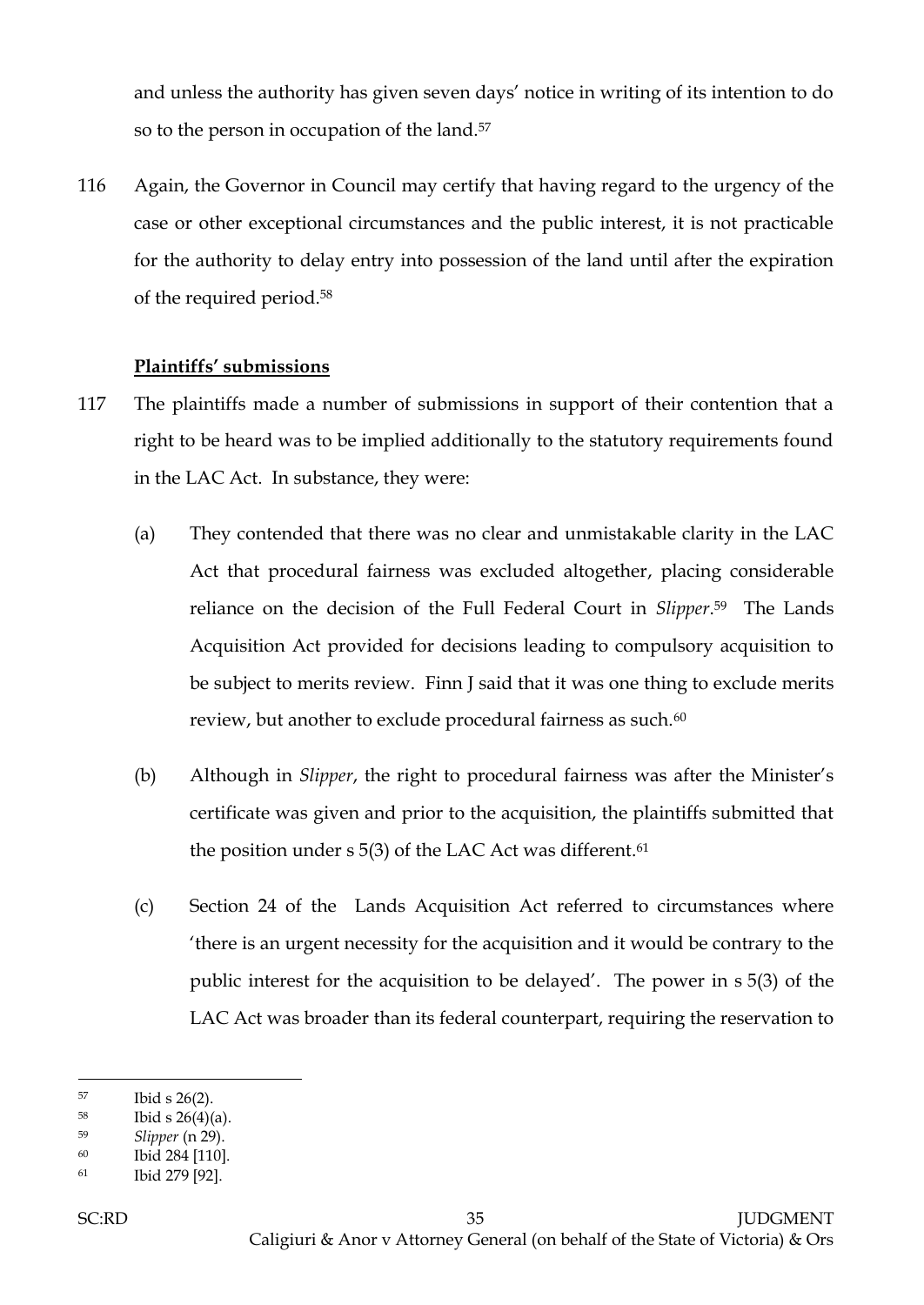be 'unnecessary, undesirable or contrary to the public interest'. In *Jarratt v Commissioner of Police (NSW)*, Gleeson CJ referred to the 'very breadth of the statutory power' as an argument for inferring the intention to preserve procedural fairness.<sup>62</sup>

- (d) An intention to exclude procedural fairness should not be inferred from the presence in the statute of some rights which were commensurate with some of the rules of procedural fairness.63 The provisions of the LAC Act should not be taken as excluding the plaintiffs' right to a hearing.
- (e) Although private property rights are subject to compulsory acquisition by statute, they have long been protected by the common law. In the interpretation of statutes, there is a presumption against an intention to interfere with vested property rights.<sup>64</sup>
- (f) What the plaintiffs sought was the opportunity to put a submission to seek to persuade the decision-maker not to dispense with the usual reservation process.<sup>65</sup>
- (g) While the notice of intention to acquire serves as a warning that the authority is proposing to acquire the land, there should be the opportunity for persons with an interest in the land to make submissions about the proposed acquisition advised in the warning.
- (h) If the plaintiffs had a right to be heard in relation to the challenged decisions, that right could be satisfied by the opportunity to provide written submissions to the decision-maker within a reasonable time.

<sup>62</sup> (2005) 224 CLR 44, 56 [25].

<sup>63</sup> See *Annetts v McCann* (1990) 170 CLR 596, 598; *OzEpulse Pty Ltd v Minister for Agriculture Fisheries and Forestry* (2007) 163 FCR 562, 576 [54]; *Winky Pop Pty Ltd v Hobsons Bay City Council* (2007) 19 VR 312, 325 [41] (Kaye J).

<sup>64</sup> See *Fazzolari v Parramatta City Council* (2009) 237 CLR 603, 618–19, [40]–[43] (French CJ).

<sup>65</sup> See *Peko Wallsend Ltd & Ors v Minister for Arts Heritage and Environment* (1986) 13 FCR 19, 44–5.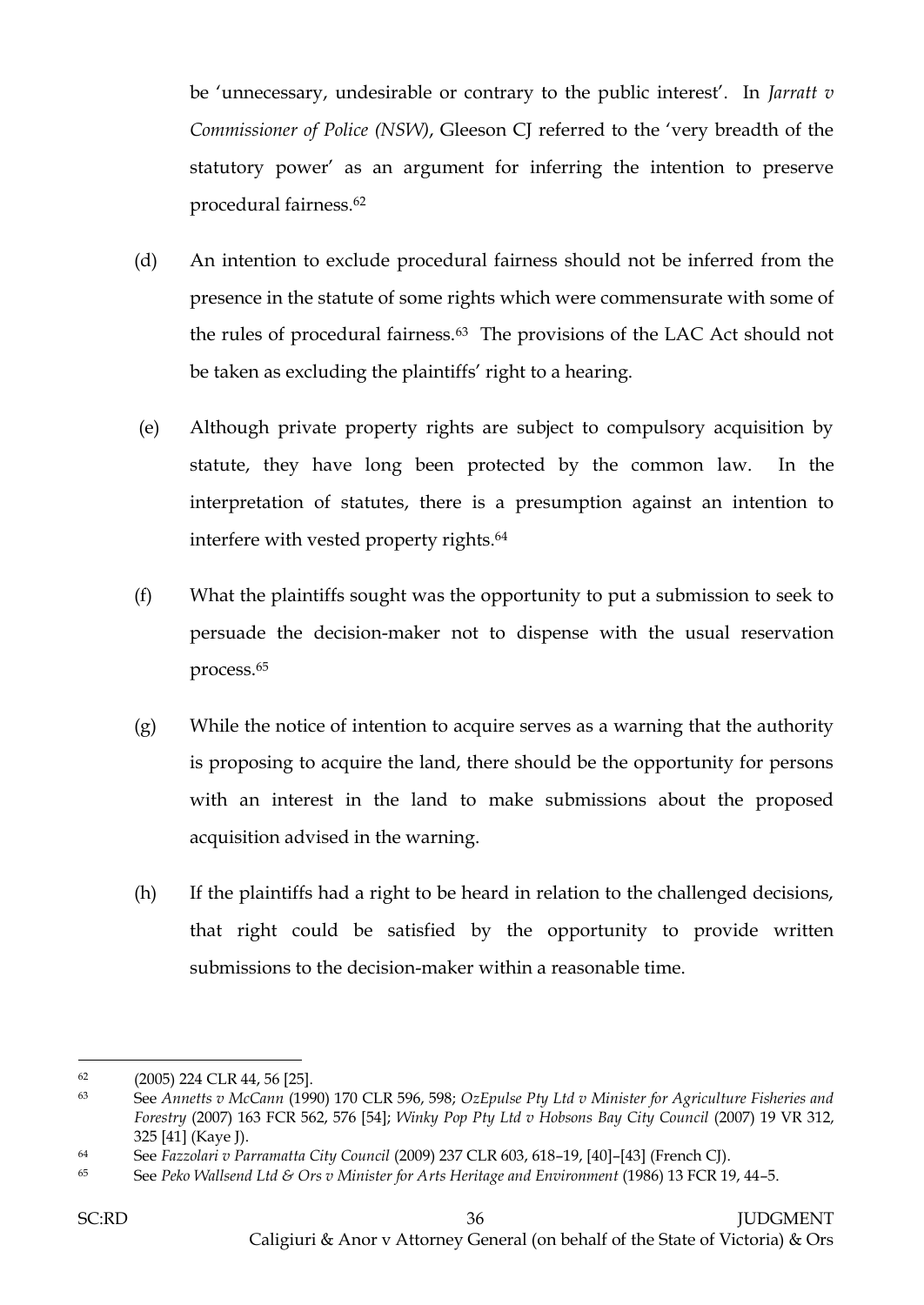## **Defendants' submissions**

- 118 The Minister and the authorities made submissions that procedural fairness was excluded by the LAC Act by implication. The Minister's submissions were directed against the imposition of a right to be heard at the stage of recommendation and certification under s 5(3). The authorities submitted that procedural fairness was impliedly excluded at all acquisition stages. In substance, the submissions were:
	- (a) An obligation to afford procedural fairness must conform to the statutory scheme, and be understood in terms of the decisions made within the statutory framework, including the respective roles of the various decisionmakers. Any assertion that a decision maker is required to afford procedural fairness in the course of making a statutory decision is one that must be supportable and justifiable under the statutory scheme.<sup>66</sup>
	- (b) Where the statutory framework is silent, the intention that is to be implied is that observance of procedural fairness conditions the exercise of the power. The content of procedural fairness may, depending on the nature of the statutory scheme, be diminished, even to nothingness to avoid frustrating the purpose for which the power was conferred.<sup>67</sup>
	- (c) Whether the exercise of statutory power is conditioned by the requirements of procedural fairness is a practical exercise. Fairness is not an abstract concept. Whether speaking in terms of procedural fairness or natural justice, the concern of the law is to avoid practical injustice.<sup>68</sup>
	- (d) Because the implication of procedural fairness is specific to a particular statutory and factual context, care must be taken to avoid transposing what might appear as principles from cases that have considered the requirements

<sup>66</sup> See *Salemi v Minister for Immigration & Ethnic Affairs (Cth) (No 2)* (1977) 137 CLR 396, 444 (Stephen J).

<sup>67</sup> See *Kioa v West* (1985) 159 CLR 550, 609 (Brennan J); *Minister for Immigration and Border Protection v SZSSJ* (2016) 259 CLR 180, 205 [75] (French CJ, Kiefel, Bell, Gageler, Keane, Nettle and Gordon JJ).

<sup>68</sup> See *Re Minister for Immigration & Multicultural & Indigenous Affairs; ex parte Lam* (2003) 214 CLR 1, 14 [37] (Gleeson CJ).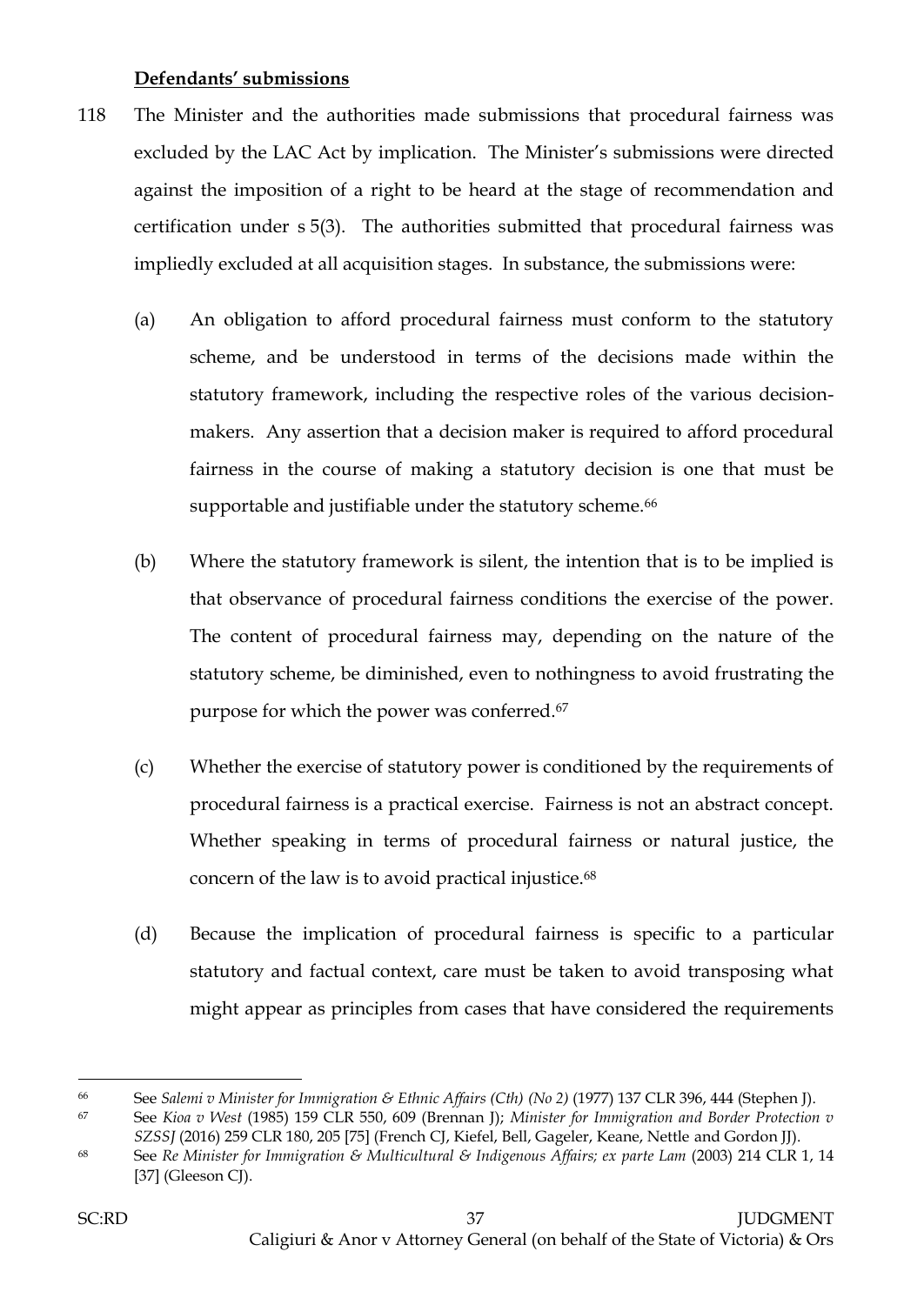of procedural fairness in different statutory or factual contexts.69 The ultimate question is what is required in order to ensure that the decision is made fairly in the circumstances having regard to the legal framework within which the decision is to be made.<sup>70</sup>

- (e) The decision in *Slipper* does not assist the plaintiffs at the recommendation and certification stage under s 5(3). The Court held that the right to be heard was excluded by necessary implication in relation to the power of certification in s 24(1) of the Lands Acquisition Act. Procedural fairness was required to be provided before a declaration of compulsory acquisition was made under s 41(1) of the Lands Acquisition Act. <sup>71</sup>
- (f) The key reasons in *Slipper* as to why procedural fairness attached to a declaration of acquisition under s 41 included:
	- (1) there was no clear legislative intent positively to exclude procedural fairness prior to a s 41 acquisition declaration;
	- (2) the Lands Acquisition Act required a copy of a s 24 certificate to be served as soon as possible on each person who the Minister believed after diligent inquiry to be a person affected by the certificate;
	- (3) while there was an obligation to be heard prior to a s 41 declaration there was no inconsistency with the s 24 power which was not amenable to procedural fairness; and
	- (4) the nature of the acquisition power was such that its exercise could profoundly affect the owner of the subject land.<sup>72</sup>

 $\overline{a}$ <sup>69</sup> See *El Ossman v Minister for Immigration and Border Protection* (2017) 248 FCR 491, 510–11 [77] (Wigney J).

<sup>70</sup> *Minister for Immigration and Border Protection v WZARH* (2015) 256 CLR 326, 335 [30] (Kiefel, Bell and Keane JJ).

<sup>71</sup> *Slipper* (n 29) 279 [92], 283–4 [106], [108]–[109] (Finn J).

<sup>72</sup> Ibid [110]–[111] (Finn J).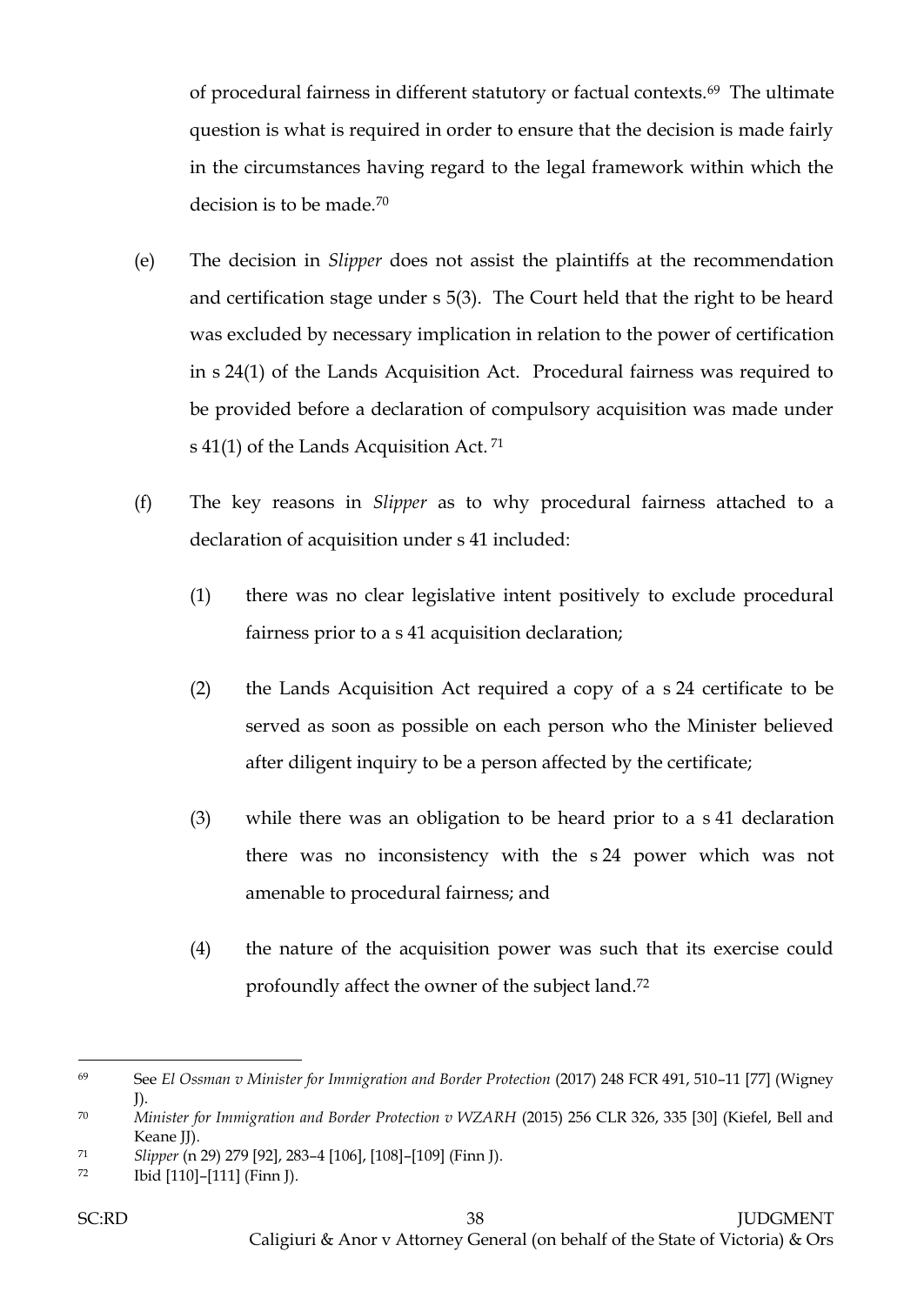- (g) Finally, there were four additional reasons why the Court should not impose a duty of procedural fairness in relation to the power in s 5(3) of the LAC Act in the circumstances of this case:
	- (1) the exercise of power under s 5(3) was a policy decision which indicates that Parliament intended to exclude the application of procedural fairness;<sup>73</sup>
	- (2) the recommendation and certification decisions affect the public at large and not individual interests. This points to the decisions not being qualified by an obligation to afford procedural fairness;
	- (3) the plaintiffs have a right to be heard about matters such as the design of the water infrastructure by way of the operation of s 52 of the PE Act which provides for notice of a planning permit application, and for merits review of the decision of the responsible authority by the Tribunal; and
	- (4) a recommendation or certification under s 5(3) might need to be made in circumstances of urgency.

# **Issue one - right to be heard**

# **Right to be heard by Minister or the Governor in Council prior to the exercise of the powers of recommendation and certification in s 5(3) of the LAC Act**

- 119 I turn first to consider whether there is a right to be heard prior to the exercise of the powers of recommendation and certification in s 5(3) of the LAC Act.
- 120 The following matters are fundamental:
	- (a) there would be conflict and inconsistency between the suggested right to be heard and the procedural provisions in the LAC Act as to how notices are to be given;

 $\overline{a}$ <sup>73</sup> See *Stonnington City Council v Roads Corporation* (2010) 30 VR 303, 343–4 [220], [229] (Osborn J).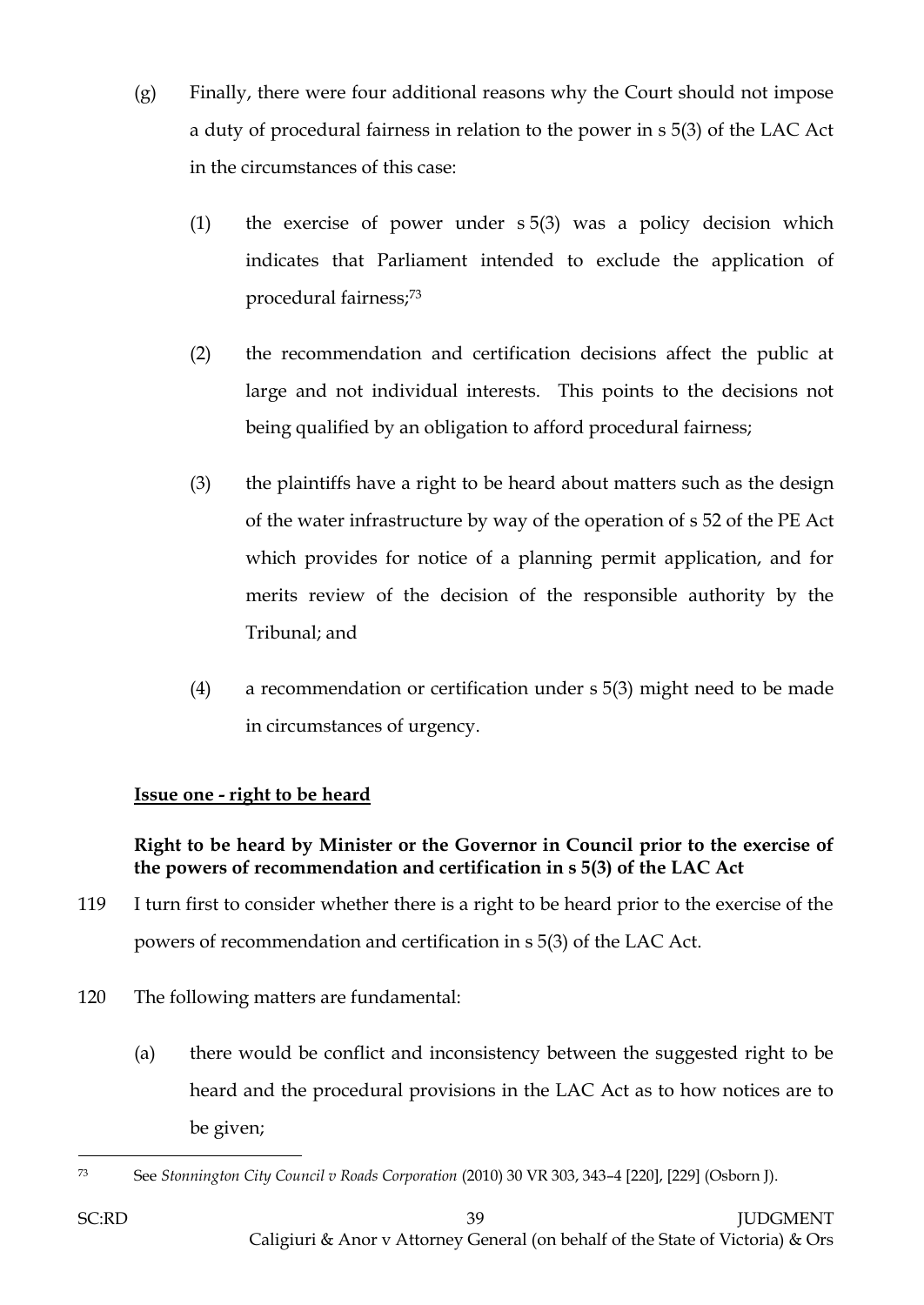- (b) at this early stage of an acquisition there would often be considerable practical difficulty in identifying the members of the class of persons who might have an interest in the land to be acquired, and the right to be heard;
- (c) the fact that the certification of the Governor in Council on the recommendation of the Minister can be given in the public interest, suggests that Parliament did not intend that persons whose interests in land may be affected by the certification be afforded a hearing at this stage; and
- (d) although there is a right to be heard under the scheme of the LAC Act, as I will subsequently find, it arises at a later stage in the acquisition process and applies before an authority decides to take a person's interest in land.

## **Right to be heard in conflict and inconsistent with the provisions of the LAC Act**

- 121 There are three points which highlight the conflict and inconsistency with the scheme of the LAC Act that would arise if a right to be heard were to be implied as a condition precedent to the exercise of the powers of recommendation and certification in s 5(3).
- 122 They are:
	- (a) the LAC Act contains detailed provisions governing acquisition procedure. It establishes as a general requirement that an acquiring authority can only acquire reserved land. Section 5(3) operates as a dispensing power to this requirement and is available only in a limited class of circumstances. If the power is to be exercised, the Governor in Council on the recommendation of the Minister must certify that these circumstances exist;
	- (b) section 6 of the LAC Act directs that an authority is to conduct a diligent inquiry into the persons interested in the land to be acquired. The inquiry is conducted immediately prior to service of the notice of intention to acquire not at the earlier time of recommendation and certification under s 5(3). It would be fundamentally inconsistent with the scheme of the LAC Act if the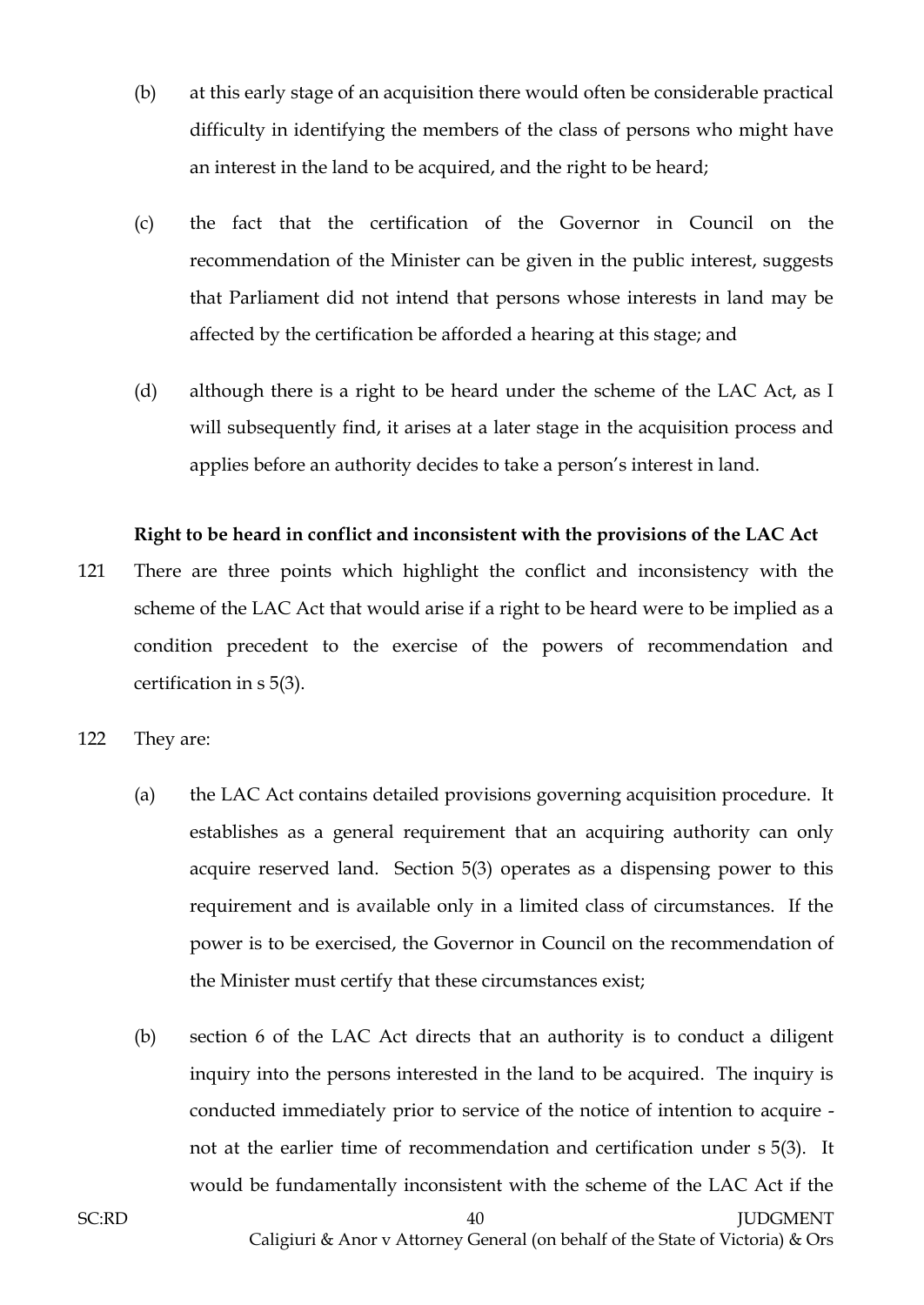diligent inquiry as to the persons who have an interest in land to be acquired must be undertaken by the Minister at a different and earlier stage in order to ascertain the persons who must be afforded a hearing before a recommendation or certification can be given under s 5(3); and

- (c) under the statutory scheme of the LAC Act, diligent inquiry as to the persons who have an interest in the land to be acquired is undertaken by the acquiring authority – not by the Minister. It is inconsistent with the statutory scheme for the Minister or Governor in Council to be required by implication to conduct the same inquiry that the LAC Act expressly requires the authority to undertake at the later notice of intention to acquire stage.
- 123 It is appropriate to expand on these points. The first and main purpose of the LAC Act is 'to establish a new procedure'.74 The new procedure specified by the LAC Act governs the acquisition of land by authorities. As I have described above, pt 2 divs 1–2 (ss 4 and 5) of the LAC Act are concerned with the reservation and certification of land for acquisition by an authority. The procedure for notification and acquisition is set out in pt 2 divs 3–4 (ss 6–25).
- 124 Section 6 directs the authority (not the Minister) to undertake diligent inquiry to ascertain the persons who had an interest in the land, or are empowered by the LAC Act to sell and convey or grant and release or lease such an interest at the time of notice of intention to acquire is served. Under the scheme of the LAC Act, this is the point of time when the identity of persons who have an interest in the land to be acquired is ascertained. It is not done at any earlier time. Implication of an obligation on the part of the Minister to conduct a hearing of persons who have an interest in the land prior to the inquiry to be made by the authority under s 6 would upset, displace and conflict with the procedure directed by the LAC Act.
- 125 The Minister and the Governor in Council have very different functions to those of

 $A^2$  LAC Act s 1(a).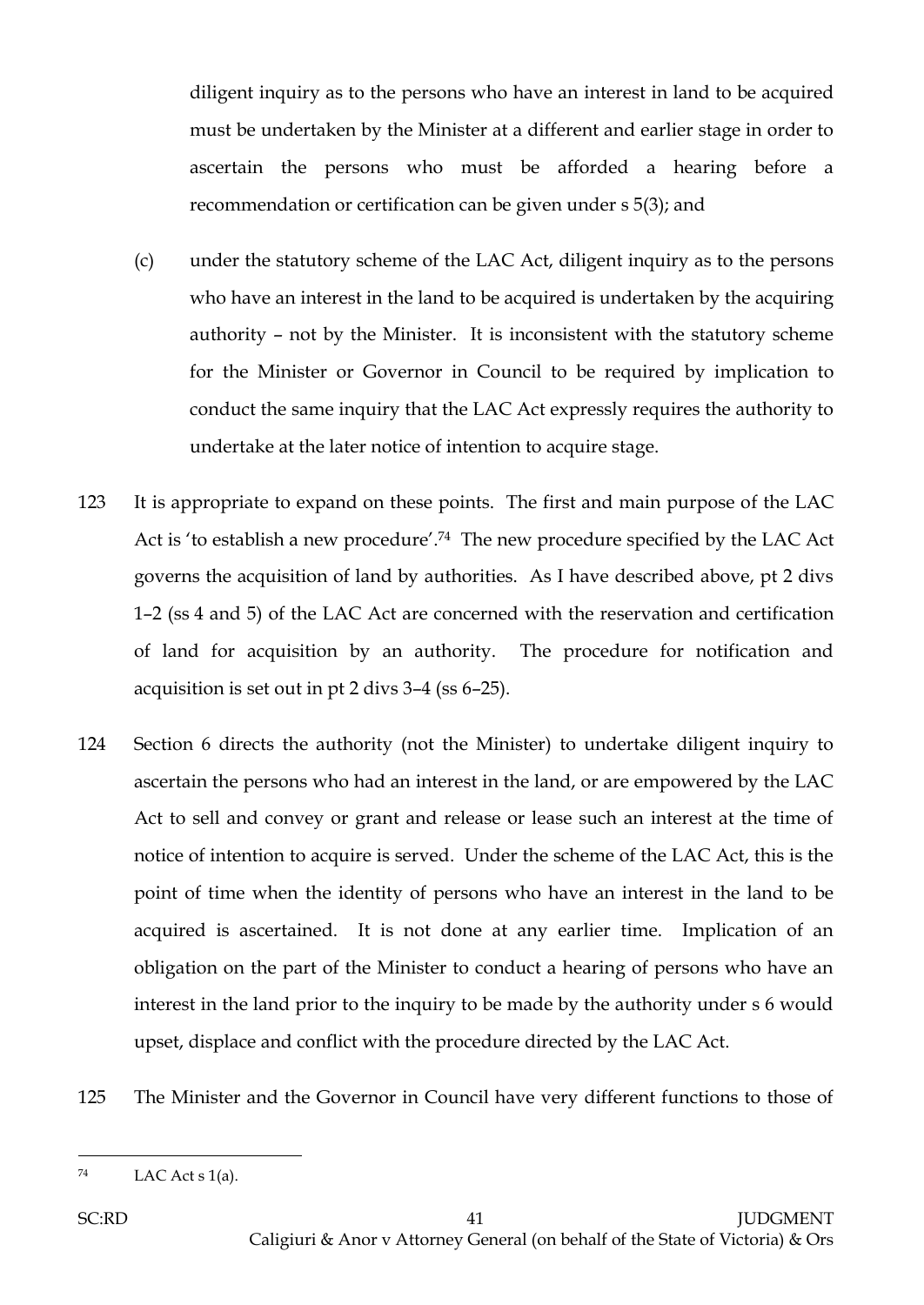the acquiring authority. While the role of the Minister and Governor in Council is protective of the public interest, it is also protective of landowners by ensuring that an acquisition without reservation can occur only in limited circumstances. The role of the Minister is to make a recommendation to the Governor in Council as to whether reservation is unnecessary, undesirable or contrary to the public interest. It is not the role of the Minister, or the Governor in Council in the scheme of the LAC Act to be required to make detailed inquiries as to the persons who have an interest in the land to be acquired. Parliament has expressly directed that this task be undertaken by the acquiring authority.

## **The difficulty of identifying the members of the class who have a right to be heard**

- 126 The determination of the identity and whereabouts of persons who have an interest in a parcel of land can be a complicated affair and necessitate investigation of a wide range of potential interests.
- 127 In addition to persons whose interest is shown on a certificate of title, s 24(1)(a) of the LAC Act provides that a notice of acquisition may extinguish or affect interests such as 'trusts, restrictions, dedications, reservations, obligations, mortgages, encumbrances, contracts, licences, charges and rates of any kind.' Interests are often unregistered, and can arise under testamentary instruments, trusts, mortgages, charges, contracts, family law or partnership proceedings or in some circumstances just from the expenditure by a stranger of money on a property. Interests may exist in the form of drains, pipes, channels, wires or cables for the purpose of drainage, sewerage, salinity mitigation, river improvement, river management, flood mitigation or flood protection or for the supply of water, gas or other electricity or for telegraph or telephone or other like purpose.75 Interests in land may be divested or merely diminished.<sup>76</sup>

<sup>75</sup> Ibid s 24(3).

 $^{76}$  Ibid s 24(1)(b).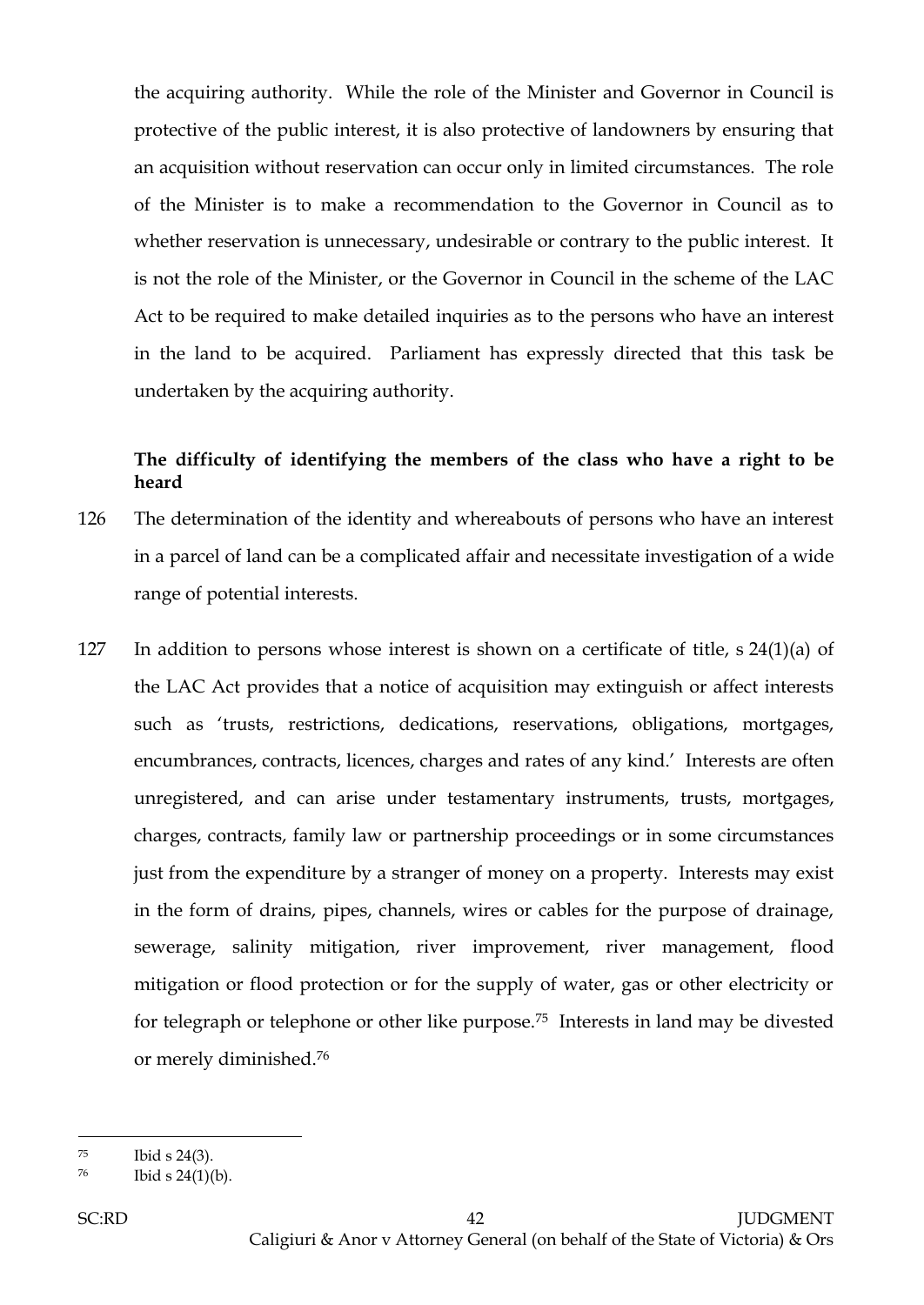- 128 Many acquisitions concern multiple properties and not just a single property. If a right to be heard attaches to the power in s 5(3), all persons who have an interest in the properties sought to be acquired by an authority would be entitled to be heard by the Minister or Governor in Council.
- 129 The difficulty in identifying the complex array of interests in land that may exist in any one property or in multiple properties affected by a scheme of acquisition, and then to ascertain the whereabouts of the persons entitled to the various interests strongly suggests that Parliament did not intend that a right to a hearing be implied before a recommendation or certification can be made under s 5(3) of the LAC Act. Rather, the necessary investigation is conducted by the acquiring authority at the notice of intention stage with the result that under the scheme of the LAC Act, notice of intention to acquire is given to the persons identified as having an interest in the land.

#### **The right to be heard where the decision concerns the public interest**

- 130 Section 5(3) requires the Minister to recommend, and the Governor in Council to certify that the reservation is unnecessary, undesirable or contrary to the public interest. A reservation might be 'unnecessary' where, for example, the parties were unanimous as to what should be done, as might be the case if land was to be acquired to provide a new public park for passive recreation. Reservation might be considered 'undesirable' where, for example, there was great urgency about the need for the acquisition.
- 131 The reference in s 5(3) to the 'public interest' provides strong confirmation that Parliament did not intend that the exercise of the power in s 5(3) attracted the right to be heard. Rather Parliament saw the need for an acquiring authority to obtain Ministerial recommendation and Governor in Council certification as a safeguard to ensure that the power to dispense with the process of reservation for public purposes was only used sparingly and in appropriate circumstances.
- 132 In *O'Sullivan v Farrer*, Mason CJ, Brennan, Dawson and Gaudron JJ said: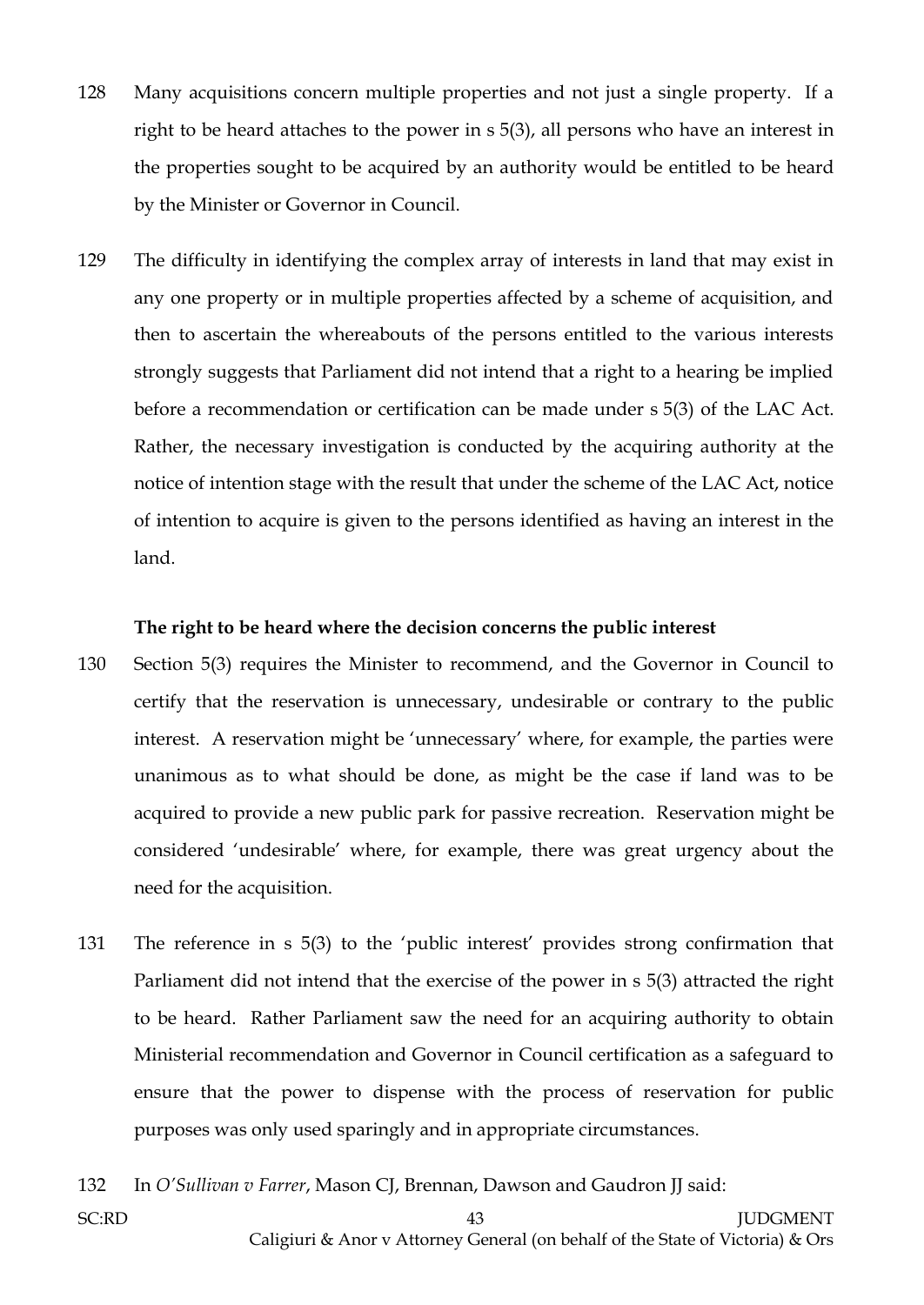Indeed, the expression 'in the public interest', when used in a statute, classically imports a discretionary value judgment to be made by reference to undefined factual matters, confined only 'in so far as the subject matter and the scope and purpose of the statutory enactments may enable ... given reasons to be [pronounced] definitely extraneous to any objects the legislature could have had in view'.<sup>77</sup>

133 On the issue of decision-making in the public interest, Brennan J in *Kioa v West* held that:

> The legislature is not likely to intend that a statutory power of a strictly legislative nature be conditioned on the observance of the principles of natural justice for the interests of all members of the public are affected in the same way by the exercise of such a power. But the legislature is more likely to intend the exercise of a statutory power of an executive, administrative or quasi-judicial nature to be so conditioned if an exercise of the power singles out individuals by affecting their interests in a manner substantially different from the manner in which the interests of the public at large are affected.

…

It does not follow that the principles of natural justice require the repository of a power to give a hearing to an individual whose interests are likely to be affected by the contemplated exercise of the power in cases where the repository is not bound and does not propose to have regard to those interests in exercising the power. If the repository of the power were authorized to exercise the power in his absolute discretion without taking account of individual interests and he proposed so to exercise the power, the repository might exercise it without hearing the individuals whose interests are likely to be affected. 78

## 134 Brennan J said in *South Australia v O'Shea*:

When we reach the area of ministerial policy giving effect to the general public interest, we enter the political field. In that field a Minister or a Cabinet may determine general policy or the interests of the general public free of procedural constraints; he is or they are confined only by the limits otherwise expressed or implied by statute.<sup>79</sup>

# 135 Reviewing these and other authorities, Osborn J said in *Stonnington v Roads Corporation*:

There are obvious reasons why Parliament would vest a residual discretion in the minister to determine matters bearing on road management in the public interest. Conversely, an implication of limitation by way of implied rights to participate in consultation, would be potentially destructive of the minister's

<sup>77</sup> (1989) 168 CLR 210, 216 (citations omitted).

<sup>78</sup> (1985) 159 CLR 550, 620–1 (citations omitted).

<sup>79</sup> (1987) 163 CLR 378, 411.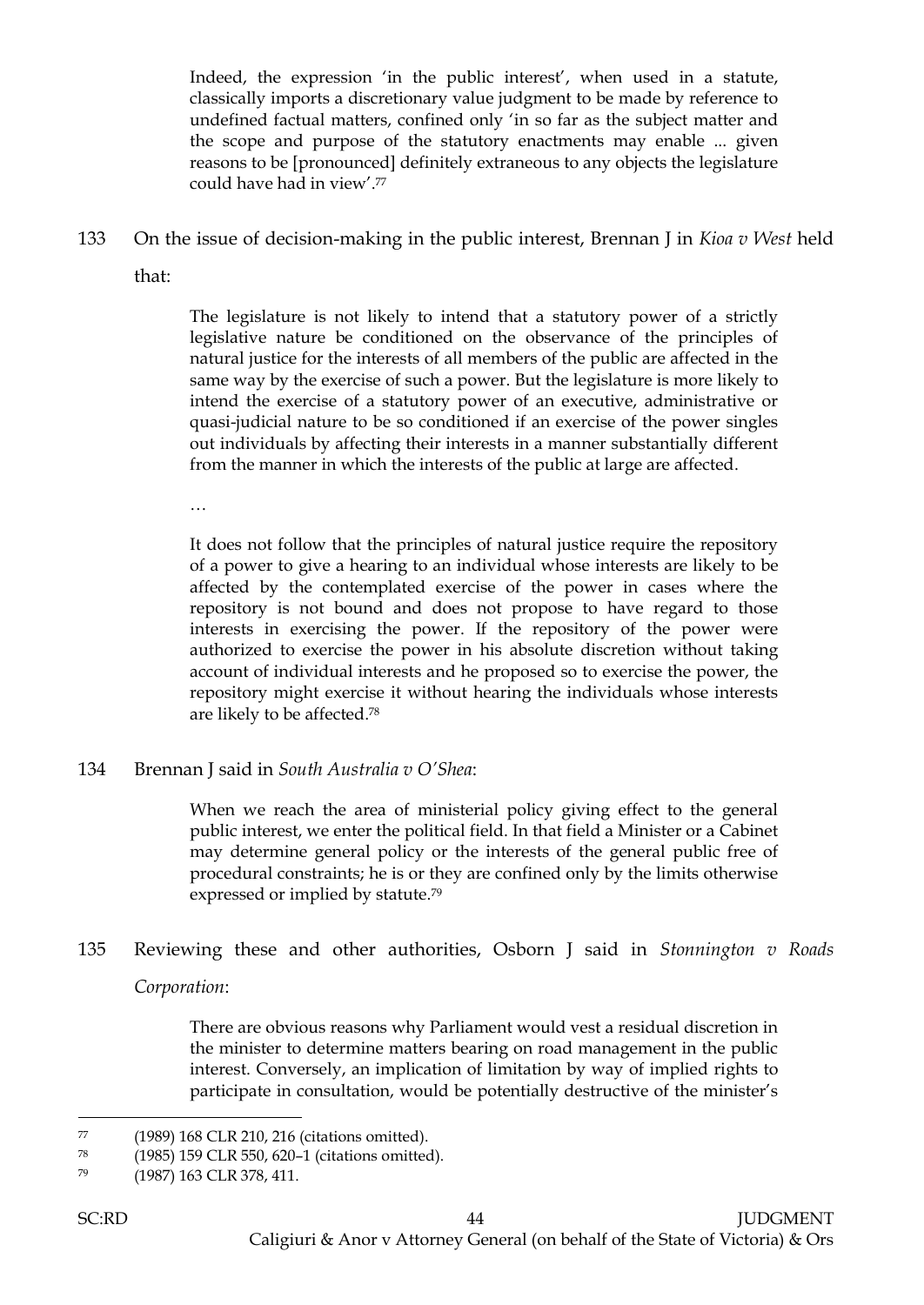power to act in the public interest. It is possible to postulate circumstances of emergency having regard to the history of this country, such as bushfire, flood, or collapse of major items of infrastructure, when effectual achievement of the plain purpose of the provision might be necessary, namely speedy and effective ministerial direction.<sup>80</sup>

136 Osborn J concluded that the power under consideration was not to be subjected to limitations of procedural fairness:

> In my opinion, the power contained in s 22 is not to be cut down by any limitations save those expressly laid down by the section itself. In the present case, the legislation makes specific provision for limited consultation within a considered statutory structure. It further subordinates the exercise of the power in issue to the threshold formation of the opinion by the minister that that exercise be in the public interest. These two factors considered in context lead to the conclusion that it was not intended that the minister be subject to further requirements as to notice and consultation to affected parties with respect to policy decisions.<sup>81</sup>

## **Implications of decisions on s 20(4) of the PE Act on the right to be heard**

- 137 The Attorney General and the authorities strongly relied on previous decisions of the Supreme Court concerning the interpretation of s 20(4) of the PE Act. This provision is analogous to s 5(3) of the LAC Act in that it permits a Minister to dispense with the need to give notice of a planning scheme amendment, thereby avoiding the appointment of a panel to consider and hear submissions.
- 138 Section 20(4) of the PE Act provides:

The Minister may exempt himself or herself from any of the requirements of sections 17, 18 and 19 and the regulations in respect of an amendment which the Minister prepares, if the Minister considers that compliance with any of those requirements is not warranted or that the interests of Victoria or any part of Victoria make such an exemption appropriate.

139 As to the requirement to give notice, in *East Melbourne Group Inc v Minister for Planning* ('*East Melbourne Group (No 2)*'), Ashley and Redlich JJA said of the policy underlying the same provision:

> The underlying policy behind s 20(4) is to provide a mechanism which avoids the notice provisions and allows the minister to adopt and approve an amendment with responsibility for oversight being removed to Parliament.

<sup>80</sup> (2010) 30 VR 303, 343 [220].

<sup>81</sup> Ibid 431 [208] (citations omitted).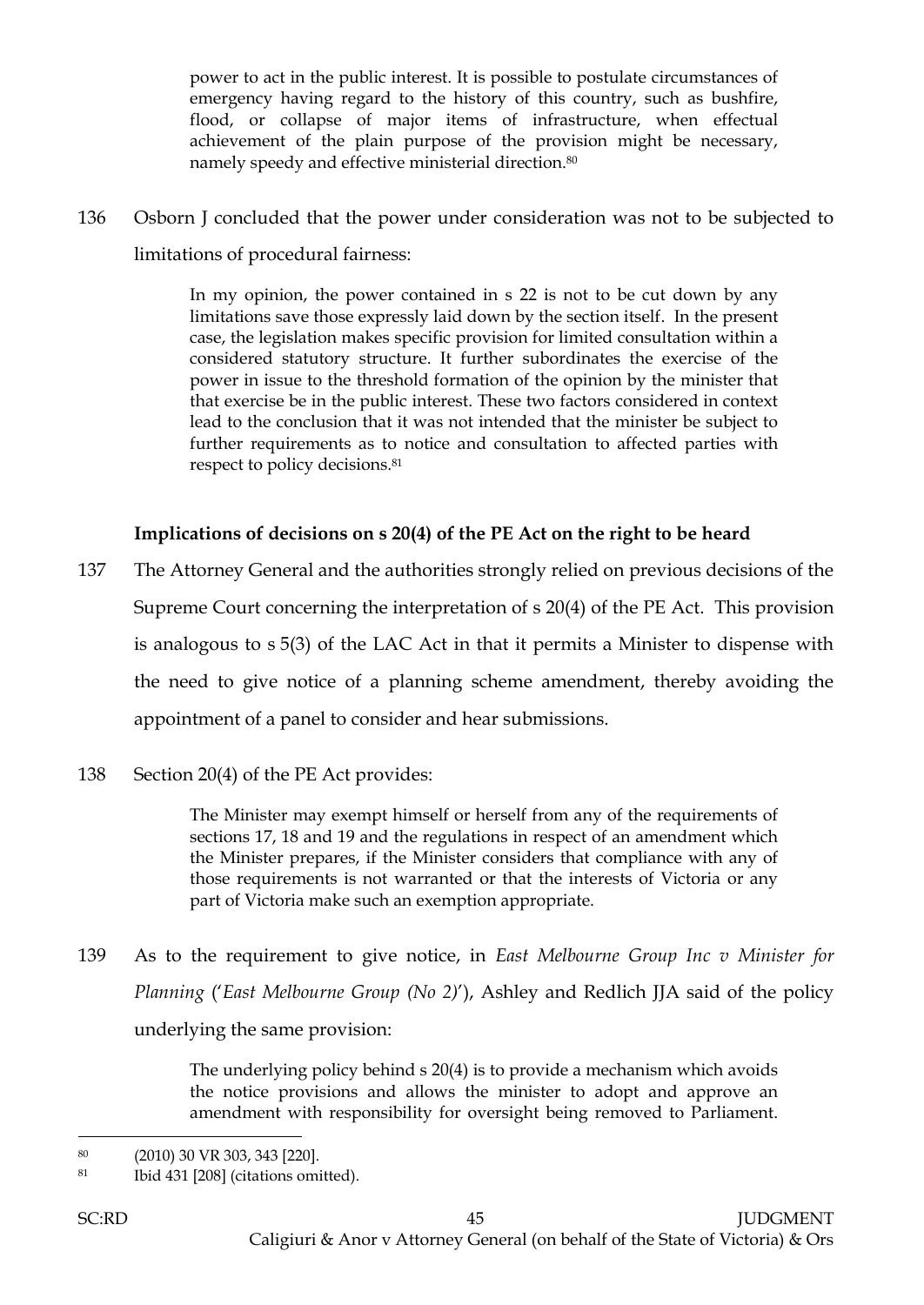But the discretion is not unfettered. Parliament has provided the circumstances in which the discretion conferred by s 20(4) may be exercised. The discretion has, as its touchstone, the opinion of the Minister – 'the Minister considers' – that compliance with any of the notification requirements 'is not warranted or that the interests of Victoria or any part of Victoria make such an exemption appropriate.' Its exercise is subject to the scrutiny of Parliament; but Parliament has left the validity of the exercise of the power to review by the courts.<sup>82</sup>

## 140 In the same decision, Warren CJ dissenting, referring to *O'Sullivan v Farrer*, found:

The discretion conferred on the minister by  $s \, 20(4)$  to determine whether the interests of Victoria or a part of it made exemption from notice provisions appropriate, is a broad power exercised in the public interest. The expression 'in the public interest' in a statute has been interpreted as importing:

… a discretionary value judgment to be made by reference to undefined factual matters, confined only 'in so far as the subject matter and the scope and purpose of the statutory enactments may enable … given reasons to be [pronounced] definitely extraneous to any objects the legislature could have had in view.<sup>83</sup>

## 141 As to whether the principles of natural justice applied to the exercise of power under

s 20(4), Beach J in *Mietta's Melbourne Hotels v Roper* held:

It is clear … that in determining whether principles of natural justice apply in the case of the exercise of the statutory power and, if so, what those principles require, will depend as Gibbs J said in *Salemi (No 2)*, on the true construction of the statutory provision in the light of the common law principle.

I have already observed that, in drawing up the provision [s 20(4)] appearing in Divisions 1, 2 and 3 of Part 3 of the [P & E] Act in the manner it has, the legislature has gone to some lengths to design a code which affords persons affected by an amendment to a planning scheme the right to make submissions and to be heard in support of their submissions. However, at the same time, it has given the minister power to exempt himself from the requirements of certain of those provisions. It is clear, therefore, that the legislature has addressed itself to the question as to whether a person should be heard in relation to a proposed amendment to a planning scheme.<sup>84</sup>

142 Similarly, in *Grollo Australia Pty Ltd v Minister for Planning & Urban Growth & Development,* Brooking J considered whether principles of natural justice conditioned the exercise of the Minister's power under s 20(4).85 His Honour declined to follow

<sup>82</sup> (2008) 23 VR 605, 649 [186] (citations omitted) ('*East Melbourne Group (No 2)* ').

<sup>83</sup> Ibid 636 [126], referring to *O'Sullivan v Farrer* (1989) 168 CLR 210, 216 (Mason CJ, Brennan, Dawson, Gaudron *JJ*).

<sup>84</sup> (1988) 1 AATR 354 [365] (citations omitted).

<sup>85</sup> [1993] 1 VR 627.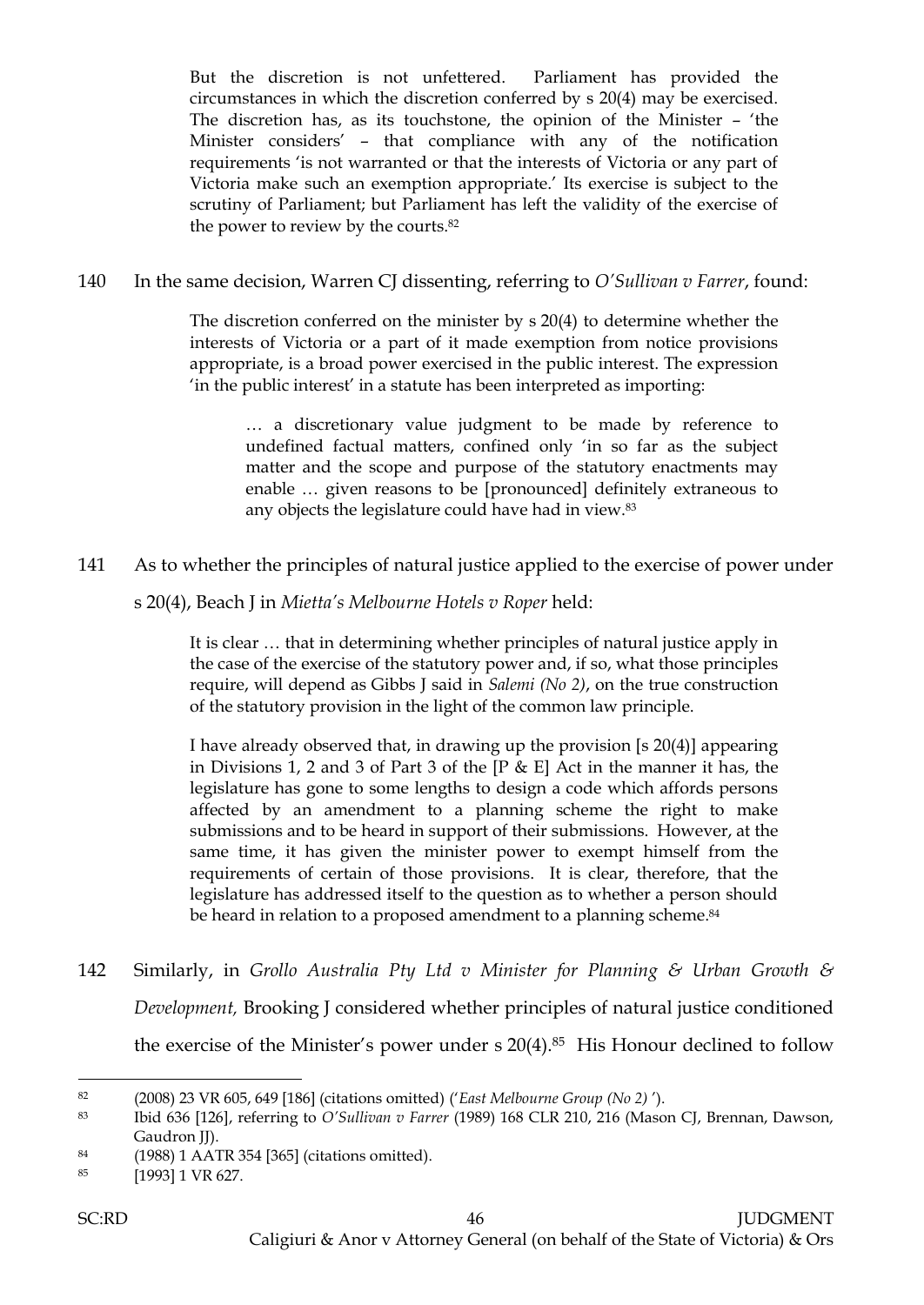the earlier decision of *Antoniou v Roper,*<sup>86</sup> and held:

[T]he power conferred by s 20(4) is not to be cut down by any limitations save those expressly laid down by the subsection itself …

Parliament [did not intend] that in those circumstances the minister, as a planning authority, having freed himself from each of the onerous requirements of s 17, s 18 and s 19, and having in consequence swept away the requirements about public submissions, should nevertheless be obliged to act in accordance with the requirements of natural justice before adopting the amendment. This conclusion was strongly supported by the consideration that the minister's valid exercise of power under s 20(4) to exempt himself from all the requirements necessitates his having concluded either that compliance with those requirements is not warranted or that the over-riding interests of Victoria necessitate exemption …

[A]s Beach J held … in conferring the dispensing power by s 20(4), [Parliament] has shown with sufficient clarity the intention that, if that dispensing power has been exercised, the exercise of the power to approve and adopt the amendment shall not be subject to the principles of natural justice …

[W]here there has been an exercise of power under s 20(4) to grant a total or partial exemption, the exercise of power to adopt and approve the scheme is not subject to the principles of natural justice …

Parliament has shown, sufficiently clearly, the intention that the exercise of power given by s 20(4) should not be subject to the principles of natural justice. The only procedural requirement of s 20(4) is one of prior consultation with the responsible authority in cases which do not fall within s 20(5).<sup>87</sup>

143 In *East Melbourne Group Inc v Minister for Planning ('East Melbourne Group (No 1)')*,

Morris J considered the same issue, and held:

The question of whether a Minister for Planning is obliged to comply with the rules of procedural fairness in the exercise of the power conferred by [s 20\(4\)](http://www.austlii.edu.au/cgi-bin/viewdoc/au/legis/vic/consol_act/paea1987254/s20.html) of the Act has been considered by this court on three previous occasions. In *Mietta's Melbourne Hotels Pty Ltd v Roper* Beach J held that the minister was under no such obligation. Two years later in *Antoniou v Roper*, Murphy J found to the contrary. Two years after *Antoniou* Brooking J held in *Grollo Australia Pty Ltd v Minister for Planning and Urban Growth and Development* that the minister was under no such obligation. The plaintiff submitted that I should prefer the reasoning of Murphy J in *Antoniou*. The defendants relied on *Mietta's* and *Grollo*. 88

<sup>86</sup> Ibid 637, citing *Antoniou v Roper* (1990) 70 LGRA 351.

<sup>87</sup> Ibid 627, 638–41.

<sup>88</sup> (2005) 12 VR 448, [71], [73] ('*East Melbourne Group No 1'*) (citations omitted).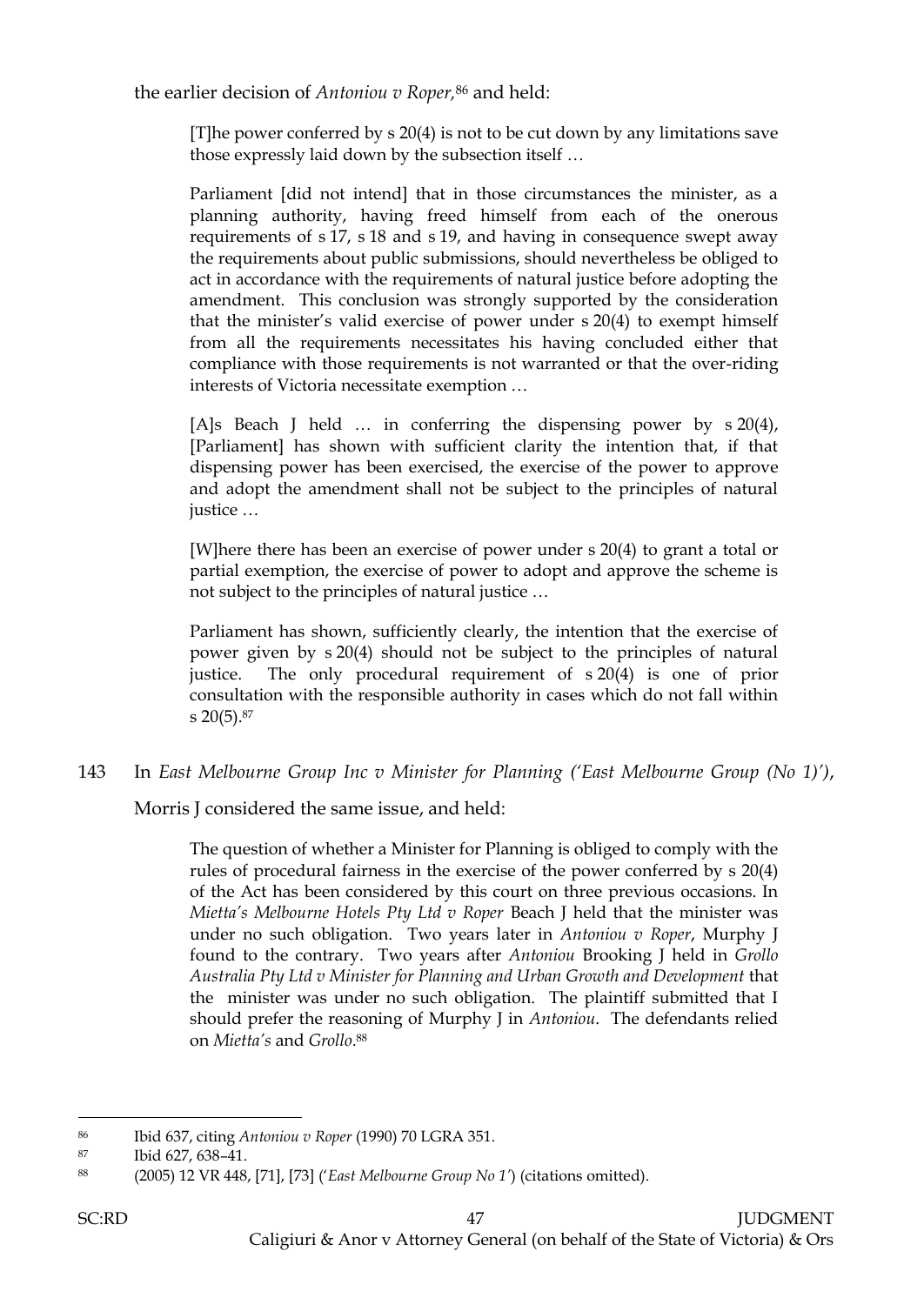## 144 Morris J concluded:

Like Brooking J in *Grollo*, I find the reasoning in *Antoniou* unsatisfactory. In defence of Murphy J it can be said that the facts in the case were unique and one can understand why a fair minded judge would have sought to identify a remedy to what was an extraordinary intervention by the minister. But I share the view expressed by Beach J in *Mietta's* and Brooking J in *Grollo* that Parliament did not intend to require the minister to observe the rules of natural justice in making a decision to free himself or herself from the consultation requirements of [sections 17,](http://www.austlii.edu.au/cgi-bin/viewdoc/au/legis/vic/consol_act/paea1987254/s17.html) [18](http://www.austlii.edu.au/cgi-bin/viewdoc/au/legis/vic/consol_act/paea1987254/s18.html) and [19](http://www.austlii.edu.au/cgi-bin/viewdoc/au/legis/vic/consol_act/paea1987254/s19.html) of the Act. Such an outcome would be odd: it would require the minister to consult before exercising a power that could result in no consultation being necessary. Further, as Brooking J observed in *Grollo*, the fact that the power in [section](http://www.austlii.edu.au/cgi-bin/viewdoc/au/legis/vic/consol_act/paea1987254/s20.html)  [20\(4\)](http://www.austlii.edu.au/cgi-bin/viewdoc/au/legis/vic/consol_act/paea1987254/s20.html) of the Act is conditioned upon the minister forming certain views – for example, that the interests of Victoria make such an exemption appropriate – reinforces such a conclusion. I also agree with Beach J and Brooking J that the Act lays down a code as to the giving of notice of planning scheme amendments and, in conferring the dispensing power by [section 20\(4\),](http://www.austlii.edu.au/cgi-bin/viewdoc/au/legis/vic/consol_act/paea1987254/s20.html) the Parliament has shown with sufficient clarity the intention that, if that dispensing power has been exercised, the exercise of the power to adopt and approve the amendment shall not be subject to the principles of natural justice.<sup>89</sup>

- 145 While the decision of Morris J in *East Melbourne Group (No 1)* was overruled on appeal, there was no disagreement by any judge on appeal with this passage. In *East Melbourne Group (No 2)*, Ashley and Redlich JJA relied on and accepted the decision of Brooking J in *Grollo Australia Pty Ltd v Minister for Planning*, without expressing any disagreement with the decision or the reasoning in it. $90$  Likewise, Warren CJ although in dissent adopted the conclusion of Brooking J that 'the power conferred by s 20(4) was not to be cut down by any limitations save for those expressly laid down by the sub-section itself.'91 Both *East Melbourne Group (No 1)* and *East Melbourne Group (No 2)* stand for the proposition that procedural fairness is not implied as a condition of the Minister's exercise of power under s 20(4).<sup>92</sup>
- 146 Both s 20(4) of the PE Act and s 5(3) of the LAC Act are dispensing powers, and serve a similar purpose. Both are discretions given to the decision maker to

<sup>89</sup> Ibid [73] (citations omitted).

<sup>90</sup> *East Melbourne Group No 2* (n 82) 648–52 [185]–[202], 690 [369] discussing *Grollo Australia Pty Ltd v Minister for Planning* [1993] 1 VR 627.

<sup>91</sup> Ibid 638 [135] citing *Grollo Australia Pty Ltd v Minister for Planning* [1993] 1 VR 627, 637.

<sup>92</sup> See also *Love v Victoria* [2009] VSC 215 (Cavanough J).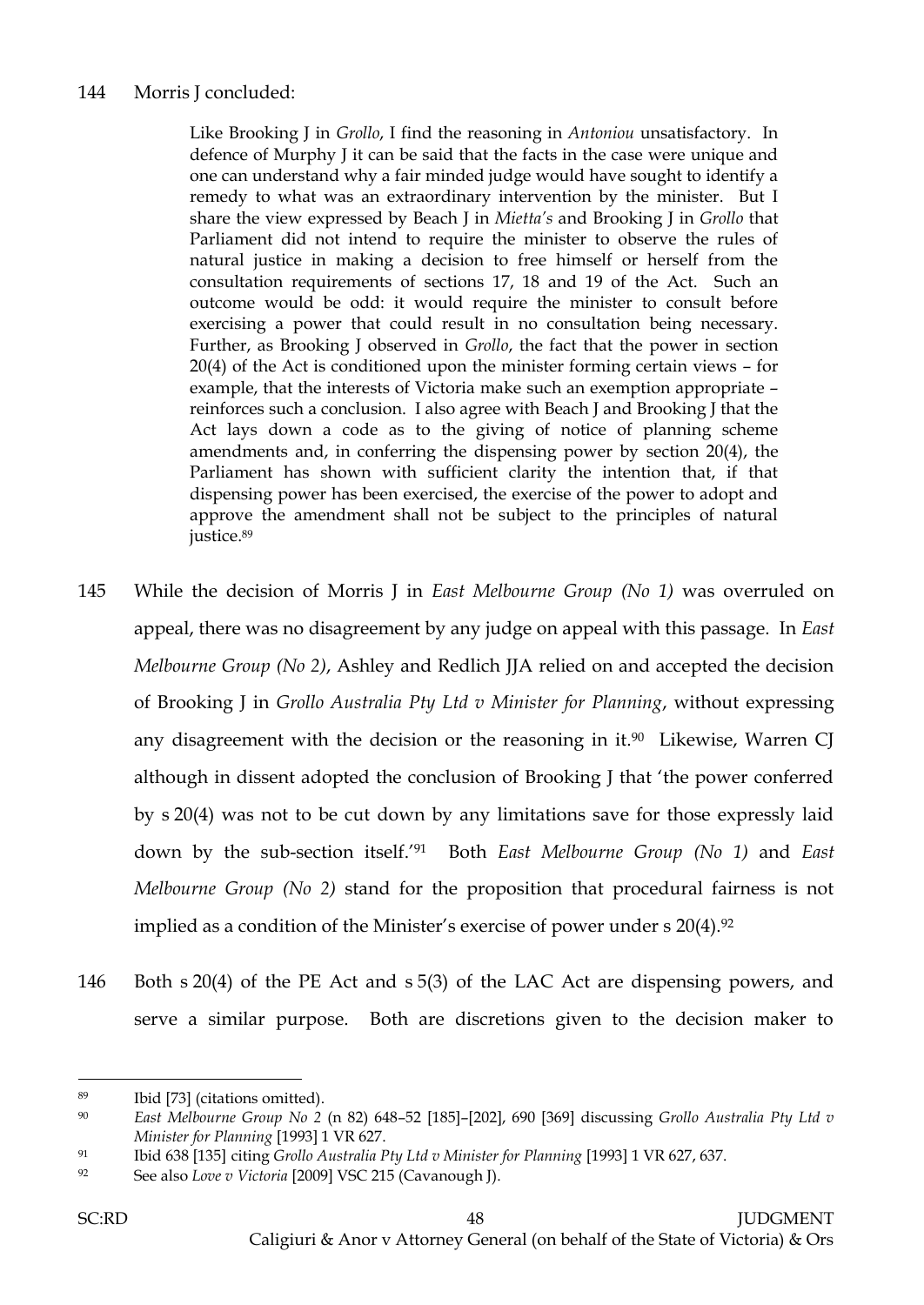determine whether it is appropriate to grant an exemption from the panel process under the PE Act. In both cases, the criteria embrace consideration of the public interest. It would be consistent with the decisions relating to s 20(4) which now date back over thirty years and include a decision of the Court of Appeal if a similar construction were adopted in relation to s 5(3) of the LAC Act.

- 147 I accept as submitted by the Minister and the authorities that the right to a hearing before a recommendation or certification may be made or given under s 5(3) is impliedly excluded by the provisions of the LAC Act. In my view, the right to a hearing arises later in the acquisition scheme of the LAC Act.
- 148 I now turn to the issue whether the authorities are required to afford procedural fairness.

#### **Do the authorities have a duty to afford procedural fairness?**

149 The plaintiffs submit that they were entitled to be heard prior to the exercise by the authorities of their power to serve a notice of intention to acquire under s 6 or to publish a notice of acquisition under s 19.<sup>93</sup>

## **The effect of the notice of intention to acquire**

150 The main purpose of a notice of intention to acquire is to warn recipients of the authority's notice of intention to acquire. It informs recipients that the authority intends to take the land specified. It is complementary to the purpose of a notice of intention to acquire that there be an opportunity for a person with an interest in the land to be taken to make a submission to the authority, including as to whether the acquisition should proceed in whole, part, sooner, later or not at all. Such a person may decide to make a submission as to the present or future occupation, use or development of the land, and as to any necessary arrangements for the taking of possession that the recipient of the notice asks the authority to make. The notice of

 $\overline{a}$ 

<sup>93</sup> See *Winky Pop Pty Ltd v Hobsons Bay City Council* (2007) 19 VR 312, 325 [41] (Kaye J); *Pulitano Pastoral Pty Ltd v Mansfield Shire Council* (2017) LGERA 58 (Garde J).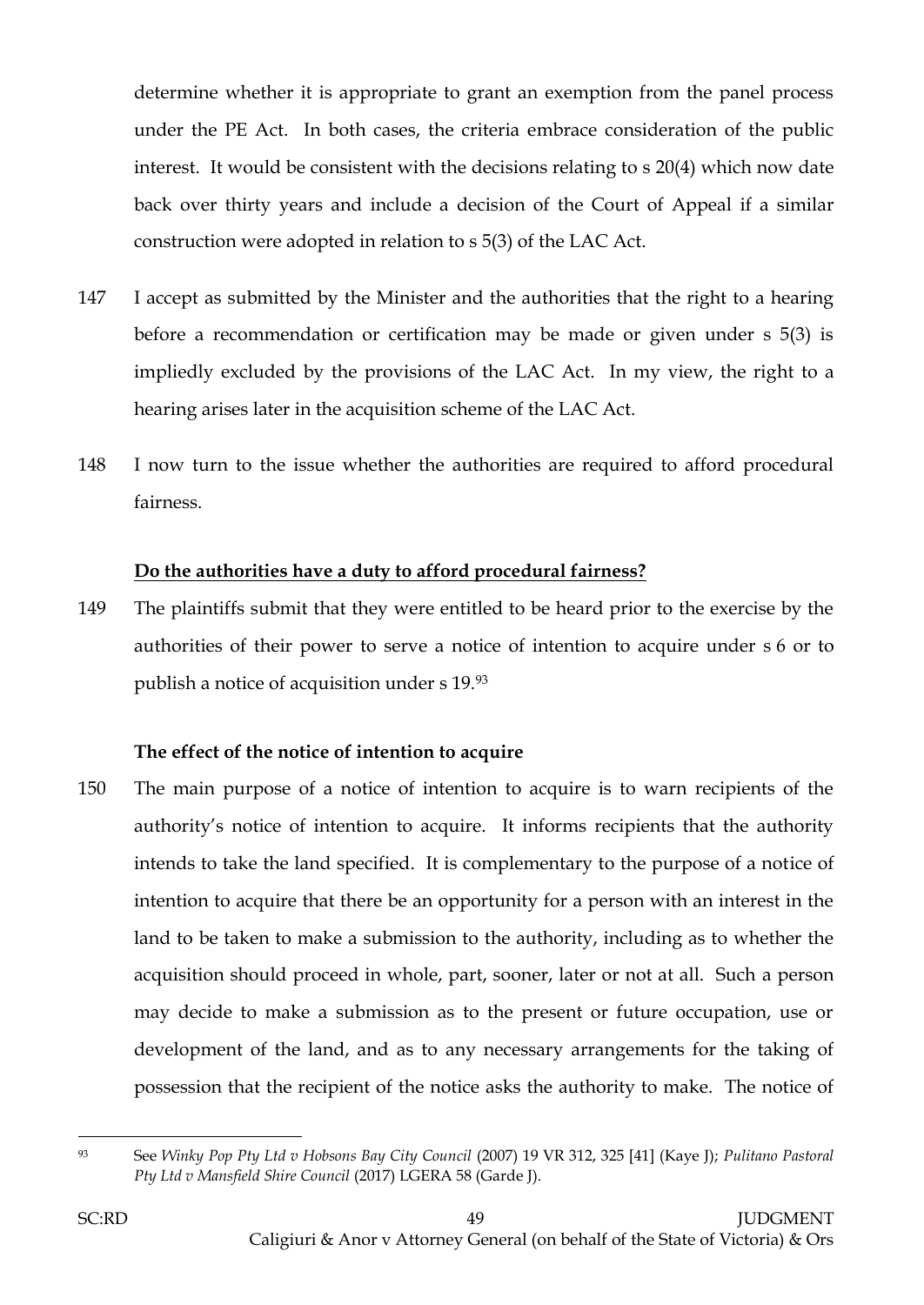intention to acquire not only warns, but it initiates and encourages communication between the authority and the person with an interest in the land. It is just that an acquiring authority listen to persons who are at risk of losing their interest in land.

151 The statutory obligation placed on the authority by s 6 to make diligent inquiry and serve a notice of intention to acquire on persons with an interest in the land operates as a step in affording procedural fairness. The fact that this step is part of procedural fairness points against the implication of a right to be heard before the power in s 6 is exercised. It points in favour of the implication of procedural fairness after the notice is given. It would be strange indeed if procedural fairness required a statutory notice of intention to be preceded by an earlier notice advising of an intention to issue such a notice. Although I acknowledge that the service of a notice of intention to acquire does affect rights in some respects, the scheme of the LAC Act and the reason why a notice of intention to acquire is given point away from any prior hearing requirement.<sup>94</sup>

## **The effect of the notice of acquisition**

- 152 The effect of a notice of acquisition under s 19 of the LAC Act is to vest the interest in land described in the notice of acquisition in the acquiring authority freed and discharged from all other interests except those of other public authorities.<sup>95</sup>
- 153 It is complementary to the statutory scheme that a person with an interest in land to be acquired is given the opportunity to be heard by the authority before the interest in land is taken or diminished for the following main reasons:
	- (a) It is consonant with the main objectives of the LAC Act as set out in the second reading speech,<sup>96</sup> and would promote those objects especially objects 3, 4 and 5.<sup>97</sup>

<sup>94</sup> See above [111].

<sup>95</sup> LAC Act s  $24(1)$ , (2).

<sup>96</sup> See Victoria, *Parliamentary Debates*, Legislative Assembly (n 38).

<sup>97</sup> See above [92].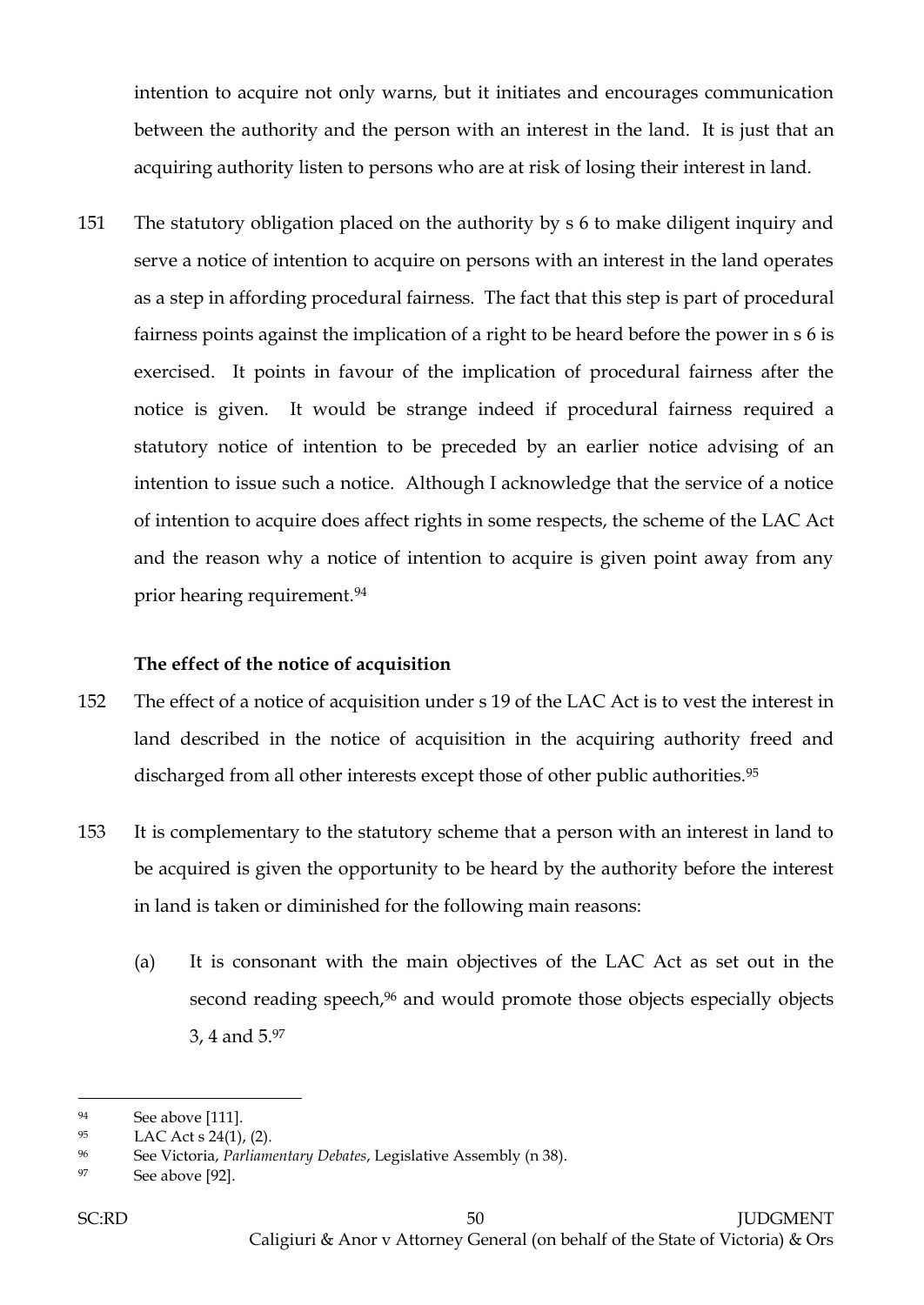- (b) There is no clear positive legislative intent to exclude a right to be heard as part of procedural fairness prior to a decision by an acquiring authority to serve a notice of acquisition under s 19 of the LAC Act.
- (c) It is logical and fair that a person with an interest in the land who has received a notice of intention to acquire should have the opportunity to respond to the acquiring authority concerning the acquisition of the land, and for the authority be required to afford procedural fairness to a person whose interest in land is to be taken or diminished. This will avoid practical injustice.
- (d) Through s 8 of the LAC Act, Parliament has directed that when a notice of intention to acquire is served, the person interested in the land must receive a notice in the prescribed form containing specified information concerning the proposed acquisition. The information provided assists an interested person to make a submission to the acquiring authority. The right to a hearing is a natural concomitant of the giving of a notice of intention to acquire.
- (e) It is just and convenient for the interested person to be given notice of a hearing at this time. The authority can conveniently advise of the opportunity to be heard, and the manner of hearing at the same time as the notice of intention to acquire is served.
- (f) Under the statutory timeframe, there is sufficient time for procedural fairness to be rendered by an acquiring authority.<sup>98</sup>
- (g) Parliament imposed protective time limits on the service of a notice to acquire respectful of the position of the person whose interest in land was to be taken or diminished by the compulsory process. Under s 20 of the LAC Act, an interest in land must not be acquired less than two months after the service of the notice of intention to acquire. Although the time can be abridged under s

<sup>98</sup> LAC Act ss 16, 20.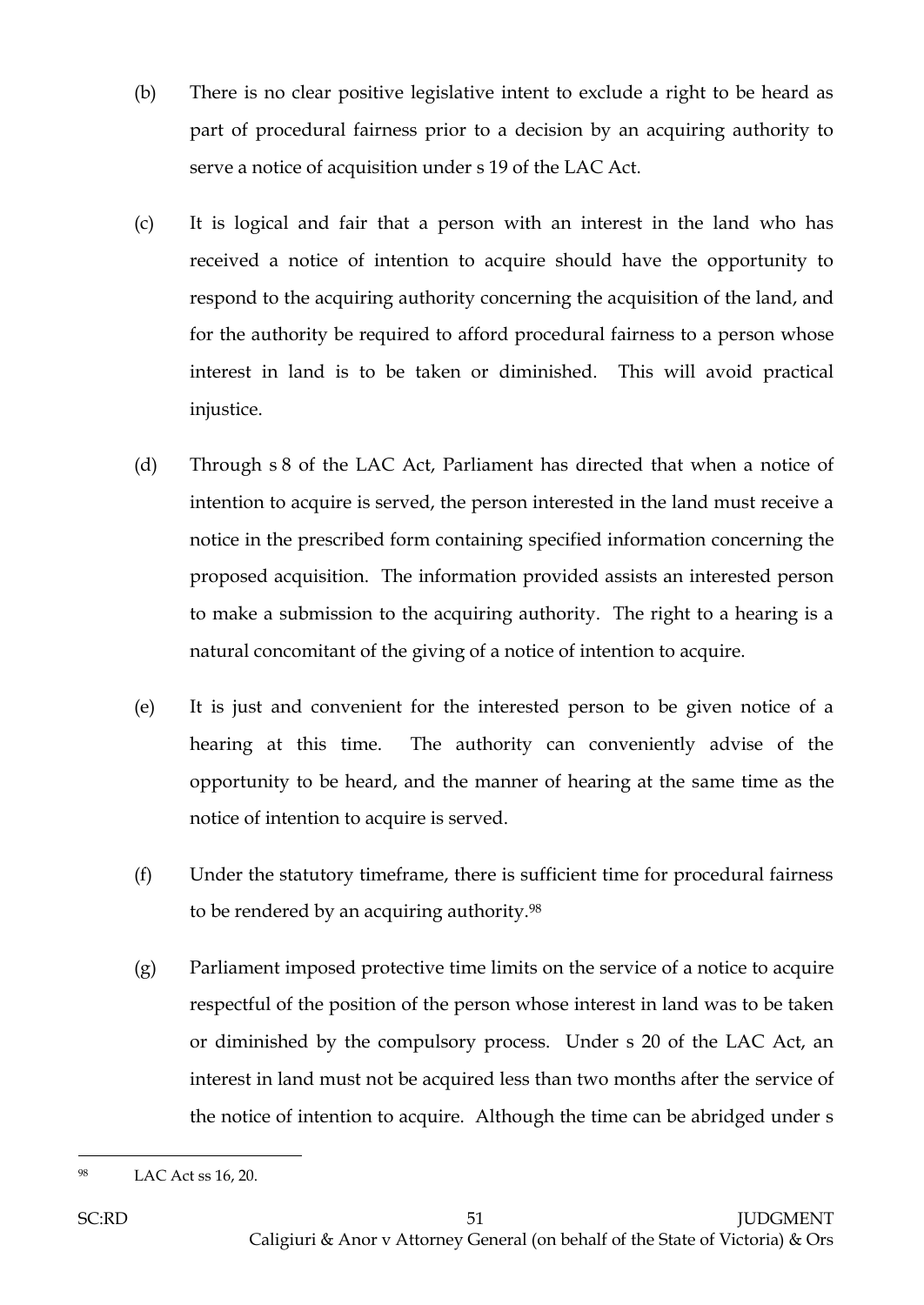106(1) of the LAC Act, in the absence of agreement between the authority and the affected person, this can only be done by the Governor in Council. Parliament imposed a three month notice period after the date of acquisition and not less than seven days' notice before an authority can enter into possession if all or part of the acquired land is used by a person as a principal place of residence or business of that person.99 It would be consistent with these provisions for procedural fairness to apply before a notice of acquisition is served.

- (h) By this stage of the acquisition process, the class of persons to whom procedural fairness is to be rendered by the acquiring authority has been clearly defined by the inquiry made by the authority at the time when the notice of intention to acquire was served.
- (i) Section 19 does not contain any statutory test that must be satisfied. There is no reference to the public interest. The decision to be made by the authority is whether to compulsory acquire the land.
- (j) A notice of compulsory acquisition profoundly affects the rights of persons interested in the land including their rights to own, possess, use and develop the land. There is no more serious consequence for a landowner than to be deprived of one's land rights.
- (k) The taking or diminution of a person's interest in land is compulsory and without any redress except compensation in money. There is no sign in the LAC Act that Parliament intended compulsion to extend to the denial of procedural fairness at the stage of acquisition.
- 154 In my view, a person with an interest in land cannot, and should not, be deprived of that interest without the opportunity of being heard by the acquiring authority. Procedural fairness requires that a person who may be deprived of an interest in

<sup>99</sup> Ibid s 26(2).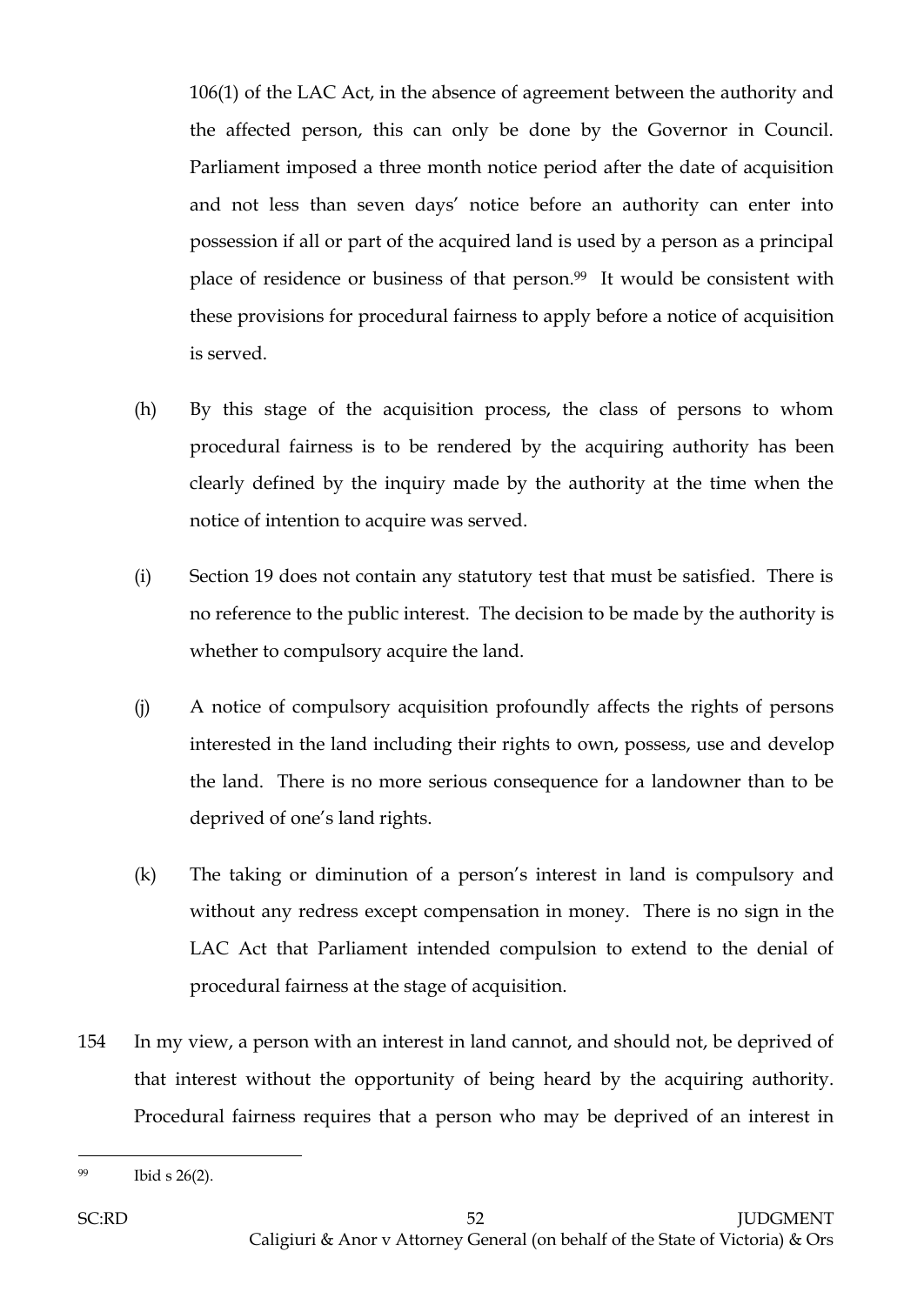land, or whose interest in land may be diminished, should have an opportunity to be heard by the acquiring authority before the interest is lost or diminished.

- 155 The fact that the authorities require a planning permit in this instance to use and develop the water infrastructure is not a sufficient remedy or opportunity for the plaintiffs or persons in a like position. It does not give them any opportunity to object to the acquisition of the land itself. Rather, the acquisition of the land is a fait accompli as far as a responsible authority under a planning scheme or the Tribunal is concerned. In other circumstances, an acquiring authority may have no need to obtain a planning permit.
- 156 The right to be afforded procedural fairness by an acquiring authority arises in favour of persons whose interest in land is to be taken by an acquiring authority. Reservation and certification are protective of persons with an interest in land and facilitate future planning in the public good, but are not reasons why procedural fairness on acquisition should not be afforded. They do not operate to restrict what procedural fairness would otherwise require. A person whose interest in land is to be acquired will be directly and immediately affected by the acquisition. A right to a hearing would provide a person with an interest in land with the opportunity of making a submission and providing supporting information and material to the acquiring authority.

# **Did the authorities provide the plaintiffs with the opportunity to be heard prior to publishing the notice of acquisition?**

157 By no later than September 2018, the authorities were aware of Mr Caligiuri's caveat, and the interest he claimed in the property. JI was nominated as the purchaser of the property on 26 October 2018. On the same day, Mr Fernon wrote to the Minister for Planning and Mr Curtis of YVW advising of JI's interest in the property. He advised of JI's objection to the construction of the water infrastructure and to any acquisition of land for that purpose.100 The notice of intention to acquire was served on Mr

<sup>100</sup> See above [34].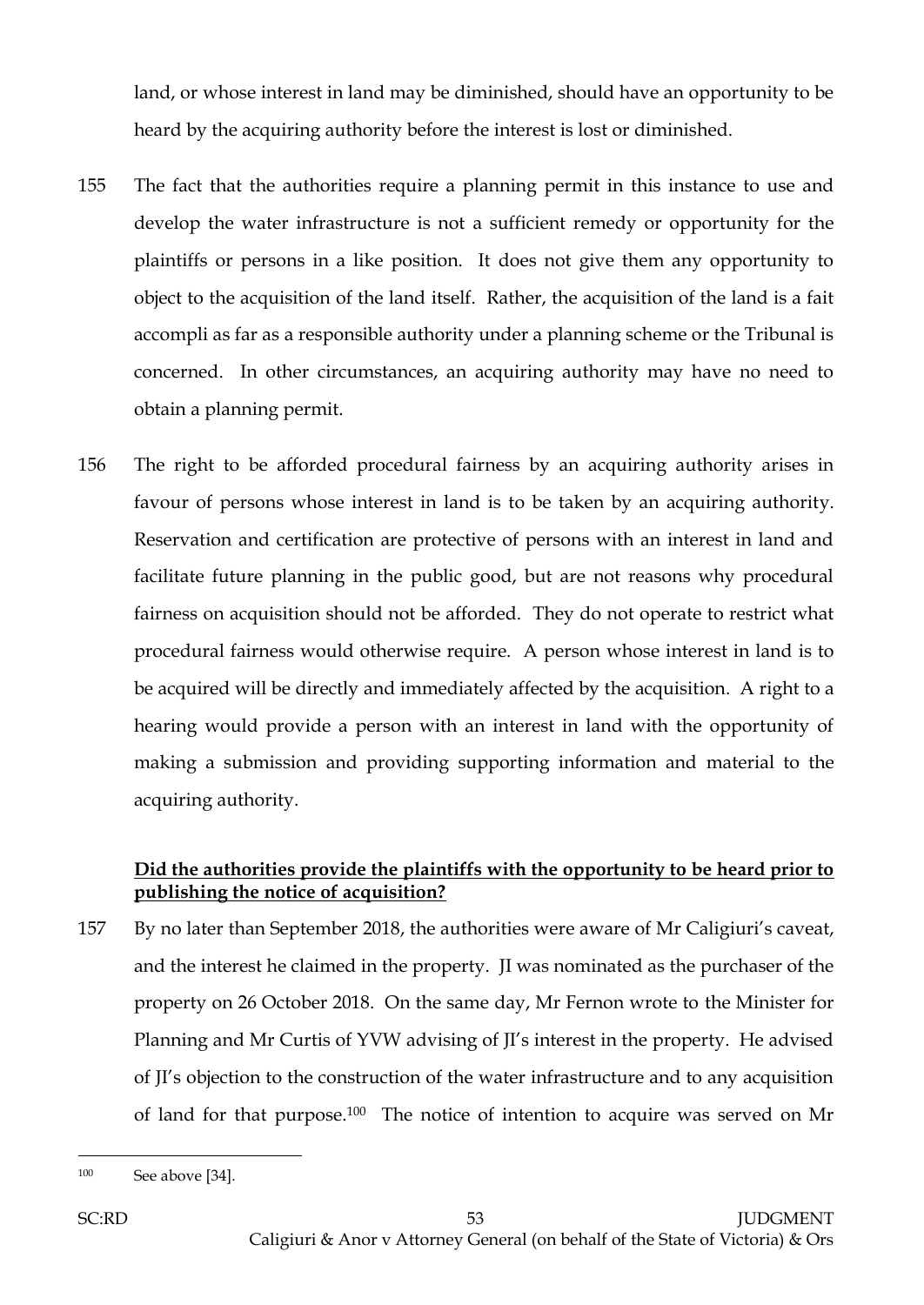Fernon on 26 November 2018.

- 158 On 3 December 2018, a discussion occurred at a meeting at MW's office between Mr Caligiuri, Mr Goldfinger, and Mr Escreet and other officers of the authorities. The substance of the discussion is set out above.101 Effectively, the parties did little more than state their positions. There was no statement by officers of the authorities that the plaintiff had the opportunity to be heard by decision makers within the authorities or their delegates by written submission or any other means. Perspectives of the proposed works and preliminary tank drawings were provided a few days later.102 There was no other meeting prior to the commencement of the proceeding on 18 January 2019. At this time, Mr Fernon in an email again complained that JI had not been heard.
- 159 From the commencement of the proceeding, the parties adopted the stance of strongly opposed adversaries in litigation. Although a 'without prejudice' meeting may have been held, I am satisfied on the evidence that the authorities did not afford the plaintiffs procedural fairness, or a fair and unbiased hearing of their objections and concerns prior to the decision to serve the notice of acquisition. There is no evidence that at any stage they invited the plaintiffs to make a submission to the decision makers within the authorities or their delegates. There is nothing to suggest that the plaintiffs were given notice that they would be heard within a specified timeframe by the executive officers or senior persons within the authorities who were responsible for making decisions about the acquisition.
- 160 In my view, procedural fairness at least required the authorities to afford the plaintiffs the opportunity of providing written submissions and other material including expert material as to the effect of the acquisition on them and their proposed subdivision of the property. Just as importantly, it required the decision makers within the authorities or their delegates to give serious consideration to what

<sup>101</sup> See above [36].

<sup>102</sup> See above [38].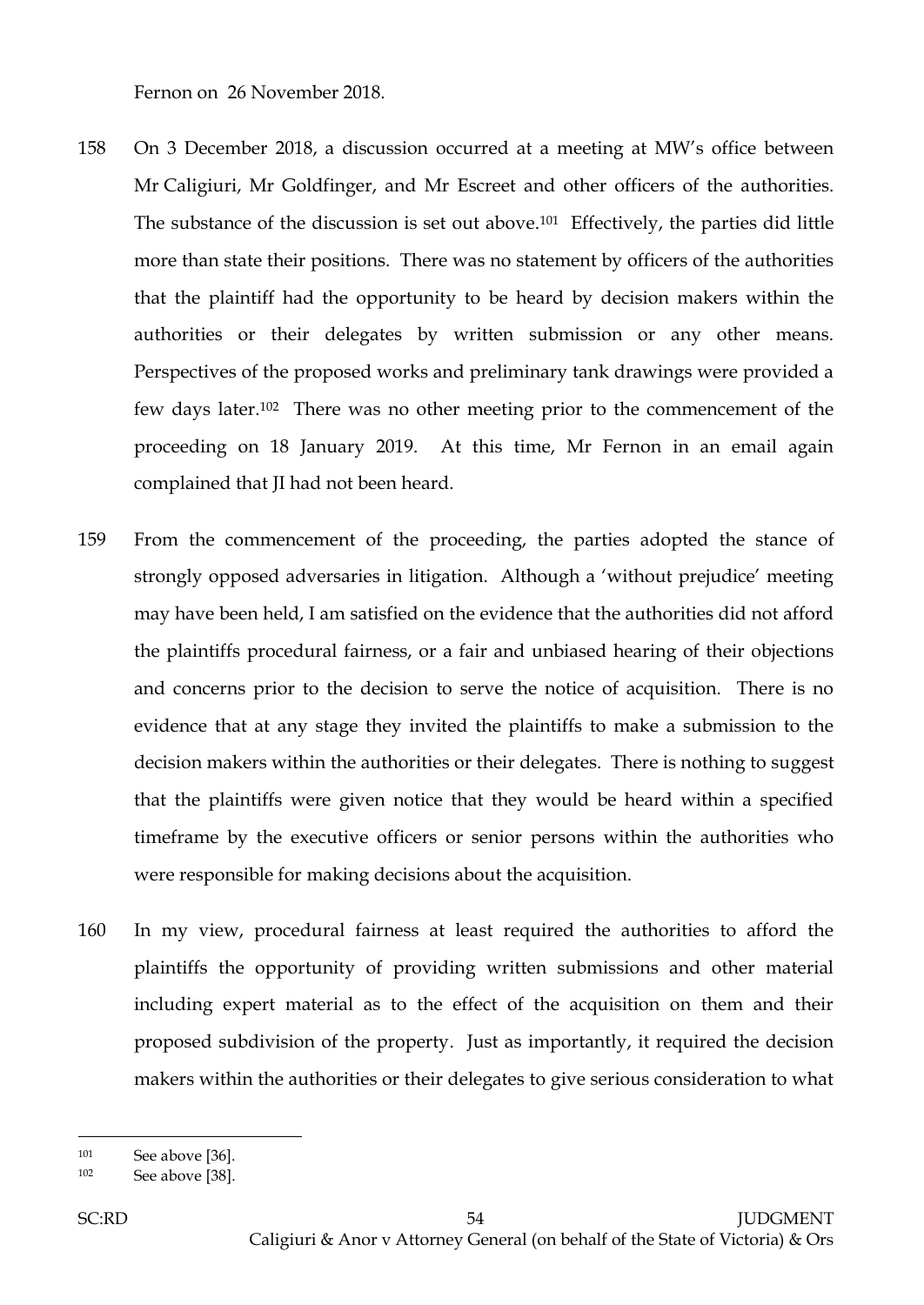was submitted by the plaintiffs and to act fairly in making a decision as to whether and how the acquisition should proceed. A submission from the plaintiffs may have assisted the authorities concerning the area and location of land to be acquired, the siting of the proposed water infrastructure, the height, screening and visibility of the tanks, the location of the easements and access, protection of the property during construction and water supply connection issues.

161 The plaintiffs submitted that it would not be unreasonable if the time allowed for them to make a written submission was to be a minimum of two weeks. They said that one month was preferred, but that was the order of time that should be allowed. I accept that procedural fairness is flexible and practical in its content, and that a period of up to one month for written submissions and other material to be provided reflects what procedural fairness requires in the present circumstances.

#### **Conclusion**

- 162 After careful consideration of the scheme of the LAC Act, I have come to the conclusion that procedural fairness requires that a person whose interest in land is to be compulsorily acquired by an authority has, and should have, the right to be heard by the acquiring authority prior to a decision by that authority to take the person's interest in land.
- 163 This right arises prior to the service of a notice of acquisition. The LAC Act should be construed so that the right to procedural fairness applies in favour of any person whose interest in land is subject to compulsory acquisition.
- 164 This construction of the LAC Act is comparable to that accepted in *Slipper's* case which also held that there was a right to procedural fairness under the Lands Acquisition Act before acquisition.

#### **Issue two - validity of the notice of intention to acquire**

165 The plaintiffs submitted that the notice of intention to acquire was invalid because of an error in the calculation of the area of easement E-3 which was shown in a table on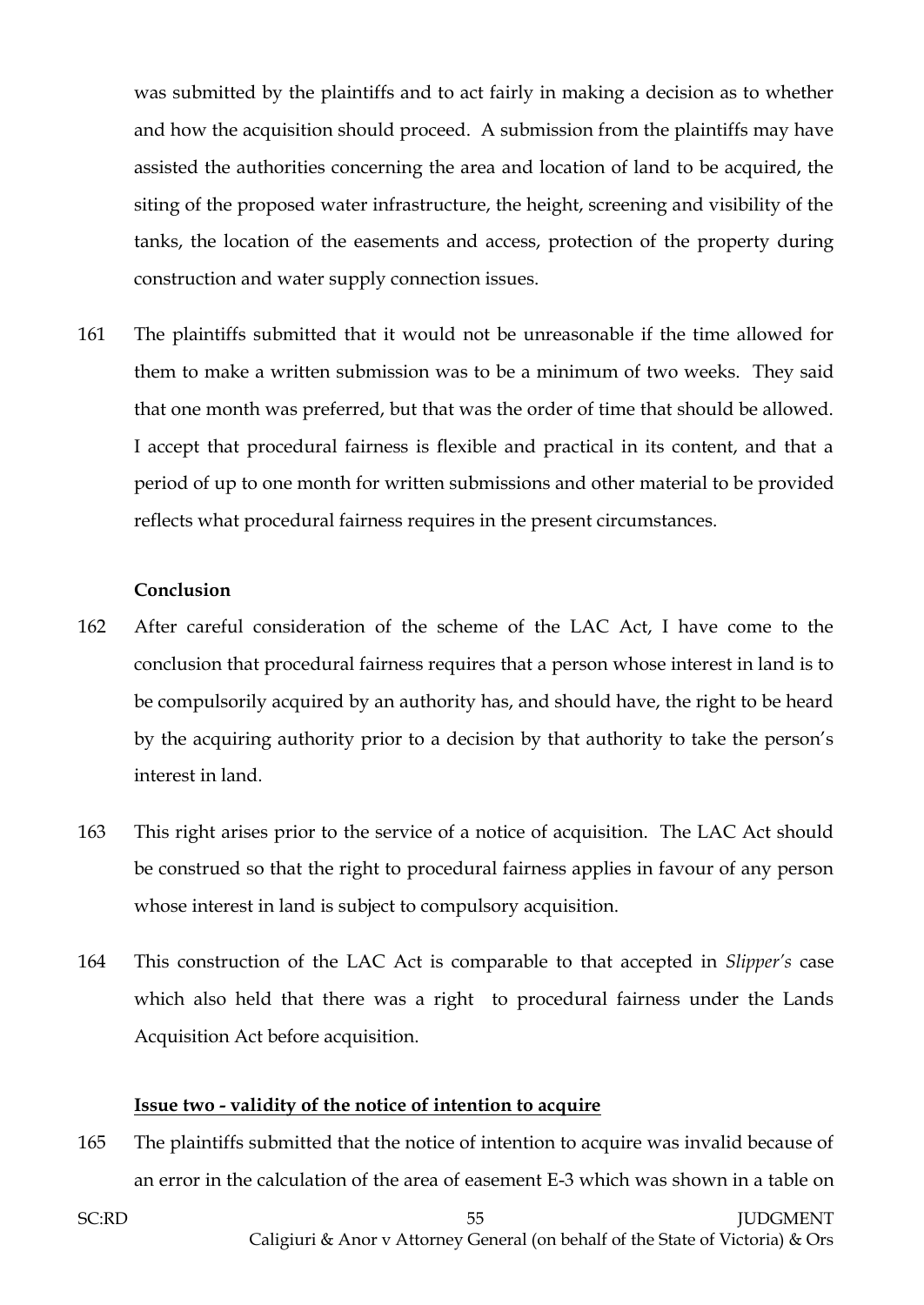the notice of intention to acquire as having an area of 0.67 ha rather than its correct area of 2.53 ha.

- 166 The error as to the area of easement E-3 in the notice of intention to acquire was readily identified by the plaintiffs' solicitor, who pointed it out by letter dated 19 December 2018. There was no misunderstanding or confusion caused by the error.
- 167 The authorities contend that the error was a minor misdescription and does not invalidate the notice of intention to acquire. If necessary, they rely on s 105 of the LAC Act.<sup>103</sup>
- 168 I accept the authorities' submission. The notice was generally in accordance with the prescribed form. The error made was minor and of a typographical nature. The land and the interest intended to be acquired were clearly identified on the face of the notice and the accompanying plan. The mistake was obvious. There was no real misunderstanding or confusion. The plaintiffs' solicitor pointed out the error and the correct area of easement E-3 by return correspondence. He did this by calculating the area of easement E-3, based on the plan attached to the notice of intention to acquire. There is no sign in the LAC Act that Parliament intended a slip of this character to invalidate a notice of intention to acquire.
- 169 In the circumstances, the error in the notice of intention to acquire was not of such a nature as would invalidate the notice.

## **Issue three - failure to serve the notice of intention to acquire on JI**

170 Under s 6 of the LAC Act, a notice of intention to acquire is to be served on each person who has an interest in the land. On 26 October 2018, JI was nominated by Mr Caligiuri as the purchaser of the property. The notice of intention to acquire was served on the vendor and on Mr Caligiuri on 23 November 2018. Mr Caligiuri is a director of JI. Subsequently, it came to the attention of Mr Fernon, the solicitor for JI and Mr Caligiuri. He provided a copy of the notice to the directors of JI. The notice

<sup>103</sup> See above [59].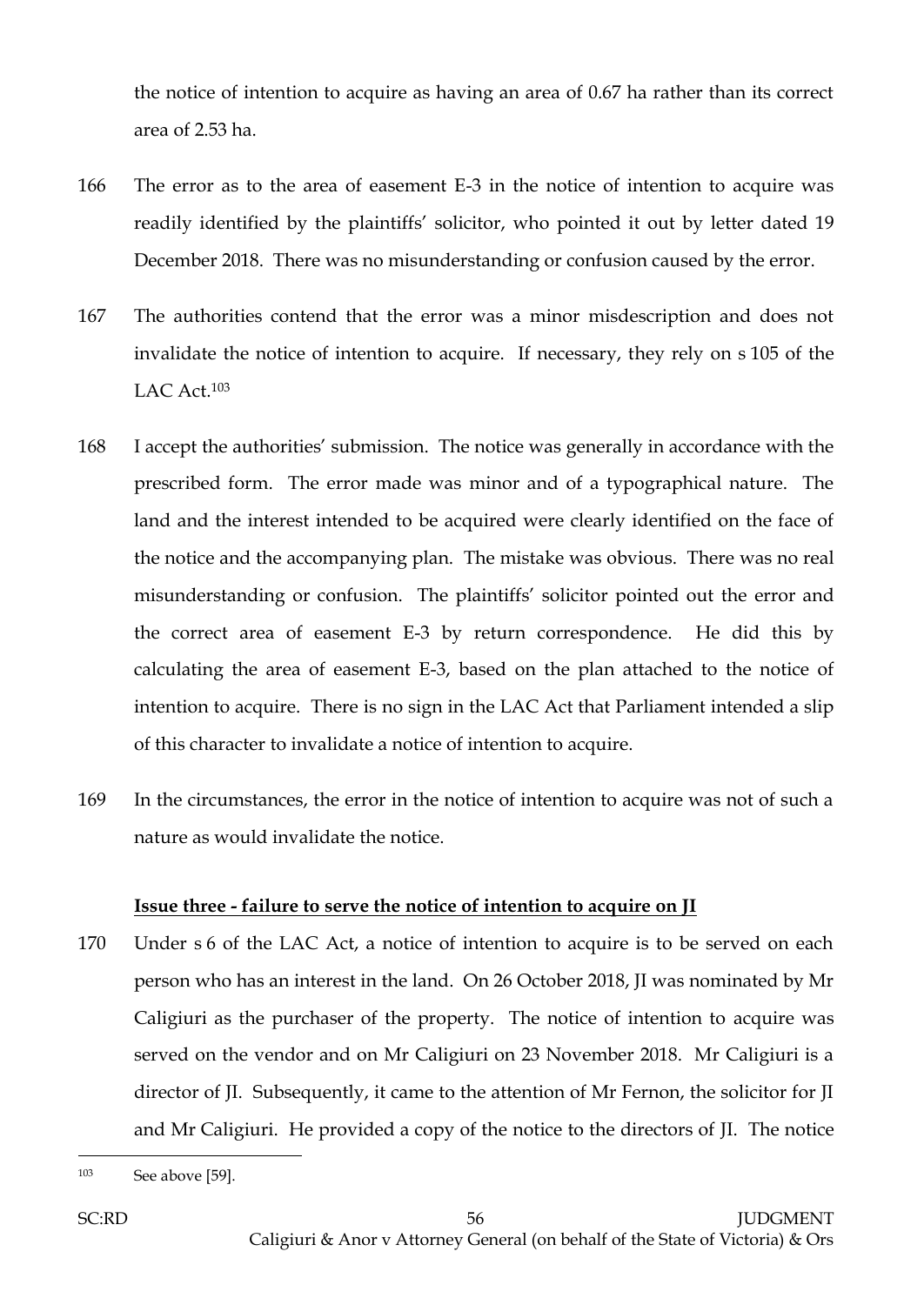was served at JI's registered office on 7 March 2019 after the notice of acquisition was published on 20 February 2019.

- 171 It is clear that the authorities were not initially aware of JI's interest. Under s 6 of the LAC Act, the obligation of an acquiring authority is to serve the notice of intention to acquire on persons who have an interest in the land, or such of those persons who after diligent inquiry become known to the authority. I find that the authorities did so, and that the notice of intention to acquire was promptly brought to the attention of JI's solicitor. It was also served on the director of JI who purchased the property and was instrumental in nominating JI as the purchaser under the sale contract. He was the guarantor of JI's obligations under the sale contract.
- 172 I reject the submission that the notice of intention to acquire was invalid, or that the acquisition process miscarried because of a failure to serve the notice of intention to acquire on JI. There is nothing in the LAC Act that suggests it was Parliament's intention that the acquisition procedure be invalidated because the notice of intention to acquire is served on the person's solicitors and separately on a director and is only served later on the registered office of the company concerned when that has been ascertained.

#### **Other issues**

- 173 The authorities made a number of submissions to the effect that the plaintiffs did not have standing to bring this proceeding, and that there were discretionary factors which should lead to the Court to refuse prerogative or declaratory relief.
- 174 The authorities' submissions were in substance:
	- (a) the plaintiffs lacked standing to bring this proceeding;
	- (b) it would be futile to grant relief;
	- (c) the plaintiffs were guilty of delay, waiver and acquiescence;
	- (d) the grant of relief would affect the vendor's position;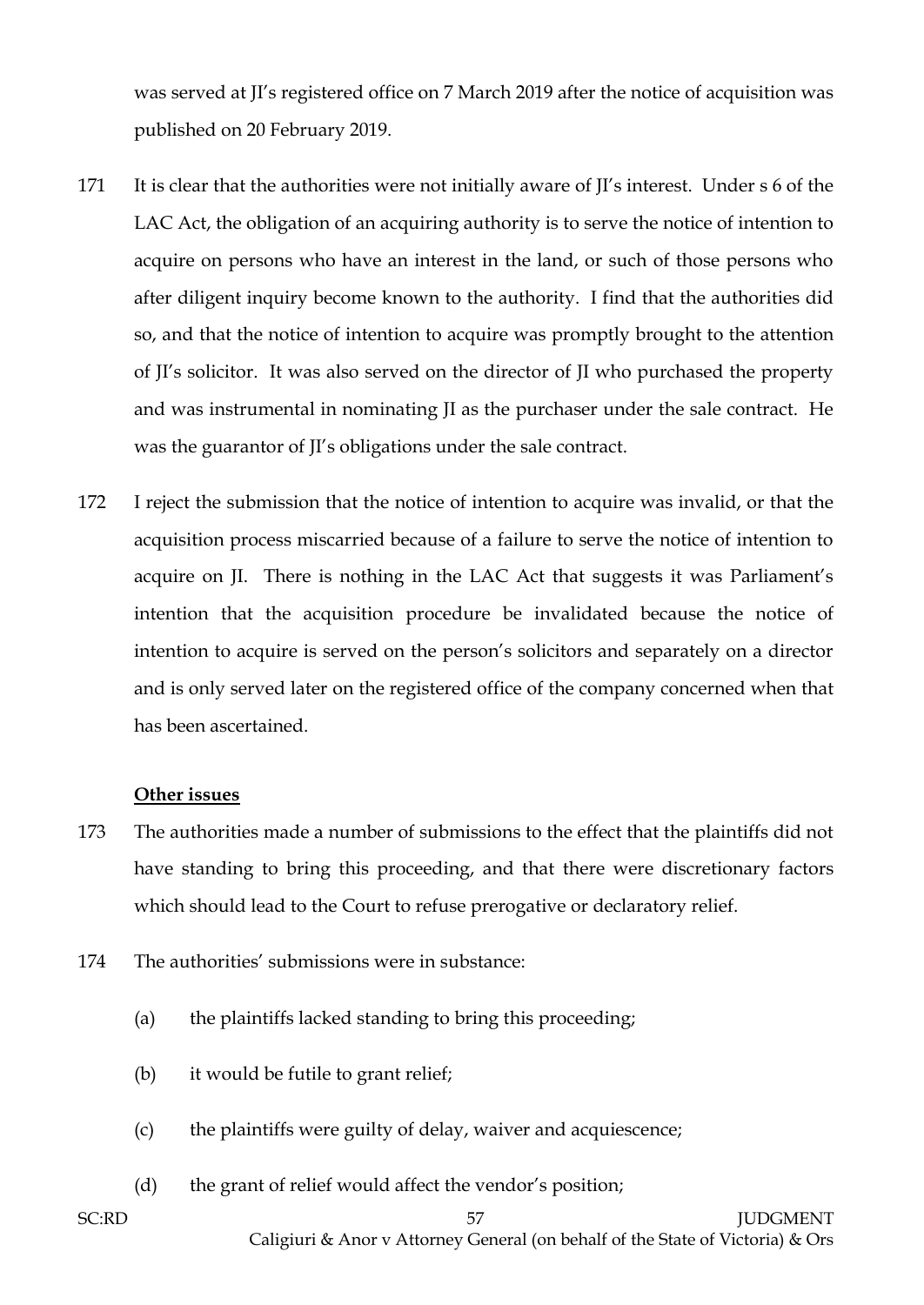- (e) the plaintiffs require an extension of time under ord 56 which should not be granted.
- 175 I will address each of these submissions in turn.

## **Standing**

- 176 The standing required to seek declaratory relief is determined by the decision of *Australian Conservation Foundation v Commonwealth*. <sup>104</sup> To establish standing, litigants are required to prove they have a 'special interest' in the subject matter of the litigation.<sup>105</sup>
- 177 In this decision, Gibbs J observed that:

It is quite clear that an ordinary member of the public, who has no interest other than that which any member of the public has in upholding the law, has no standing to sue to prevent the violation of a public right or to enforce the performance of a public duty. There is no difference, in this respect, between the making of a declaration and the grant of an injunction … A private citizen who has no special interest is incapable of bringing proceedings for that purpose, unless, of course, he is permitted by statute to do so.<sup>106</sup>

178 Gibbs J held that a broad test of special interest was the proper one to apply.<sup>107</sup> The test adopted by Buckley J in *Boyce v Paddington Borough Council*, that a plaintiff needs to suffer some 'special damage peculiar to himself from the interference with the public right', could be equated to a requirement that a plaintiff have 'a special interest in the subject matter of the action.' <sup>108</sup> His Honour concluded:

> I would not deny that a person might have a special interest in the preservation of a particular environment. However, an interest, for present purposes, does not mean a mere intellectual or emotional concern. A person is not interested within the meaning of the rule, unless he is likely to gain some advantage, other than the satisfaction of righting a wrong, upholding a principle or winning a contest, if his action succeeds or to suffer some disadvantage, other than a sense of grievance or a debt for costs, if his action fails. A belief, however strongly felt, that the law generally, or a particular law, should be observed, or that conduct of a particular kind should be

<sup>104</sup> (1980) 146 CLR 493 ('*ACF*').

<sup>105</sup> Ibid 526.

<sup>106</sup> Ibid.

<sup>107</sup> Ibid 528.

<sup>108</sup> [1903] 1 Ch 109, [81], 114 cited in *ACF* (n 104) 528, 537.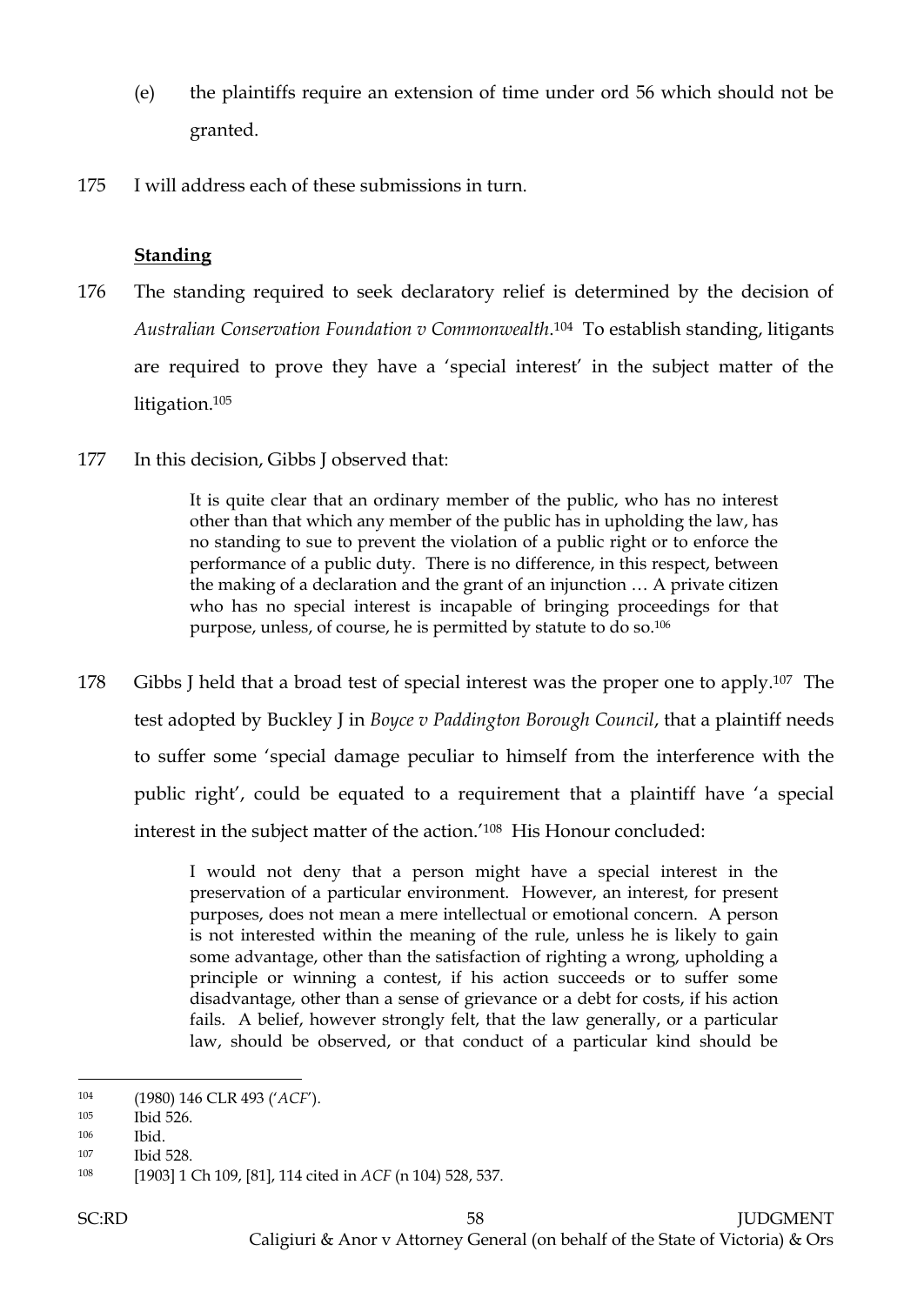prevented, does not suffice to give its possessor locus standi. If that were not so, the rule requiring special interest would be meaningless. Any plaintiff who felt strongly enough to bring an action could maintain it.<sup>109</sup>

#### 179 To like effect, Mason J said:

[A] person, whether a private citizen or a corporation, who has no special interest in the subject matter of the action over and above that enjoyed by the public generally, has no locus standi to seek a declaration or injunction to prevent the violation of a public right or to enforce the performance of a public duty. Depending on the nature of the relief which he seeks, a plaintiff will in general have a locus standi when he can show actual or apprehended injury or damage to his property or proprietary rights, to his business or economic interests. 110

180 The plaintiffs clearly have a special interest in the proceeding, greater than a mere intellectual or emotional concern, over and above that enjoyed by the public generally. They have an equitable interest in the property under the heads of agreement and the sale contract. Mr Caligiuri was the original purchaser of the property under the sale contract. He lodged a caveat to protect his interest in February 2018. JI is now the purchaser under the sale contract, and Mr Caligiuri has guaranteed performance of its obligations. The authorities propose to acquire the acquisition area and connecting easements. The plaintiffs have property and financial interests that they are entitled to protect. I determine that they have standing to bring this proceeding.

## **Futility**

- 181 The authorities contend that any breach of the rules of procedural fairness as they apply to the challenged decisions made no difference.
- 182 In *Stead v State Government Insurance Commission* the High Court held that discretionary relief should be granted where there is a denial of procedural fairness, unless compliance with the requirements of procedural fairness could have made no difference to the result.<sup>111</sup>

<sup>109 (1980) 146</sup> CLR 493, 530-1.

<sup>110</sup> Ibid 547 (citations omitted).

<sup>111</sup> (1986) 161 CLR 141, 145 (Mason, Wilson, Brennan, Deane and Dawson JJ).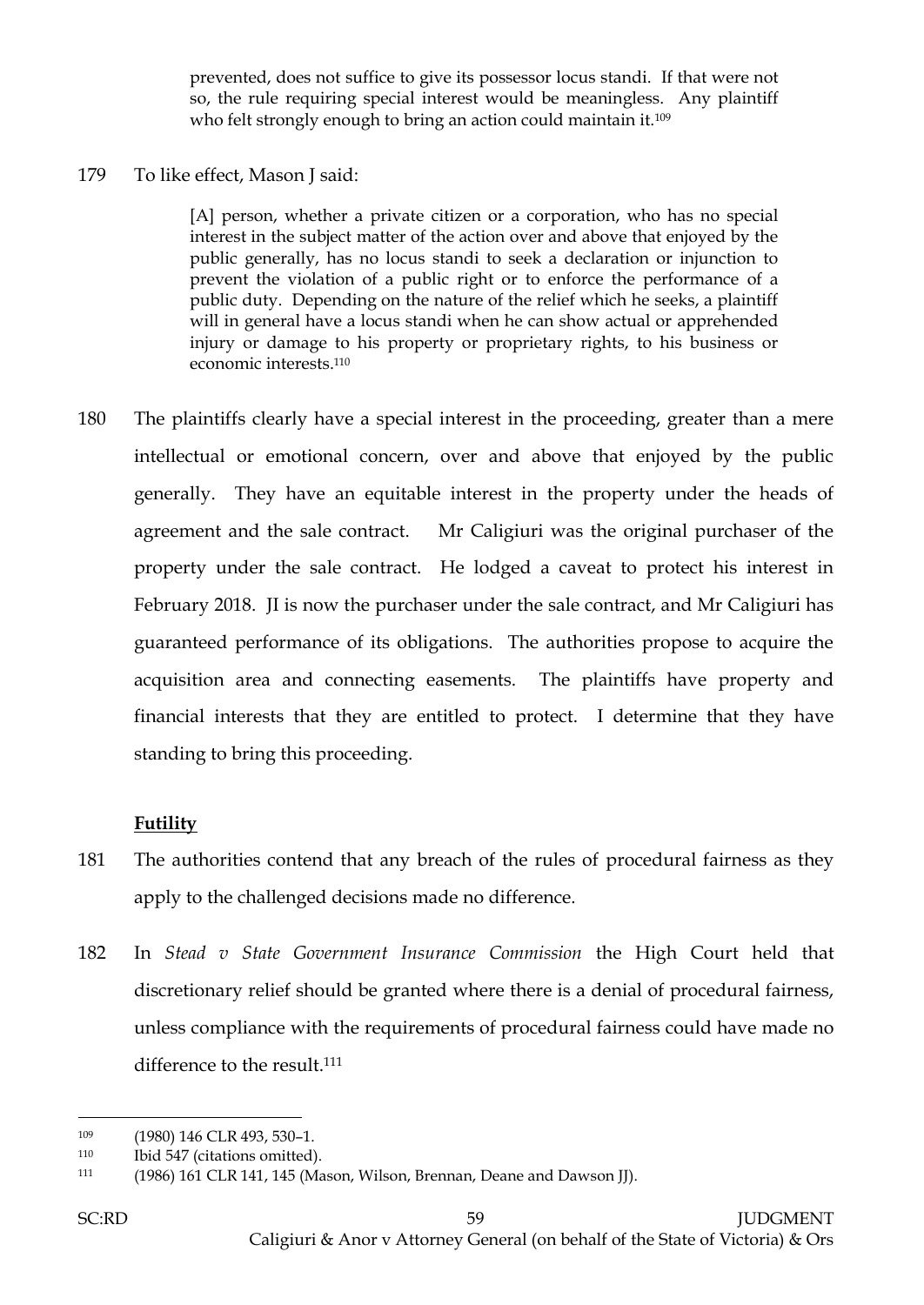183 In *Ucar v Nylex Industrial Products Pty Ltd,* Redlich JA said as to the discretionary factors in granting relief:

> In my view, the principle laid down in *Stead* contemplates two circumstances in which relief may be refused. It will be refused if upon analysis of the basis for the decision there is an incontrovertible fact or point of law which provides a discrete basis for the decision which cannot be affected by the procedural unfairness. It will then be concluded that the applicant could not possibly have obtained a different outcome. Second, even where the subject of the procedural unfairness touched upon an issue in dispute that was material to the decision, relief may be refused if the respondent can demonstrate that it would be futile to hold a further trial because the result would inevitably be the same.<sup>112</sup>

- 184 The authorities submitted that Bald Hill had been selected as the site for the new reservoir as early as May 2012, following an extensive assessment. They submitted that after proper and detailed consideration, Bald Hill was incontrovertibly the best site for the location of a new reservoir, and that their decision was not made lightly. Even if the plaintiffs were not afforded an opportunity to be heard, they said that it was the inevitable fact that Bald Hill was the appropriate site for the new reservoir to relieve the strain of imminent population growth in the area.
- 185 The authorities then submitted that this leaves no possibility of a decision favourable to the plaintiffs. Even if the plaintiffs had been denied procedural fairness, this could not have affected the outcome.
- 186 The plaintiffs point to the planning scheme and the PSP in support of their objections. They seek that the issues they raise be fairly and genuinely considered and addressed.
- 187 I do not consider that the objections and concerns that have been expressed by the plaintiffs are of marginal significance or that the opportunity to express their objections or concerns could not realistically have made any difference to the outcome. The main concern of the plaintiffs flows from their financial interest in developing the property, and embraces their objection to the visual appearance of

 $\overline{a}$ <sup>112</sup> (2007) 17 VR 492, 519 [75] (citations omitted).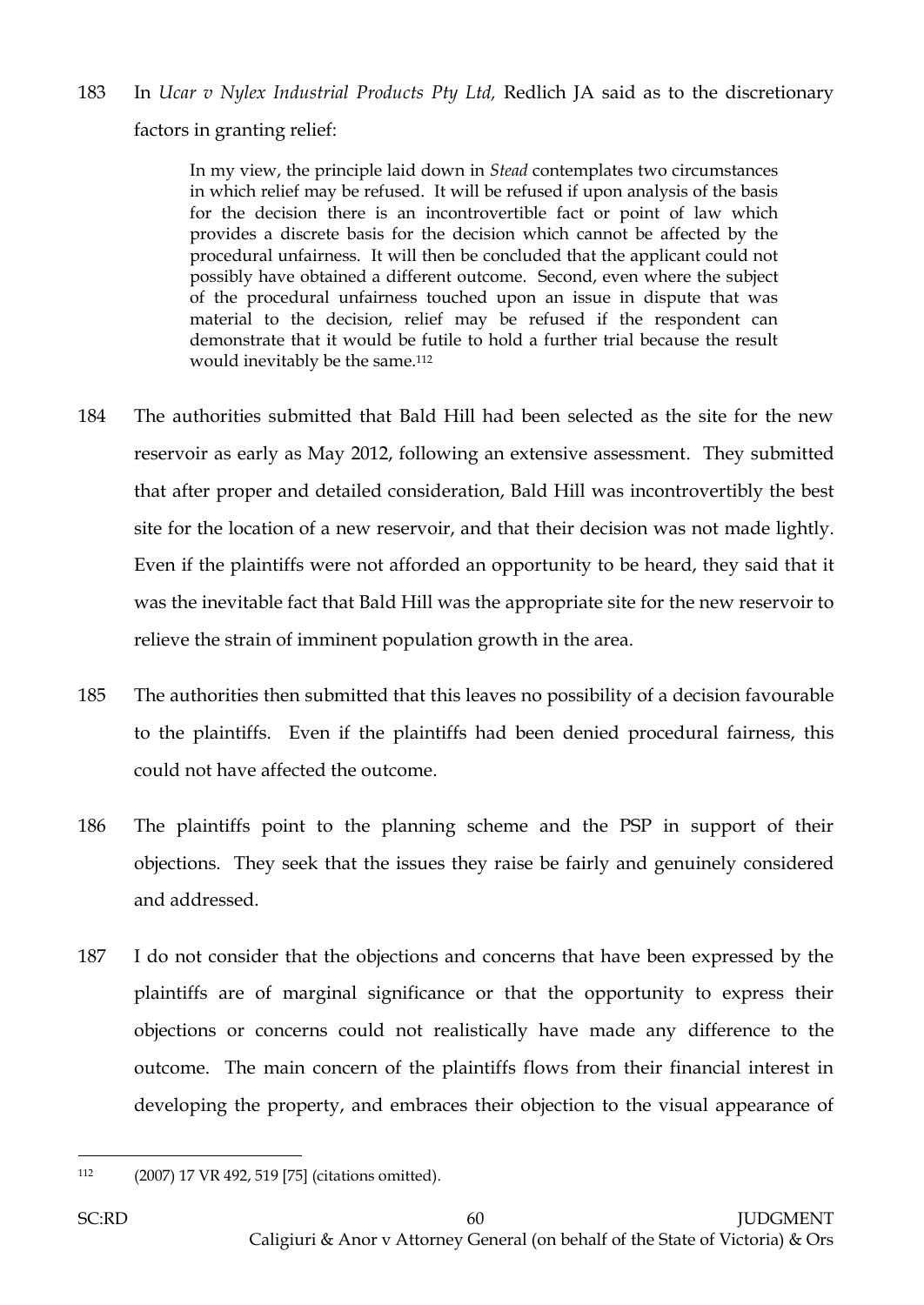the water infrastructure despite the authorities' willingness to take some steps to minimise the visual impact.

188 I accept that the plaintiffs' concerns are properly and genuinely held and might have a bearing on the acquisition, or the ultimate design and outcome of the project. I reject the submission that the proceeding is futile. The decision as to the location and elevation of the water infrastructure is a matter of fact and opinion. It is a matter of expert planning and engineering evidence, including as to the cost of the different options. There is no incontrovertible fact or law which provides a discrete basis for the authorities' decision.

## **Delay, waiver and acquiescence**

- 189 The authorities submit that the plaintiffs are guilty of delay, or waived the hearing rule in relation to procedural fairness. They submit that although there is little authority in point, the hearing rule of procedural fairness can be waived.<sup>113</sup>
- 190 In *Attia v Health Care Complaints Commission*, Walton J said in relation to waiver:

The question of the waiver of the hearing rule was also discussed by the Northern Territory Court of Appeal in *Lawrie v Lawler*. There the Court of Appeal proceeded on the basis that a waiver of some or all of the hearing rule was possible but reached no final decision on the matter because all members held that the facts could not sustain a claim for waiver.<sup>114</sup>

191 In *Lawrie v Lawler*, Heenan AJ discussed the relevant principles:

Neither party submitted that this aspect of the hearing rule was incapable of waiver by a person affected but the authorities to that effect are rather limited. There is ample authority to the effect that the bias rule can be waived by a party and once waived is irretrievable. However, on the question of whether this aspect of the hearing rule may be waived such authorities as there are, are rather more tentative. In *Escobar v Spindaleri* a majority of the Court (Kirby P and Glass JA  $-$  Samuels JA dissenting) appears to have recognised that this aspect of the rule could be waived but waiver was not established by the evidence in that case. In *MH6 v Mental Health Review Board* it was held that there was no reason in principle or authority to doubt that the full observance of the hearing rule may be waived … As this point was not argued we should proceed on the footing that this aspect of the hearing rule

 $\overline{a}$ <sup>113</sup> *MH6 v Mental Health Review Board* (2009) 25 VR 382, 392–4, 396 [33], [40], [43], [53]

<sup>114</sup> [2017] NSWSC 1066 [223] (citations omitted).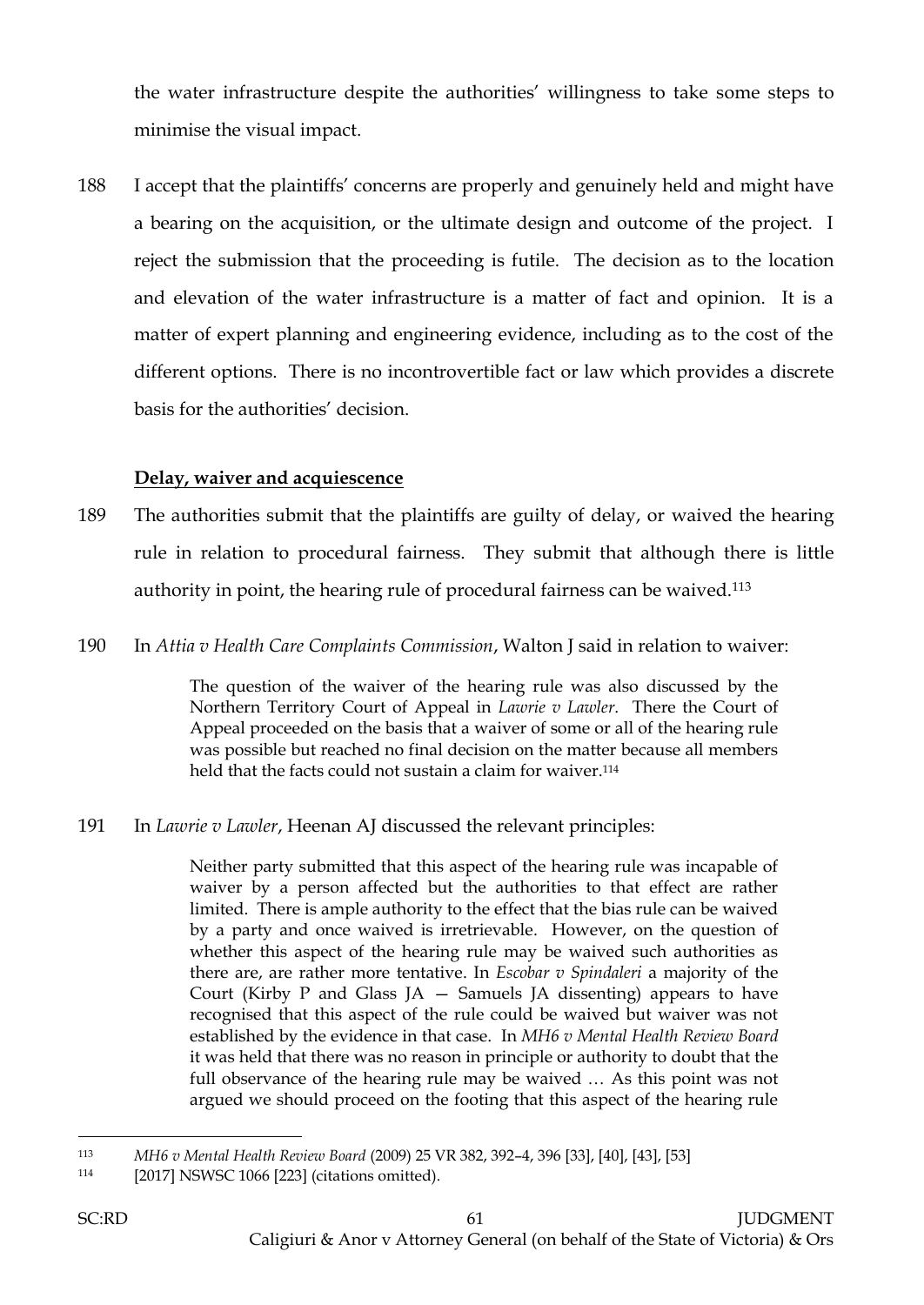is capable of being waived either expressly or passively by informed and deliberate action by the party concerned. It is unnecessary and inappropriate to go into this question further on this appeal. It is conceivable, in the context of the present matter, that, insofar as the two-stage process constituted an requirement of the 'hearing rule', that the plaintiff, by his counsel, had waived any right to a hearing on a two-stage basis or otherwise elected not to follow that course.<sup>115</sup>

- 192 In this decision, there was no ultimate determination that waiver can apply to the hearing rule. However, regard was had to the fact the plaintiff had an opportunity to complain as relevant to the determination of whether or not there was any procedural unfairness in the process.
- 193 In *Re Association of Architects of Australia; Ex parte Municipal Officers Association of Australia,* Gaudron J, with whom Dawson J agreed said:

[T]he fact that a hearing has taken place may have particular significance in determining whether or not the opportunity was given. As was pointed out by Deane J in *Sullivan v Department of Transport*, procedural fairness requires only that a party be given 'a reasonable *opportunity* to present his case' and not that the tribunal ensure 'that a party takes the best advantage of the opportunity to which he is entitled'. And it is always relevant to inquire whether the party or his legal representative should reasonably have apprehended that the issue was or might become a live issue. 116

- 194 The authorities submitted that the conduct of the plaintiffs over the course of 2018, including that of their consultants DPM Consulting waived the hearing rule in relation to each of the decisions.
- 195 They submitted that the plaintiffs were made aware of the authorities' need to acquire Bald Hill as a site for water infrastructure during meetings about the designs of the tanks in 2018. They said that the servicing advice advised that land would be required for water infrastructure, and that MW planned up to three drinking water storage tanks on the eastern slope of Bald Hill. In those circumstances, the plaintiffs were on notice of the intended acquisition. The negotiations with the vendor had been ongoing. When the plaintiffs met with YVW in the week commencing 24 September 2018, they did not raise any issue with the land acquisition and easement

<sup>115</sup> (2016) 168 NTR 1 [419] (citations omitted).

<sup>116</sup> (1989) 84 ALR 208 [19] (citations omitted).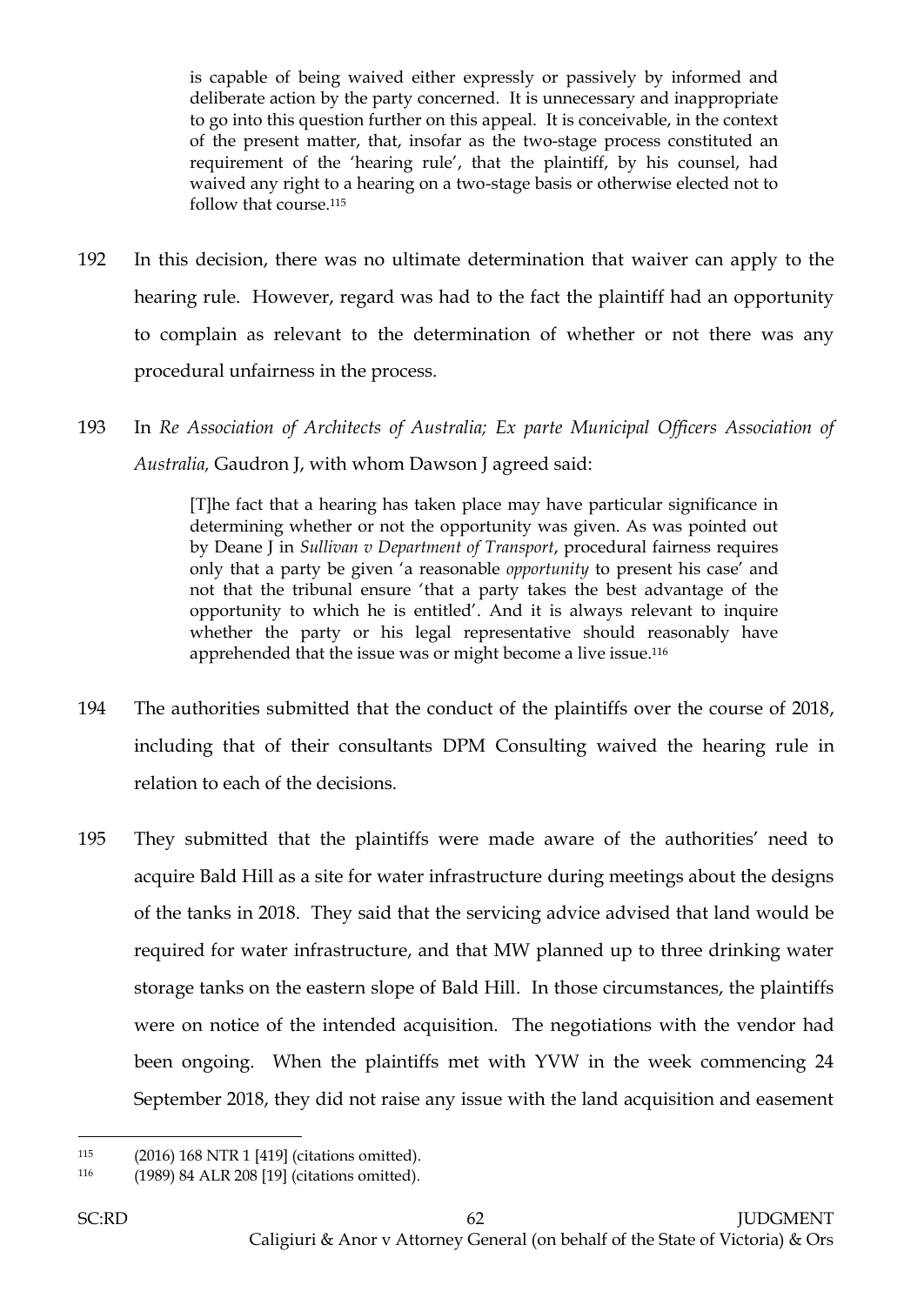creation. Rather, their concerns were with tank aesthetics.

- 196 The authorities submitted that the plaintiffs made an informed and deliberate choice not to seek a hearing in 2018, and that they had a reasonable opportunity to present their case on s 5(3) and the acquisition of Bald Hill, but chose not to do so. They said that the plaintiffs were fully informed and waived any right they had in relation to the acquisition.
- 197 I reject these submissions. When Mr Caligiuri purchased the property no notice of intention to acquire had been given. It would have been normal for the statutory reservation process to be followed. The plaintiffs were not informed that the authorities intended to seek a recommendation from the Minister and a certificate from the Governor in Council under s 5(3) of the LAC Act. They first found out about the use of the power in s 5(3) of the LAC Act in November 2018 after certification had occurred. They consistently objected to what was proposed by the authorities from the time they were informed that the acquisition would take place. Mr Caligiuri has always expressed his concern. The objection was both to the acquisition, and to the proposed use and development of infrastructure. There was no delay, and no waiver of their rights in relation to what they did. They did not acquiesce in the decisions that were made and commenced proceedings promptly in January 2019 before the notice of acquisition was served. In February 2019, they unsuccessfully sought an interlocutory injunction, making a later application again to seek to stop registration of a plan of subdivision. Although they were aware that water infrastructure was planned for Bald Hill, they expected to have an opportunity to object to the acquisition, and to make submissions about design and planning issues and conditions which might be imposed on the project, its footprint and built form.

#### **The position of the vendor**

198 I have given consideration to the position of the vendor. If the notice of acquisition is set aside so that the plaintiffs have the opportunity of being heard, the vendor's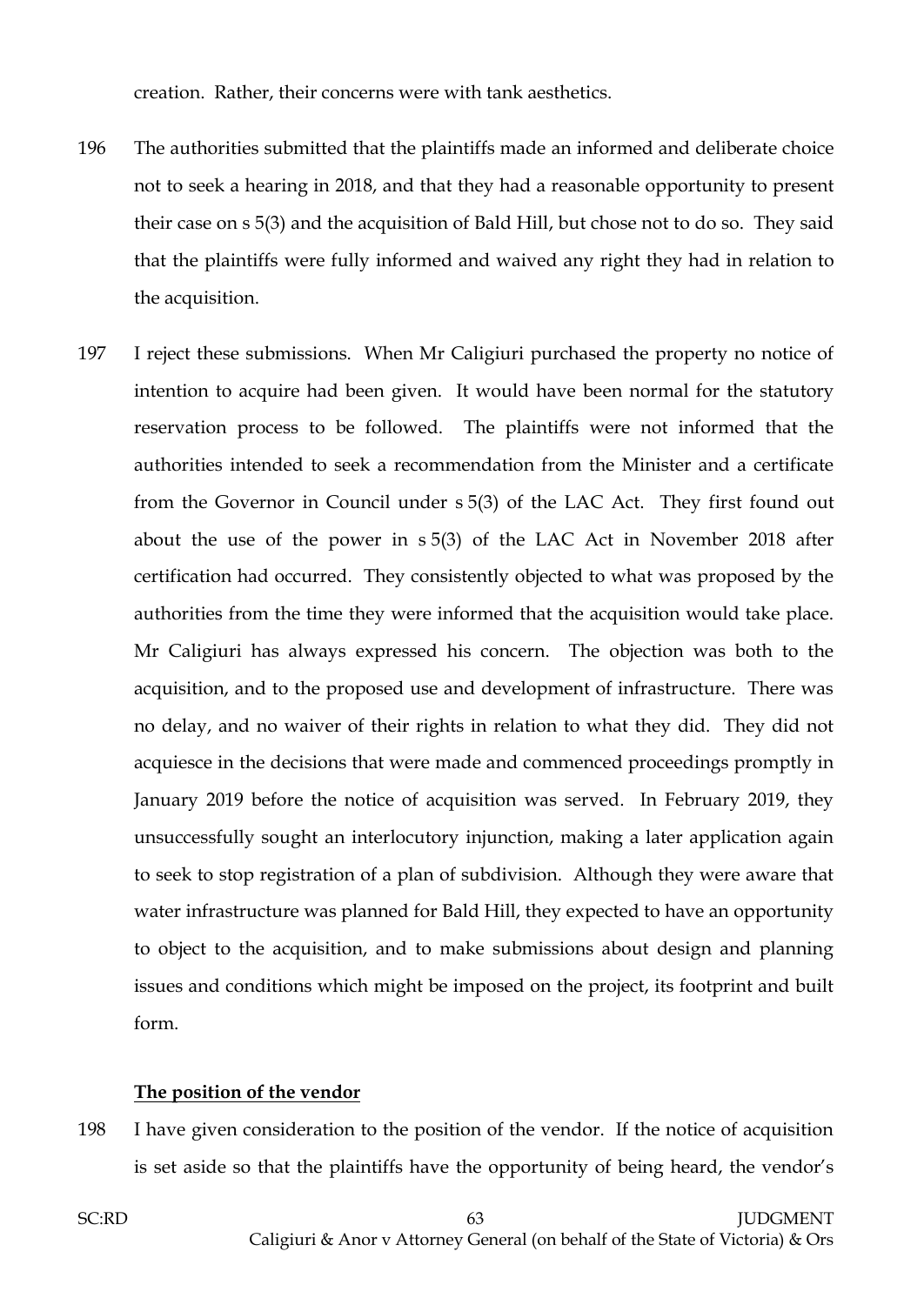claim for compensation will be affected. If the acquisition ultimately proceeds, the relevant date for the assessment of compensation for the acquisition will be later than it is now.

- 199 Clause 16.2(c) of the sale contract requires the vendor to act reasonably in the conduct of negotiations and claims relating to the future acquisition, and to keep the purchaser fully informed as the negotiations or claim for compensation unfold. Under cl 16.2(e), the vendor must report to the purchaser, the outcome of any meetings had with or at the direction of the authorities if requested to do so. In addition, under cl 16.2(f) the vendor must act at the reasonable direction of the purchaser in relation to the land required for the water infrastructure and include the purchaser in any meetings with the authorities.
- 200 The evidence below shows that the solicitors for the vendor and solicitors for the plaintiffs have been very active, and worked in a co-operative manner. The evidence shows that the steps taken by or involving the vendor include:
	- (a) on 23 October 2018, the vendor's solicitor advised the authorities' solicitors that the vendor had entered into a terms contract for the sale of the property. The authorities' solicitors responded and requested a copy of the sale contract so that the authorities could properly consider the position regarding the property in the light of the additional interest. On the same day, the vendor's solicitors wrote to the authorities requesting that all communication in relation to compensation be exclusively directed to them;
	- (b) on 25 October 2018, the vendor's solicitor advised Mr Fernon that negotiations with the authorities had broken down, and that they were nowhere near each other on price. She told Mr Fernon that the authorities would acquire the land through ministerial intervention;
	- (c) on 5 November 2018, the authorities' solicitors confirmed with the vendor's solicitor that the authorities would pay \$34,143.78 for the vendor's expenses during negotiations with MW;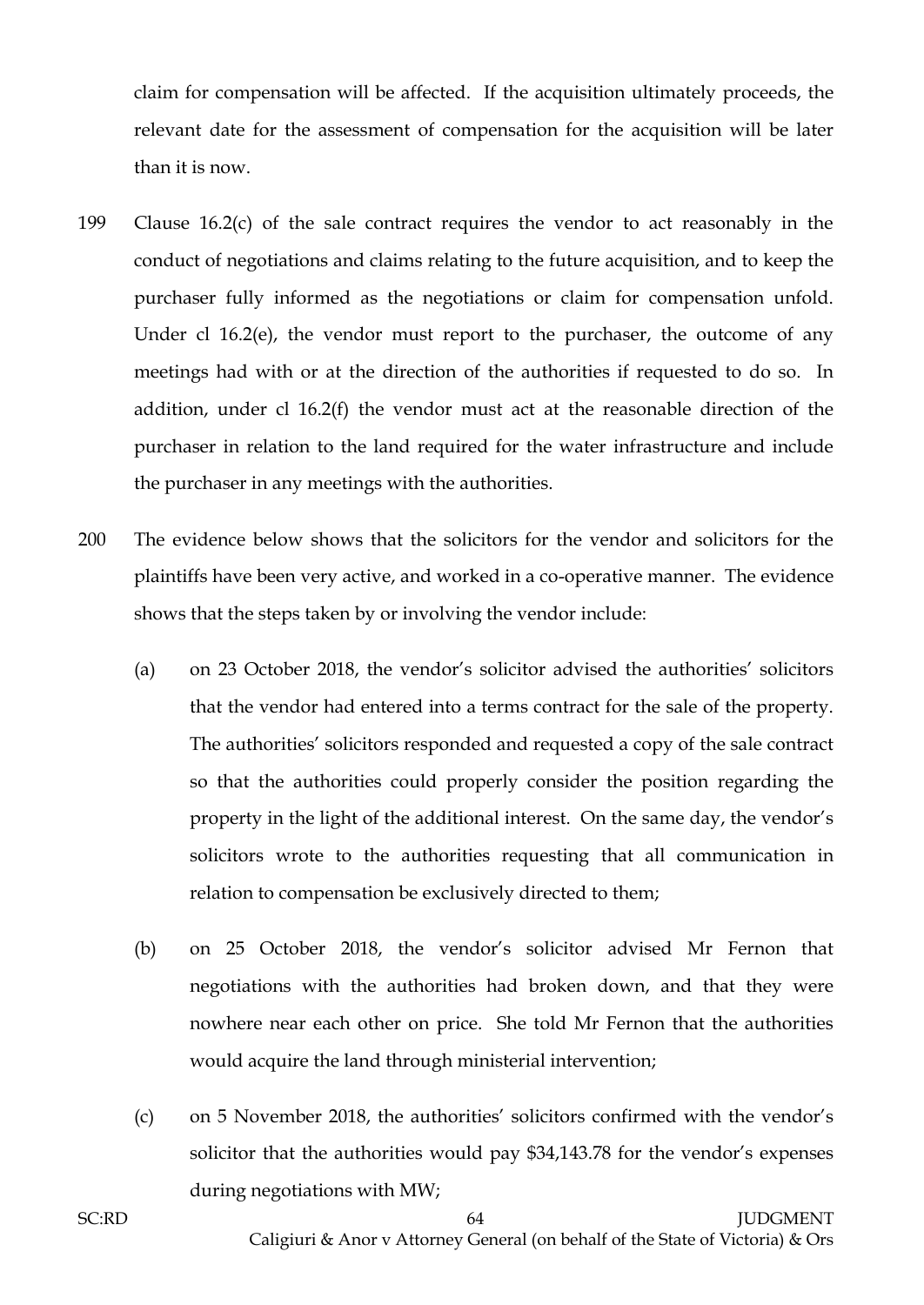- (d) on 12 November 2018, the vendor's solicitors emailed the authorities referring to the certification and requesting the GPS coordinates for each of the six corners of the acquisition area;
- (e) three days later, the authorities' solicitor requested a copy of the sale contract;
- (f) on 13 December 2018, the authorities' solicitors provided the vendor's solicitors with the requested GPS coordinates, and requested more information about the sale contract;
- (g) on 18 December 2018, the vendor's solicitors advised the authorities' solicitors of the interest of Mr Caligiuri and provided other information about the property and current or intended dealings;
- (h) on 19 December 2018, the authorities' solicitors requested the vendor's solicitors to provide more information about the sale contract advising that the mistake in the notice of intention to acquire did not render it invalid;
- (i) on 20 December 2018, the vendor's solicitors advised the authorities' solicitors that the vendor had complied with the authorities' request;
- (j) on 21 February 2019, the authorities wrote to the vendor's solicitors attaching the notice of acquisition and accompanying statement;
- (k) on 7 March 2019, the authorities' solicitors wrote to the vendor's solicitors attaching the notice of acquisition published in the Government Gazette dated 20 February 2019 and the notice of disposition;
- (l) on 19 March 2019, the vendor's solicitors wrote to the authorities asking when an offer for compensation would be made;
- (m) on 26 March 2019, the authorities' solicitors wrote to the vendor's solicitors advising that an offer for compensation would be made as soon as possible upon receipt of valuation advice and approvals; and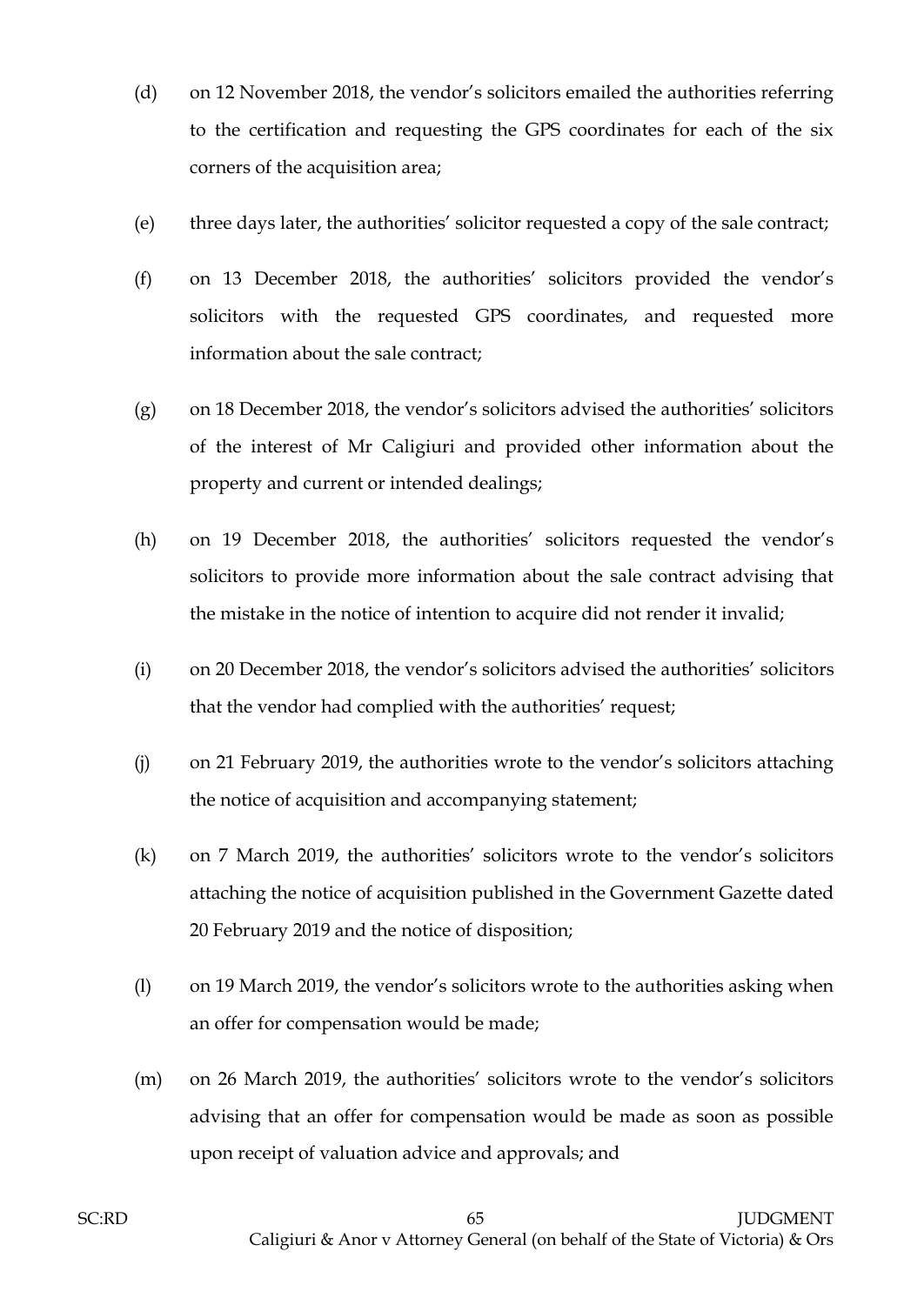- (n) on 11 April 2019, the vendor's solicitors advised the authorities' solicitors that if an offer was not made by 6 May 2019, application would be made to the Court to compel the authorities to make an offer.
- 201 In addition to conversations between legal advisers, the vendor has been in direct communication with Mr Caligiuri. They met on several occasions at the start of negotiations for the heads of agreement. There were communications between Mr Caligiuri and his representatives and the vendor in the period leading up to the heads of agreement. The vendor provided a raft of information over the period November 2017 to February 2018. In evidence, Mr Caligiuri said that to the best of his knowledge, the vendor complied with his obligations to give access to all information concerning the property that was in his custody, power or control at the time of entering into the heads of agreement. The vendor provided Mr Caligiuri with updates of his negotiations with the authorities in general terms.
- 202 The vendor and his legal advisers have been aware of the proceeding from the outset and have not chosen to intervene or to provide any evidence as to the vendor's position to the Court. There is no evidence one way or the other as to whether the postponement of the relevant date for the acquisition would affect the amount of compensation that may be awarded to the vendor.
- 203 On balance, it is my view that I should not exercise my discretion as to relief adversely to the plaintiffs in circumstances where the vendor has chosen not to intervene or be heard in relation to this proceeding or the relief sought by the plaintiffs. The vendor and his solicitors have been actively involved at all stages. The vendor can be expected to have received legal advice from his legal representatives about his position and this proceeding.

#### **Extension of time**

204 Under r 56.02.1, a proceeding under ord 56 must be commenced within 60 days after the grounds for the grant of the relief or remedy claimed first arose. Under r 56.02.3, the Court cannot extend the 60 day time limit except in special circumstances.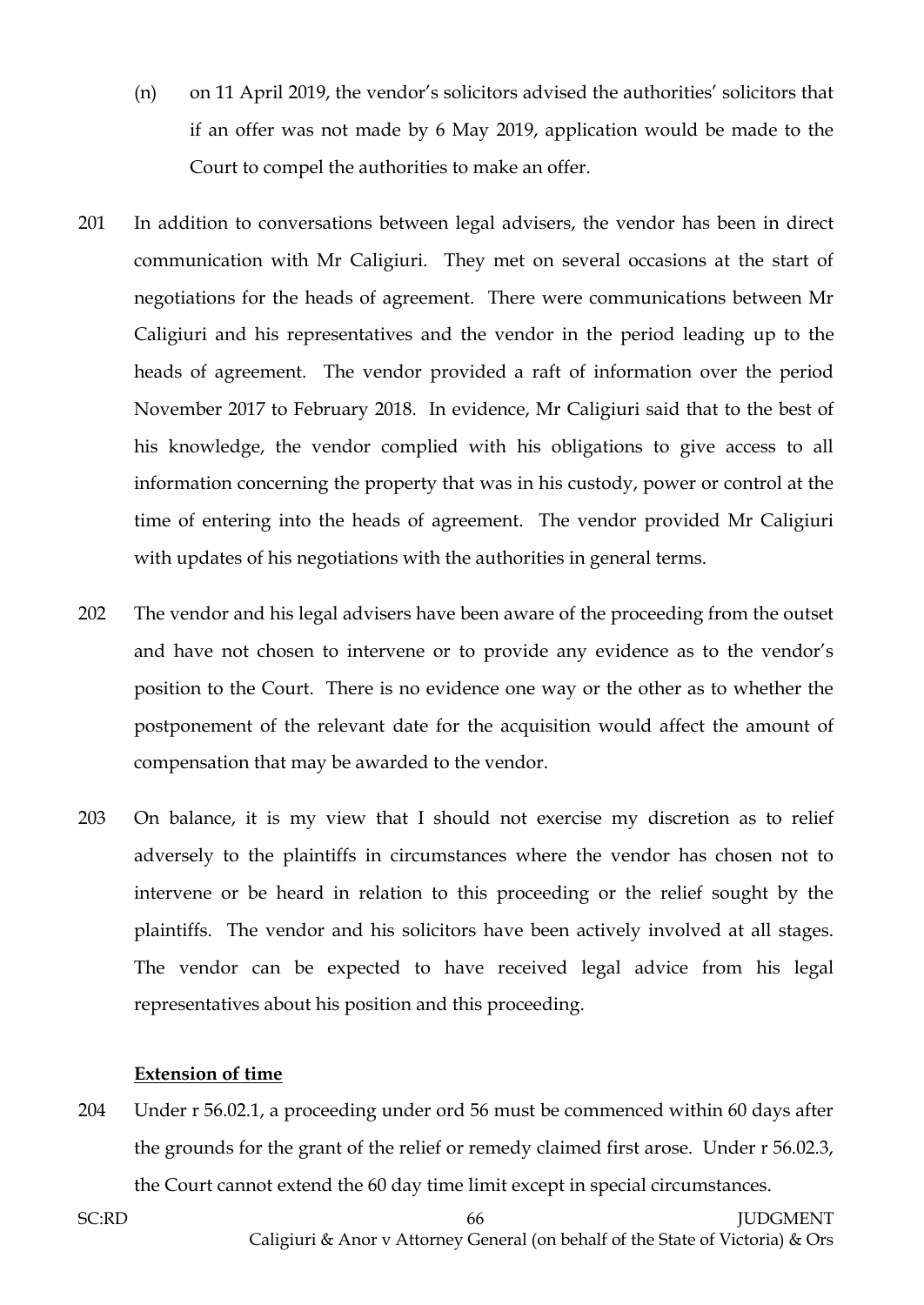- 205 The recommendation and the order in council were made on 30 October 2018, and published in the Victoria Government Gazette on 1 November 2018. The proceeding was filed on 17 January 2019. The notice of acquisition was published on 20 February 2019. The plaintiffs have succeeded in relation to the notice of acquisition, but not the earlier challenged decisions.
- 206 There is no doubt that the challenge to the validity of the notice of acquisition was in time. The issue of the proceeding preceded in time the decision to serve the notice of acquisition. There was no delay.

#### **Conclusion**

- 207 For the reasons that I have given, the I am satisfied that the authorities were obliged by procedural fairness to give the plaintiffs a hearing prior to deciding to serve the notice of acquisition under s 19 of the LAC Act, and that they did not do so. I am not satisfied that there was any obligation for the Minister or the Governor in Council to hear the plaintiffs prior to the recommendation made by the Minister or certification given by the Governor in Council under s 5(3) of the LAC Act, or that there was an obligation on the authorities to hear the plaintiffs prior to serving a notice of intention to acquire under s 6 of the LAC Act.
- 208 The Court will grant a declaration to the effect that the notice of acquisition published on 20 February 2019 is invalid and of no effect. This will provide an opportunity for the plaintiffs to be heard by the authorities concerning the acquisition.